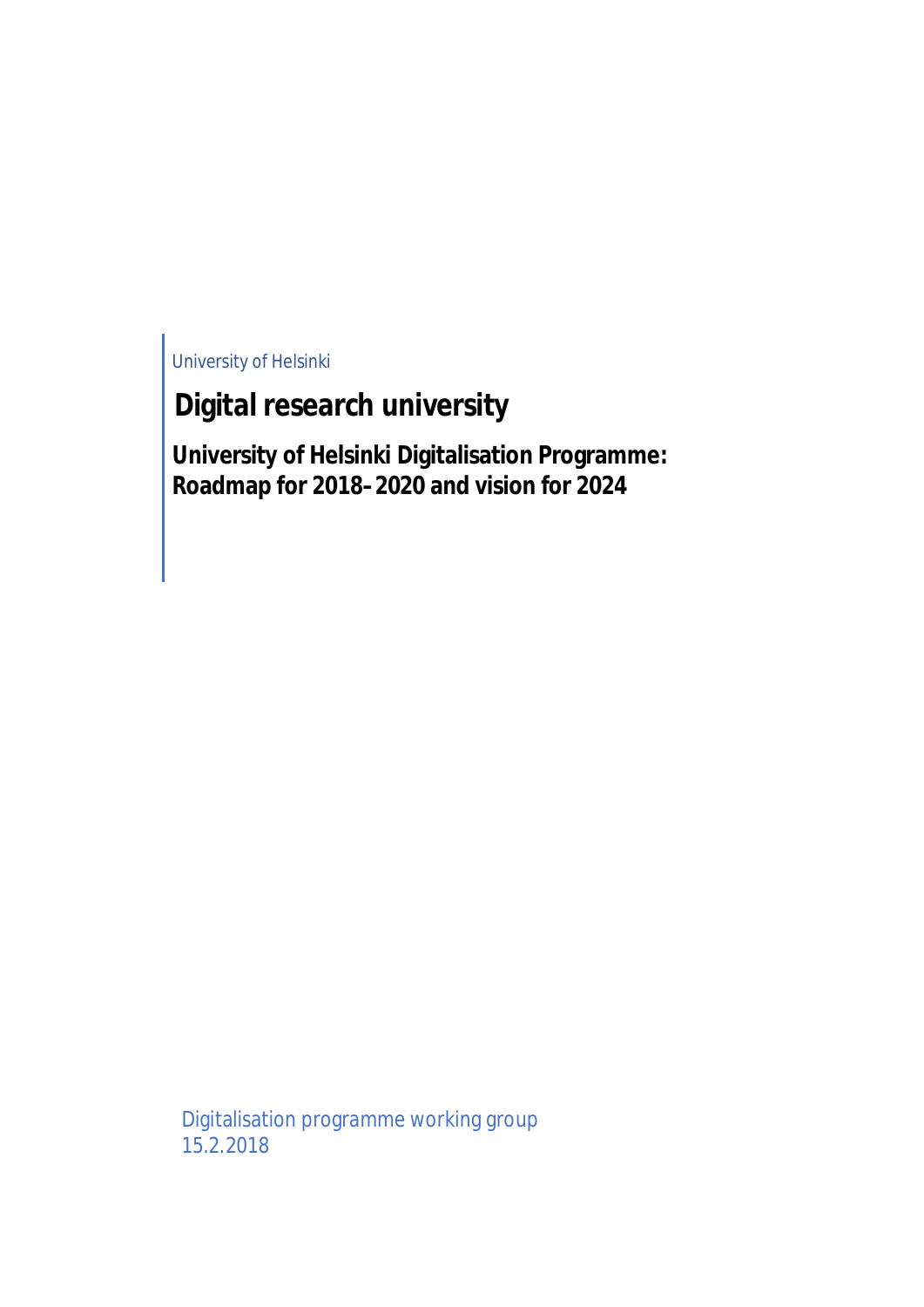## Table of contents

| 1                                                                                           |  |
|---------------------------------------------------------------------------------------------|--|
| 2                                                                                           |  |
| 3                                                                                           |  |
|                                                                                             |  |
|                                                                                             |  |
|                                                                                             |  |
|                                                                                             |  |
|                                                                                             |  |
|                                                                                             |  |
|                                                                                             |  |
|                                                                                             |  |
|                                                                                             |  |
|                                                                                             |  |
|                                                                                             |  |
|                                                                                             |  |
|                                                                                             |  |
|                                                                                             |  |
| Proposal for the organisation and project management of digitalisation development  29<br>4 |  |
|                                                                                             |  |
|                                                                                             |  |
|                                                                                             |  |
|                                                                                             |  |
|                                                                                             |  |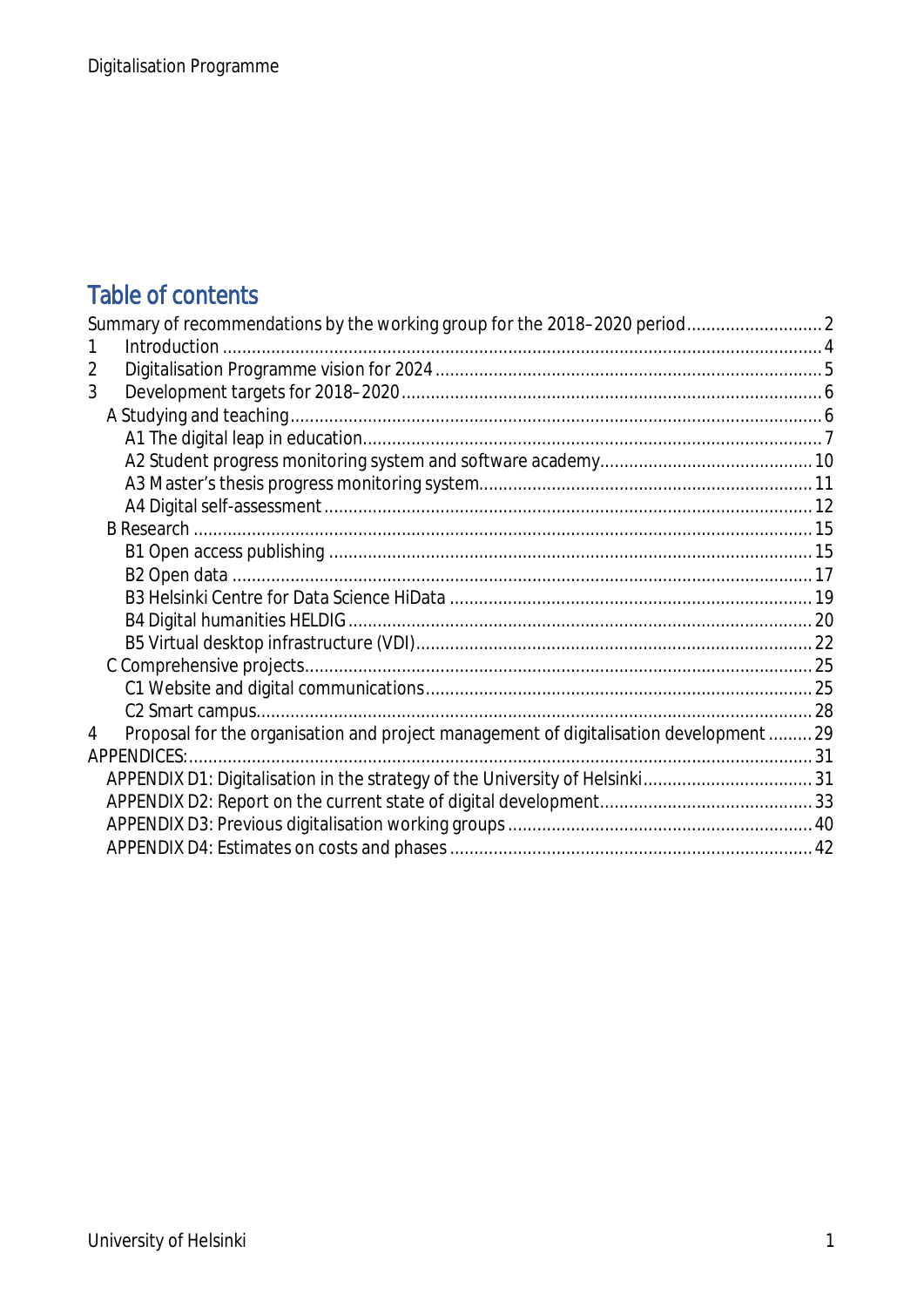# **Digital research university**

## **University of Helsinki Digitalisation Programme: Roadmap for 2018– 2020 and vision for 2024**

## Summary of recommendations by the working group for the 2018–2020 period

- 1. The Digital Leap in Education project will be advanced in accordance with the prior project plan. The digital leap is tied to the management of degree programmes, the development of facilities, communications and the openness of teaching.
- 2. A system for monitoring students' progress will be introduced and offered to degree programmes. It will be developed further on the basis of feedback, extending its use to all campuses.
- 3. The progress of master's theses will be digitally monitored. A specific tool will be piloted and further developed on the basis of feedback.
- 4. A digital assessment model based on self-assessment will be developed for largescale courses. An experiment on substituting traditional final examinations with selfassessment will be conducted.
- 5. The share of peer-reviewed articles and conference publications published openly within the University community (self-archiving included) will be increased to no less than 70% (currently 20%) by 2020.
- 6. Support services for data intensive research will be increased, with the objective of creating a research data infrastructure of an international standard.
- 7. The Helsinki Centre for Data Science HiData will provide a platform for Finnish and international collaboration, while serving as an interface between the University and business life. The goal is to enable the reception and research-related utilisation of extensive research datasets created by universities and businesses.
- 8. HELDIG will support the University's digital leap through new infrastructures. The objective is to become a leader in digital humanities with the help of, among others, the CLARIN and DARIAH infrastructures.
- 9. A virtual desktop infrastructure (VDI) will be introduced. A significant part of shared desktops will start using virtual desktop technology.
- 10. The University's website will be assessed and user-tested by target groups, followed by necessary improvements. The search feature will be improved.
- 11. There will be a transition to smart campuses, to work facilities supported by technology and artificial intelligence where studying, teaching, research and everyday life on campus are supported by wireless technology and the internet of things, new forms of interaction, such as mobile smart devices and large displays shared by several users, artificial intelligence in support of learning, as well as indoor positioning services.
- 12. A steering group for digitalisation will be established to coordinate and prioritise the development of digitalisation projects. This development will be carried out from the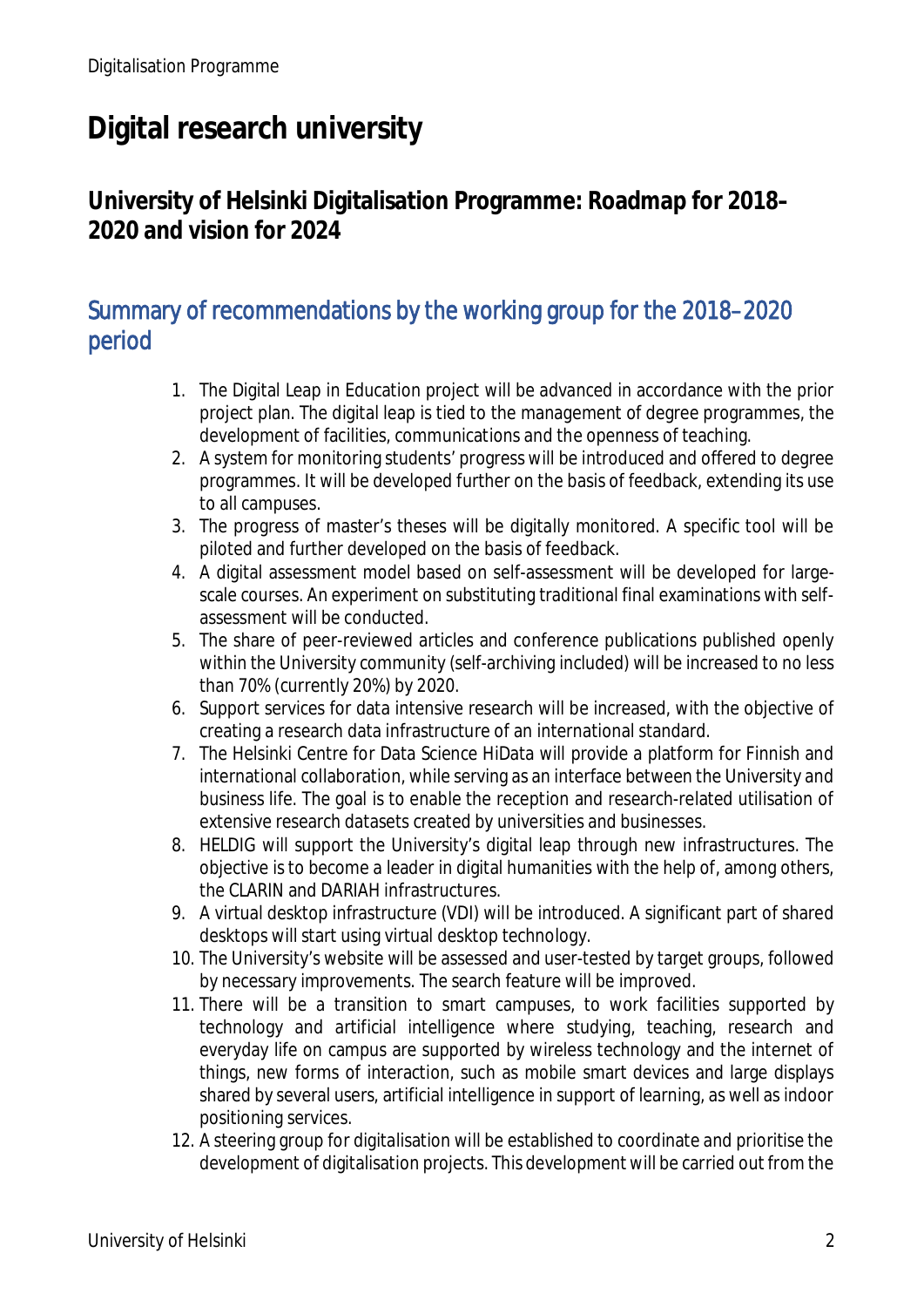perspective of the University's enterprise architecture, or the development of services and processes, with consideration given to the effects and benefits of its implementation to the operations of the entire University. The mission, division of duties and compositions of the Centre for Information Technology Board, the Enterprise Architecture Board and the potential digitalisation steering group must be thought through, planned and prepared as a single entity.

13. Central procedures included in the digital roadmap will be conceived as projects.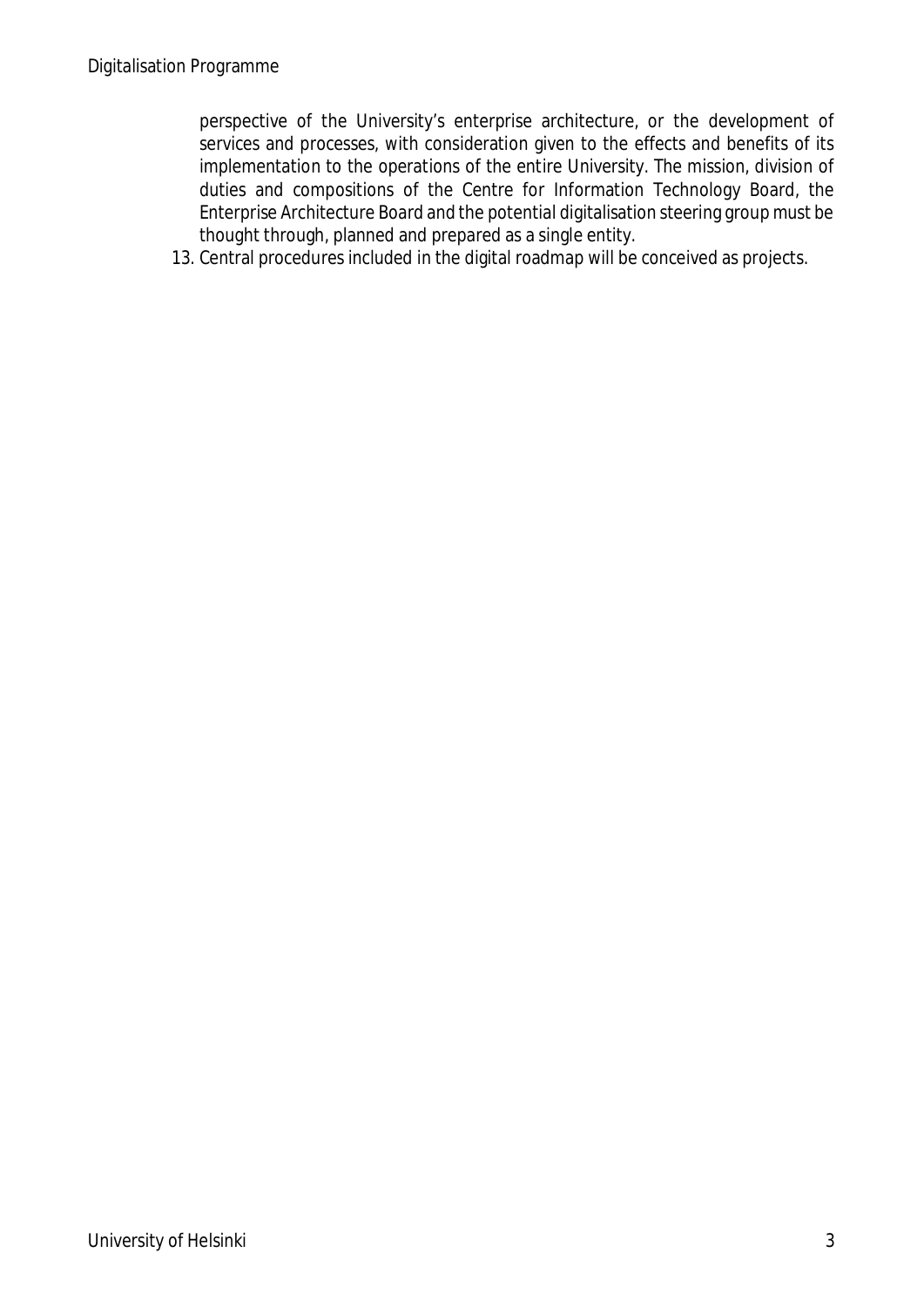## 1 Introduction

The objective of the University of Helsinki Digitalisation Programme is a *digital research university comprised of smart campuses*. In such a university, relevant information is accessible with just a couple of clicks, no matter whether the individual looking for the information is a student, a researcher, an administrative official or someone outside the University community. In a digital research university, teaching materials are in electronic form, and instruction founded on contact teaching is supported by digital collaboration tools that apply artificial intelligence. Research source material and results are openly available through a digital forum. A digital university is based on a uniform, easy-to-use platform and a smart digital environment where studies, research and work are interactive, inspiring, open, visible, productive and effective.

The goal-oriented development of a digital work environment requires clear and prioritised contributions to the development of skills and services, as well as the digital and physical environment. Implementing digitalisation in a comprehensive manner requires the creation of a roadmap for the coordinated implementation of, thus far, partly fragmented projects and for a direction for new innovations. The University of Helsinki Digitalisation Programme strives to clarify the University's strategy as regards digitalisation and communicate the link between related objectives and strategy to the organisation. Below is a list of suggested measures for attaining the strategic objectives, as well as milestones that can be used to measure the progress of the roadmap.

In the coming years, digitalisation will alter the operational environment of the University. It is linked with several megatrends, such as artificial intelligence and the revolution of work. In accordance with its strategy for the 2017–2020 period, the University of Helsinki wishes to serve as a forerunner and courageous experimenter in digitalisation.

On 24 August 2017, the rector appointed a planning group to prepare a plan for implementing digitalisation at the University of Helsinki. The group's mission was to prepare the University of Helsinki Digitalisation Programme for 2018–2020 and a vision for 2024. The programme was to describe and schedule the implementation of development targets and measures related to digitalisation presented in the strategy, their cost effects included. As per a decision on focus areas for 2018 made by the Board of the University, special attention was to be given to the use of digital tools plan, to be attached to the strategy policy programme for 2018.

The planning group was comprised of the following members:

- t, Vice-Rector Jouko Väänänen, chair
- Student Pia-Leena Heikkilä t,
- Professor Eero Hyvönen
- Director Jaakko Kurhila  $\mathbf{r}$
- Senior Advisor Eeva Nyrövaara
- University Lecturer Johanna Rämö
- Chief Information Officer Ilkka Siissalo
- Professor Sasu Tarkoma  $\overline{a}$
- University Librarian Kimmo Tuominen  $\mathbf{r}$
- Head of IT Management Merja Eklin, secretary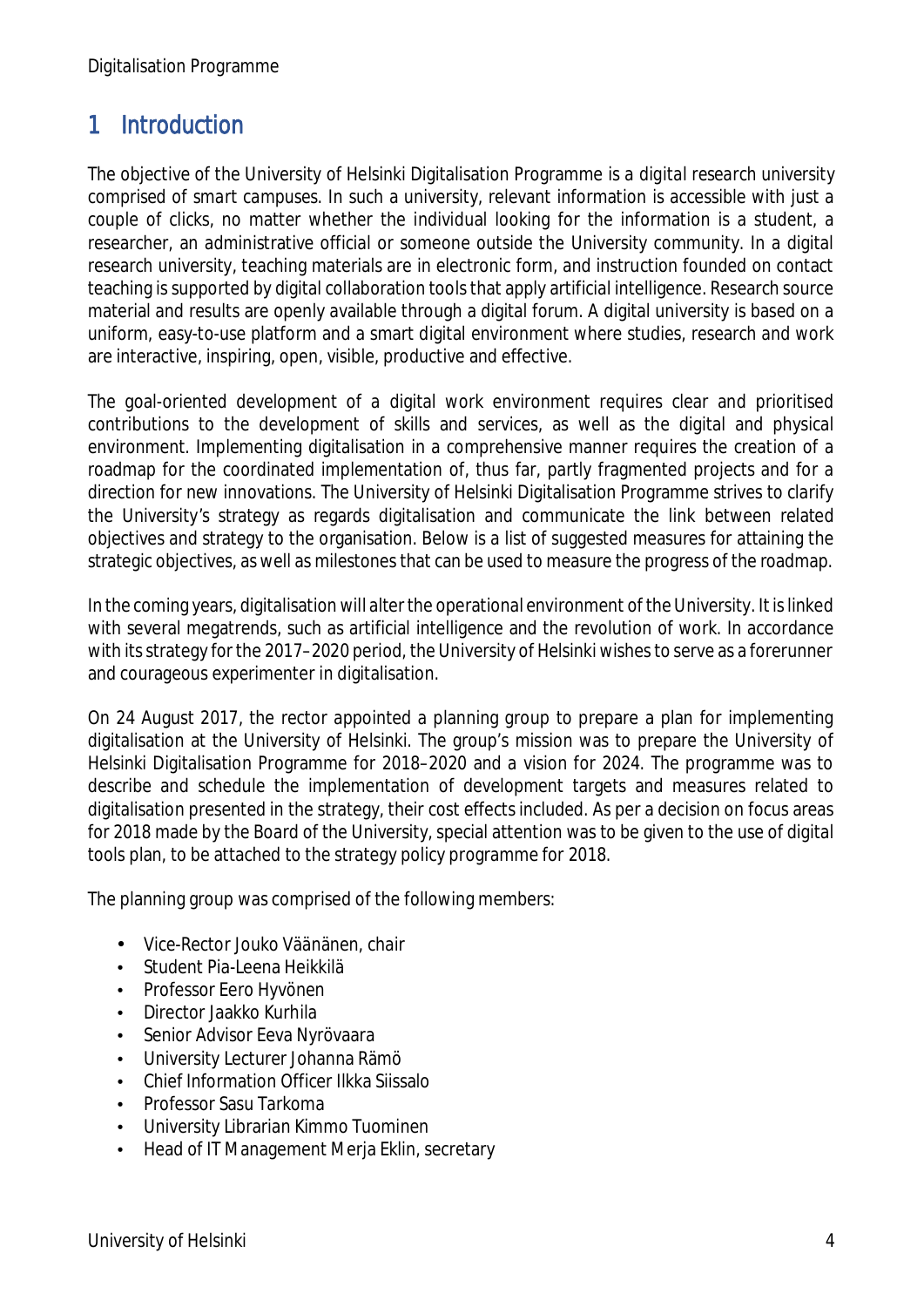The planning group convened six times (15 September 2017, 26 September 2017, 27 October 2017, 24 November 2017, 20 December 2017 and 8 January 2018). In addition, a digital workshop for the senior management of the University was organised (21 November 2017).

An internal workgroup platform on Flamma (https://workgroups.helsinki.fi/display/HYDV) was used for the group's activities.

The planning group defined the University's digital development on the basis of its core duties: studies, teaching, research and support services. The group's final report, as well as the related recommendations and policy definitions observe these focus areas. The report also supports the development targets presented in the report on the current state of digital development (Appendix D2) and the reports by earlier working groups related to digitalisation, the working group for the digital work environment and the working group for the principles of digital publishing (Appendix D3). These reports have not been duplicated in this report.

## 2 Digitalisation Programme vision for 2024

- $\mathcal{L}^{\text{max}}$ The University of Helsinki is a pioneer in the utilisation of technology in the campus environment, employing the smart campus concept on all four campuses. At a smart campus, information can be accessed even without a single click.
- A tool for monitoring students' study paths has gained a permanent status as part of the productive management of degree programmes.
- At the University of Helsinki, teaching is "only two clicks away" from anyone. Furthermore, degree programmes are showcased individually online.
- The progress of University degree theses and doctoral dissertations is monitored with the standard tools used by degree programmes, and all theses and dissertations are openly published through the eThesis service of the HELDA publication archive.
- For the purposes of self-assessment by students, degree programmes have an advanced  $\mathbf{r}$ digital and research-based tool that can be used to substitute for traditional examinations. The digital assessment of academic performance supports lifelong learning and the development of study skills.
- The University of Helsinki is an international forerunner in open access scientific publishing,  $\hat{\mathbf{r}}$ as evidenced by the number of published peer-reviewed articles and conference publications, a value annually monitored and benchmarked.
- The University of Helsinki is an internationally recognised institution, as well as a desired ÷, partner among leading research universities as a producer and user of open research data and datasets. The University observes the principle according to which legal access to data in practice means actual access (FAIR principles).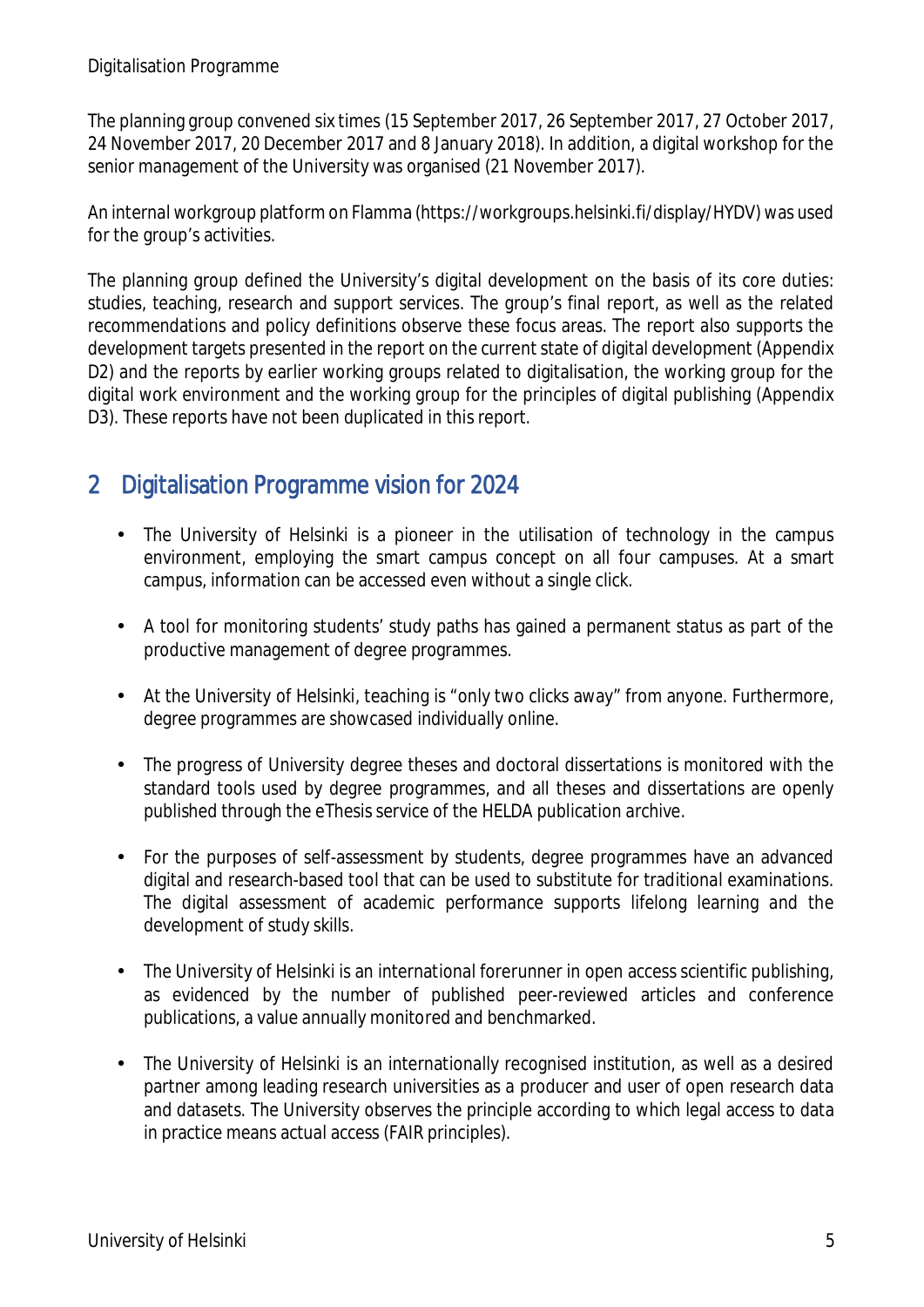- The University has an IT infrastructure that enables diverse digitalisation based on the utilisation of public and private cloud services, as well as specific solutions required by toplevel research.
- The University's data science centre (HiData) is the most impressive of its kind in the Nordic countries. The utilisation of new digital methods and the study of digitalisation (HELDIG) are an established part of research activities at the University of Helsinki and an important component of faculty teaching programmes.
- Virtual desktops (VDI) are available to both students and staff.  $\Box$
- Platforms for open access publishing, scientific knowledge and communication tools  $\mathbf{r}$ comprise a compatible and easy-to-use whole.

## 3 Development targets for 2018–2020

The Digitalisation Programme for 2018–2020 has been categorised in observance of the University's core duties. To start with, there are development targets related to studying and teaching. They will be followed by targets related to research. Finally, some development targets concerned with the University's operational area as a whole will be examined.

It is noteworthy that other projects related to digitalisation are also ongoing at the University, particularly in the administration. Among these are the introduction of the SISU system at the Student Register, the technical redesign of the Flamma intranet, the redesign and merging of the SAP systems, the change of the operational planning system, the introduction of a new SAP budgeting system, the replacement of the library system of the University libraries, the LUOMUS biodiversity register and other digital datasets, as well as some twenty individual development projects at the National Library of Finland concerned with the systems of the National Digital Library. The National Library plays a significant role in building a digital infrastructure for research centred on Finnish society and culture. The Language Centre is participating in the DIGIJOUJOU project of twelve universities of applied science/universities, funded by the Ministry of Education and Culture, and the nationwide FINELC 2digi project, which are also developing the digitalisation of language instruction. All of the above are currently ongoing, fully funded projects that will not be examined further in this programme.

## A Studying and teaching

Digitalisation and the internet have revolutionised studying. Before the introduction of the internet, attendance at lectures and examinations in person was compulsory. Today, anyone with an internet connection has the opportunity to study and even complete a degree online. At the University of Helsinki and other top universities, however, contact teaching will remain the foundation for all instruction. At the same time, digitalisation and the internet will supplement contact teaching in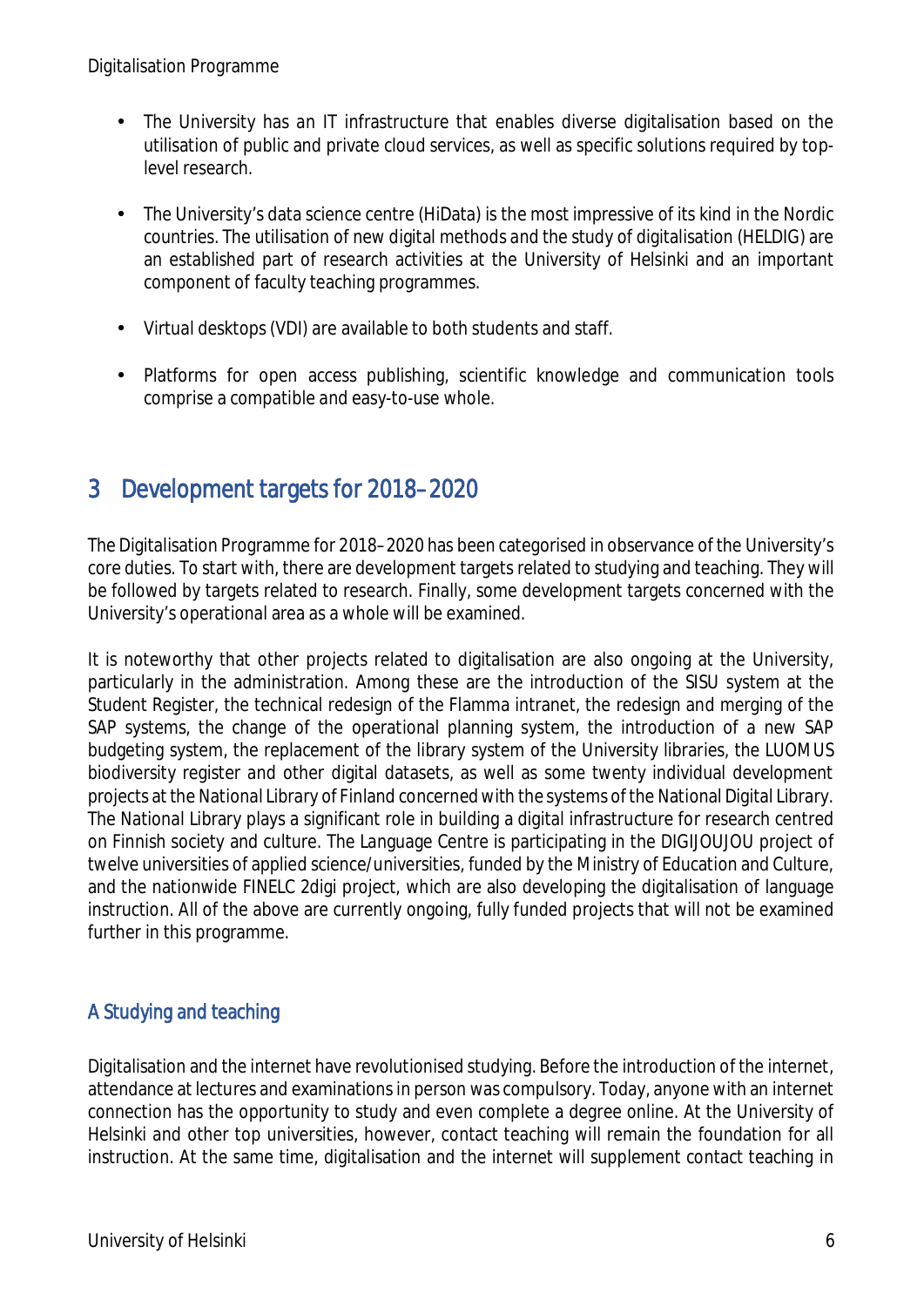unprecedented ways. Studying will become increasingly rich, multidisciplinary and inspiring. Students will graduate faster, and they will gain better career qualifications.

## A1 The digital leap in education

The digital leap in education will be developed from the student perspective to achieve a sensible and modern learning experience. The leap will not be developed as a separate process; instead it will be intertwined with the management of degree programmes, facility development, communications (marketing and student recruitment), as well as the openness of teaching (increasing the accessibility of courses and the openness of study material).

Funding for the digital leap has been agreed upon for 2017–2020. The intention is to take the "leap" in all bachelor's and master's programmes. During 2017, the first steps were taken in the bachelor's programmes, from which the first 15 digital leap project targets were chosen. Altogether €1 million in funding was distributed among them, with an additional €200,000 directed at a facility development sub-project. The projects were intentionally targeted at programmes in varying states of digital preparedness. Thus, experiences of the digital leap can be shared widely within the University of Helsinki. All funded projects are required to share their experiences in joint seminars on the digital leap.

Due to differences between degree programmes, the plans and the level of ambition included in the leap taken vary greatly from programme to programme. Further information on the project is available on the blog<sup>1</sup> (in Finnish only).

Projects commenced in 2017 and their direction:

- Bachelor's Programme in Biology
	- o Further development of the Pinkka biodiversity environment
	- o Preliminary examinations and weekly assignments online
	- o Flipped classroom: videos and podcasts
- Bachelor's Programme in Veterinary Medicine
	- o Flipped classroom: preliminary material
	- o Vertical integration and accessibility of studies
	- o Teacher training and national teaching material exchange
- Bachelor's Programme in Physical Sciences
	- o Automatically assessed assignments
	- o Short instruction videos
	- o Encouragement of teachers to experiment with digitalisation
- Study Module on Management and Leadership
	- o The first course in the study module on management and leadership is available to all, or scalable without an upper limit.
- Bachelor's Programme in Educational Sciences
	- o Distribution of existing skills through open Digitori events promoting digital services and phenomena
	- o Equipment and software purchases

<sup>1</sup> **http://blogs.helsinki.fi/digiloikka/projekti/**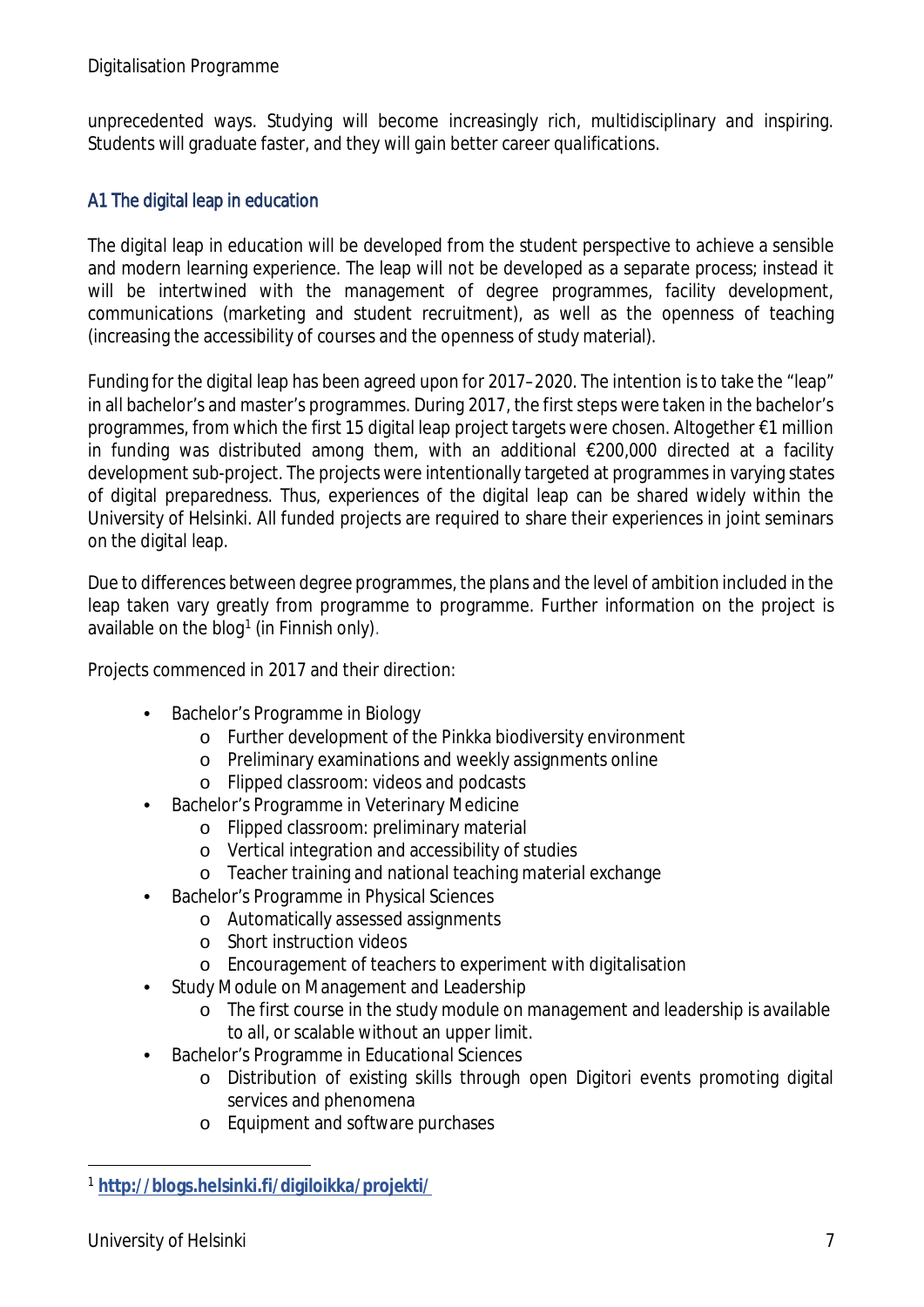#### Digitalisation Programme

- o Development of the working group for the implementation of digital teaching
- Bachelor's Programme in Languages
	- o Courses offered online partly or in their entirety
	- o Increase in the amount and accessibility of digital data
	- o Development of teacher qualifications through peer networks and mentoring
- Degree Programme in Medicine
	- o Pilot of a digital examination system (the open source Abitti system)
- Bachelor's Programme in Forest Sciences
	- o Production of mixed reality content for courses
- Bachelor of Laws Degree Programme
	- o Pedagogically founded development of online studying (team- and problembased learning)
	- o Distance teaching at Vaasa
- Bachelor's Programme in Social Research
	- o Shareable and enrichable videos
	- o Online group work and examinations for courses
	- o Online collection and analysis of data
- Bachelor's Programme in Art Studies
	- o Student portfolio incorporated into studies
	- o Data distribution online, as a showcase to attract prospective students
- Bachelor's Programme in Theology and Religious Studies
	- o Online courses (ten) for basic and intermediate studies
	- o Production of digital material for theological language courses
	- o On-site support for faculty teachers
	- o Organisation of digitalisation meetings for faculty teachers
- Bachelor's Programme in Computer Science
	- o New massive online open courses, or MOOCs (artificial intelligence, data security, full-stack development)
	- o Development of adaptive course material
	- o Development of the TestMyCode service to serve other units
- Bachelor's Programme in Environmental and Food Economics
	- o MOOC in environmental economics
	- o Utilisation of digitalisation beyond the ground level in all courses of the programme
	- o Support for teachers
- Bachelor's Programme in Environmental Sciences
	- o Development of digital guidance
	- o Production of video material
	- o A model for turning traditional courses into online courses, as well as three sample courses

**Digital leap in education in 2018–2020**

The digitalisation projects for 2018 were chosen in November 2017. Altogether 16 projects were chosen, with €1 million granted in funding. In 2018, the same principles will be observed as in 2017, except that development scheduling (in other words, budgeting) will be based on the academic year, not the calendar year.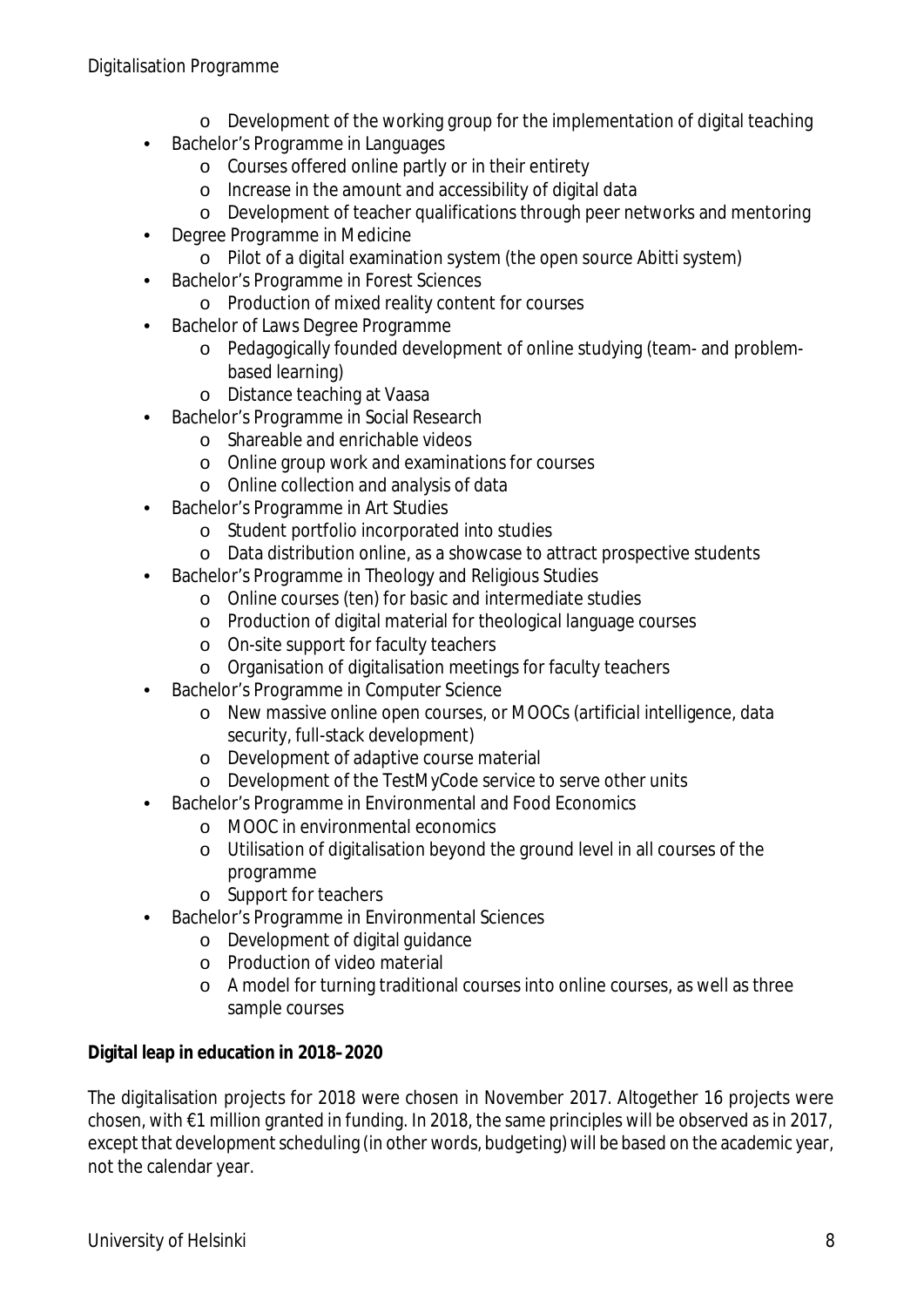In three of the programmes granted funding for 2018, the new Open University track, or an admissions process based on studies at the Open University, will be introduced in addition to or in support of certificate-based admissions.

During 2019 and 2020, the digital leap will be taken by the rest of the bachelor's and master's programmes prepared to do so. The basic principles of the project will remain unchanged. As project-specific funding decreases, the emphasis will be put on cooperation and the reuse of skills gained in previously funded projects. The annual funding will be €1 million.

Projects commenced in 2018:

- Licentiate Programme in Veterinary Medicine
- Bachelor's Programme in Philosophy
- Master's Programme in Genetics and Molecular Biosciences
- Bachelor's Programme in Geosciences
- Master's Programme in History
- Bachelor's Programme in Social Sciences (in Swedish)
- Bachelor's Programme in Cultural Studies
- Bachelor's Programme in Cultural Heritage
- Master's Programme in Translation and Interpretation
- Bachelor's and Master's Programmes in Agricultural Sciences
- Master's Programme in Social Sciences (in Swedish)
- Bachelor's Programme in Mathematical Sciences
- Bachelor's and Master's Programmes for Teachers of Mathematics, Physics and **Chemistry**
- Bachelor's Programme in Molecular Biosciences
- Bachelor's Programmes in Psychology and Logopedics, and the Master's Programme in Translational Medicine
- Master's Programme in Environmental Change and Global Sustainability (ECGS)

**Vision for the digital leap in education in 2024**

In 2024, teaching at the University of Helsinki is "only two clicks away" from anyone. Most bachelor's programmes and strategically selected master's programmes have showcases online through which interested individuals can familiarise themselves with teaching and studying at the University of Helsinki, as well as get their first taste of studying (non-degree studies).

Digital solutions are founded on university pedagogy, guaranteeing the flexibility required by students.

Existing structures (including facilities and the academic affairs administration) support the organisation of teaching. The teaching includes courses that can be started and completed at any time. An increasing share of teaching is organised in cooperation with parties from outside the University. Many of these courses are intensive in nature and scheduled primarily outside the teaching periods, which means that more courses are available throughout the year.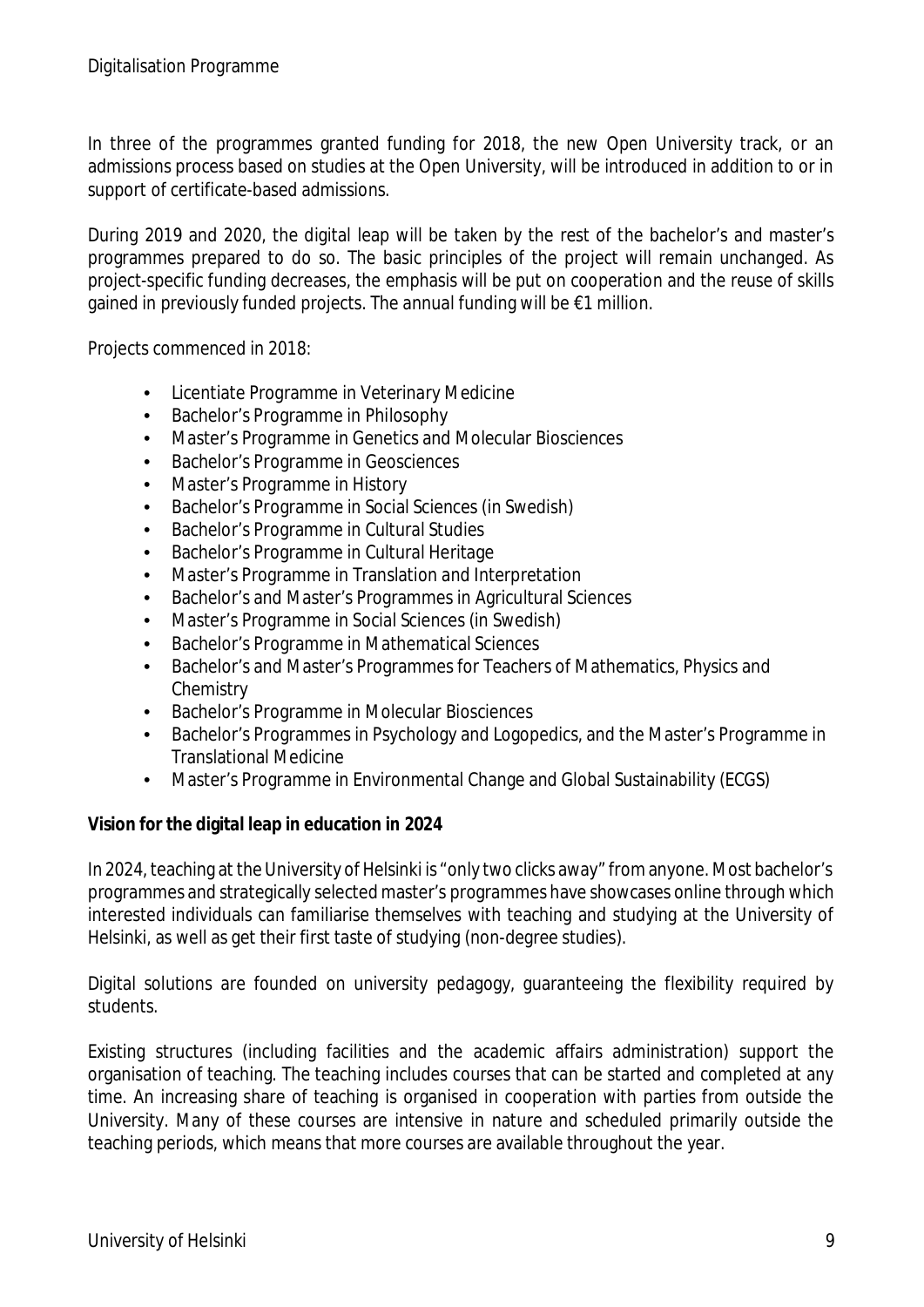#### A2 Student progress monitoring system and software academy

The system for monitoring student progress analyses academic affairs administration data and produces reports for the purpose of degree programme development. The system analyses study paths and identifies potential bottlenecks in the paths and degree programmes, thus enhancing their operations. The system has been piloted on Kumpula Campus, particularly at the Department of Computer Science.

Its development is conducted by the software development academy TOSKA at the Department of Computer Science. The academy's purpose is to provide the best programmers of the Department's degree programmes with a software development environment where they will be sufficiently challenged and able to develop their programming skills in the right kind of software production environment. With good systematic steering and coordination, the project will be able to produce and maintain professional software. In order to maintain a level of expertise for all products included in the project portfolio, new members will be recruited in a controlled cycle: one new student member will be enrolled in the TOSKA project every three months (1 March, 1 June, 1 September and 1 December). They will be offered a part-time (50%) contract for one year. Currently, TOSKA's software portfolio includes software developed at the Department of Computer Science for the academic affairs administration, which in the future will also be available to other degree programmes. In addition to TOSKA, the University also has other software development projects and teams, such as the OHTU team at the IT Centre, the application development team at Education Services, the University's Drupal development team and design team, and the development team for the new Flamma.

**Student progress monitoring system and software academy in 2018–2020**

During 2018, the aim is to expand the monitoring system pilot project to the Bachelor's Programme in Environmental and Food Economics at Viikki Campus, followed by expansion throughout the University. For the purposes of this extended pilot, interfaces in the academic affairs administration system will be made available in such a manner that the monitoring system will have access to the student and study data of the relevant faculty. At this juncture, a new user profile will be created in the monitoring system, through which only the student and study data in question can be accessed. For this purpose, a fixed IP address will be reserved at Kumpula to be used from Viikki through the VPN portal.

The system will be recoded utilising current technology, which will be used for the long-term implementation of support and maintenance (including various user profiles and Shibboleth authentication), with consideration given to comments submitted during the pilot. At the same time, new, straightforward surveys will be conducted 1) to assess in advance students' credit accumulation (important for the monitoring of the number of students completing at least 55 credits in one academic year, a factor impacting University funding) and 2) to examine the distribution of credit accumulation within a degree programme (the absolute number of credits and their distribution between students of the programme and students from other programmes). The new student progress monitoring system will be audited after its completion during spring 2018. Once it has passed the auditing process, all student and study data of the University of Helsinki in the academic affairs administration system will be made available to the monitoring system. At this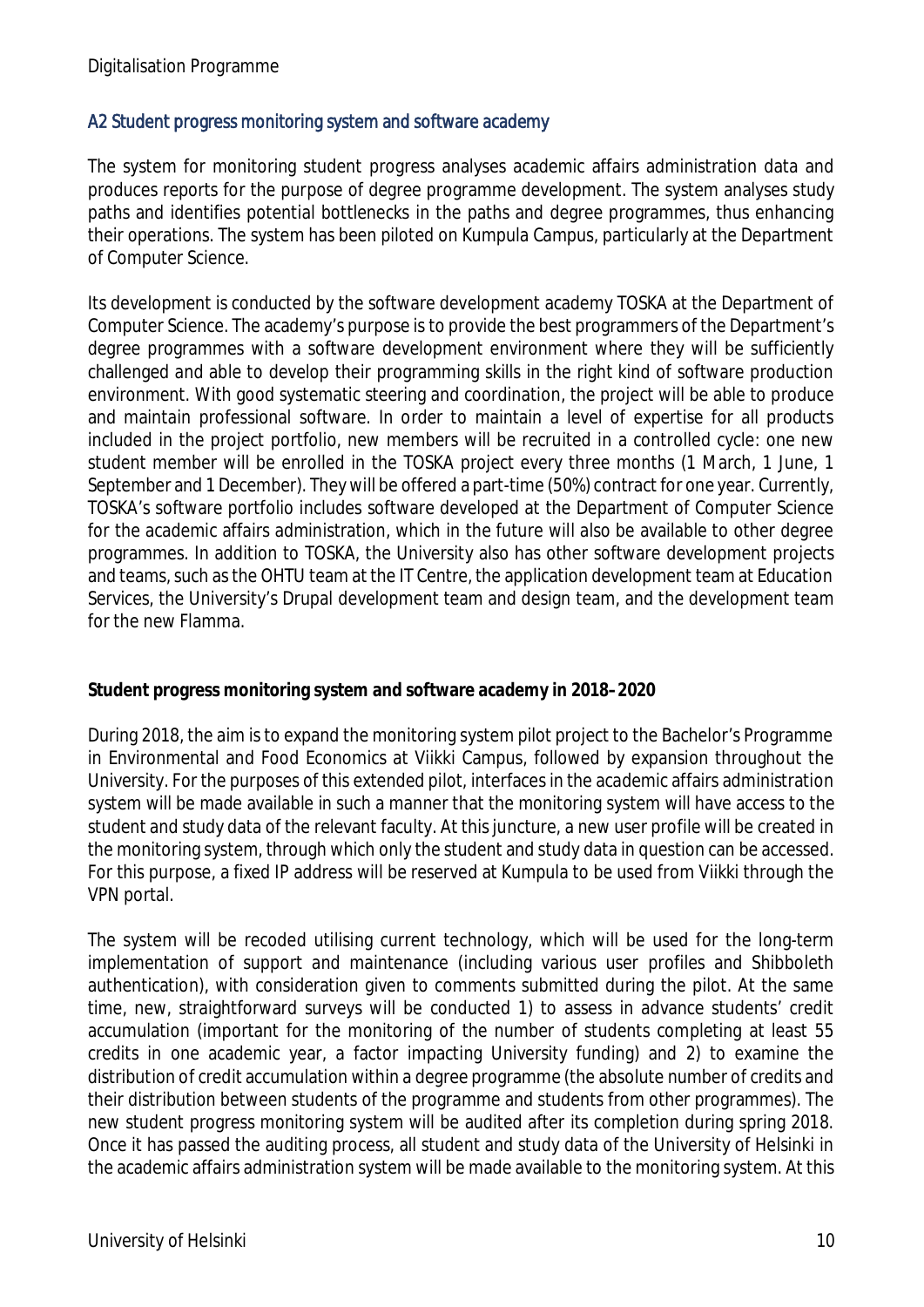point, new degree programmes will be enrolled in the pilot. Their experiences will be recorded, errors will be fixed, and the software will be tailored to meet the requirements. During autumn 2018, the system will be ready for use by all degree programme steering groups for monitoring study-related data.

During 2019, when the new student progress monitoring system has already been in use for some time, a survey targeted at degree programmes will be conducted to gather feedback on the system's functionality and use. Based on the feedback, operations will be developed to better serve the requirements of student data monitoring. The responsibility for maintaining the monitoring system will remain with the TOSKA project, which will rotate student programmers in a controlled manner to continuously include both experienced and novice members in the group.

**Vision for the student progress monitoring system and the software academy in 2024**

In 2024, the system has established itself as the standard tool for monitoring degree programme studies. The development of new tools has been added to the TOSKA portfolio, while the maintenance of the monitoring system has been transferred to the University's Teaching and Learning Services.

**Milestones for the student progress monitoring system:**

| 2018 | In the autumn, the student progress monitoring system is ready for use by degree    |
|------|-------------------------------------------------------------------------------------|
|      | programme steering groups for monitoring study-related data.                        |
| 2019 | Feedback from degree programmes and a plan for the further development of the       |
|      | system                                                                              |
| 2020 | The student progress monitoring system is in large-scale use on the four campuses,  |
|      | and the responsibility for its maintenance has been transferred to the Teaching and |
|      | Learning Services of the University of Helsinki.                                    |

#### A3 Master's thesis progress monitoring system

The master's thesis progress monitoring system has been developed at the Department of Computer Science for the administration of the master's thesis writing process. The system will automatically transmit all email messages between persons concerned with the process, monitor its scheduling and compile documents related to theses to be approved at assessment council meetings into single entities. Through the system, theses will also be archived in the eThesis service. The monitoring system Thessa is already available for the supervision and monitoring of dissertation work.

**Master's thesis progress monitoring system in 2018–2020**

The monitoring system for Master's thesis progress will be piloted in the disciplines of mathematics and chemistry in early 2018 when a new version of the system becomes available. During 2018, several new features will be implemented in the system: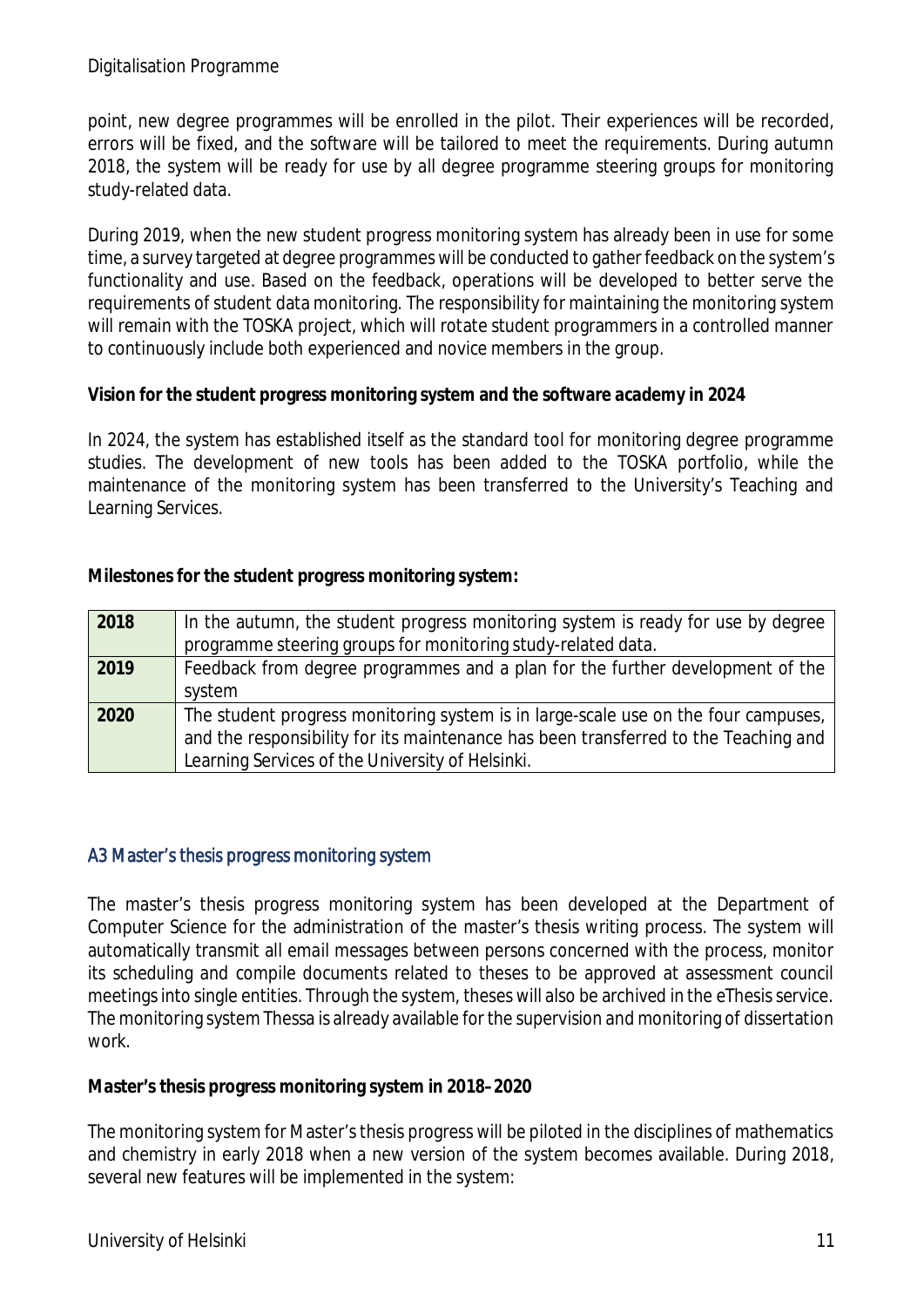- Thesis agreements will be made through and stored in the monitoring system.
- A tool for drafting programme-specific master's thesis grading instructions will be developed.
- A "light" version of the master's thesis progress monitoring system will also be developed (to include only the stage following the examination, similar to the current system in eThesis).
- Explicit actor roles and storage of all process-related documents  $\mathbf{r}^{(1)}$

After preliminary experiences have been compiled from the pilot project participants and after amendments have been made, the system will be audited during late spring 2018, after which it will be ready for wider use at the University of Helsinki.

During 2019, new features will be implemented. Among these is a tool that can be used by outsiders to submit suggestions on master's thesis topics to certain programmes. Coordinating professors must approve these suggestions before they are made available to students.

In late 2019, a survey will be conducted among participating degree programmes to collect feedback on the functionality and use of the system. Based on the feedback, the system's functionality will be developed to better support various master's thesis administration processes. The responsibility for maintaining the monitoring system will remain with the TOSKA project, which will implement student programmer rotation in a manner that continuously includes both experienced and novice members in the group.

**Vision for the master's thesis progress monitoring system in 2024**

In 2024, the master's thesis progress monitoring system is a standard tool used by degree programmes. Since the development of new tools has been added to the TOSKA portfolio, the maintenance of the monitoring system may have been transferred to the University's Teaching and Learning Services.

**Milestones for the master's thesis progress monitoring system:**

| 2018 | The master's thesis progress monitoring system is ready for large-scale use and<br>compatible with the eThesis service.                         |
|------|-------------------------------------------------------------------------------------------------------------------------------------------------|
| 2019 | Updating of the monitoring system is based on feedback, including new functions,<br>such as the reception of master's thesis topic suggestions. |
| 2020 | The master's thesis progress monitoring system is in large-scale use.                                                                           |

### A4 Digital self-assessment

For large-scale courses, a digital self-assessment (DISA) model will be created. In the model, students will practice assessing their own competence, an important skill in later studies and professional life. Self-assessment will substitute traditional final examinations, saving the time and expense spent on drafting, organising and grading examinations. In the DISA model, self-assessment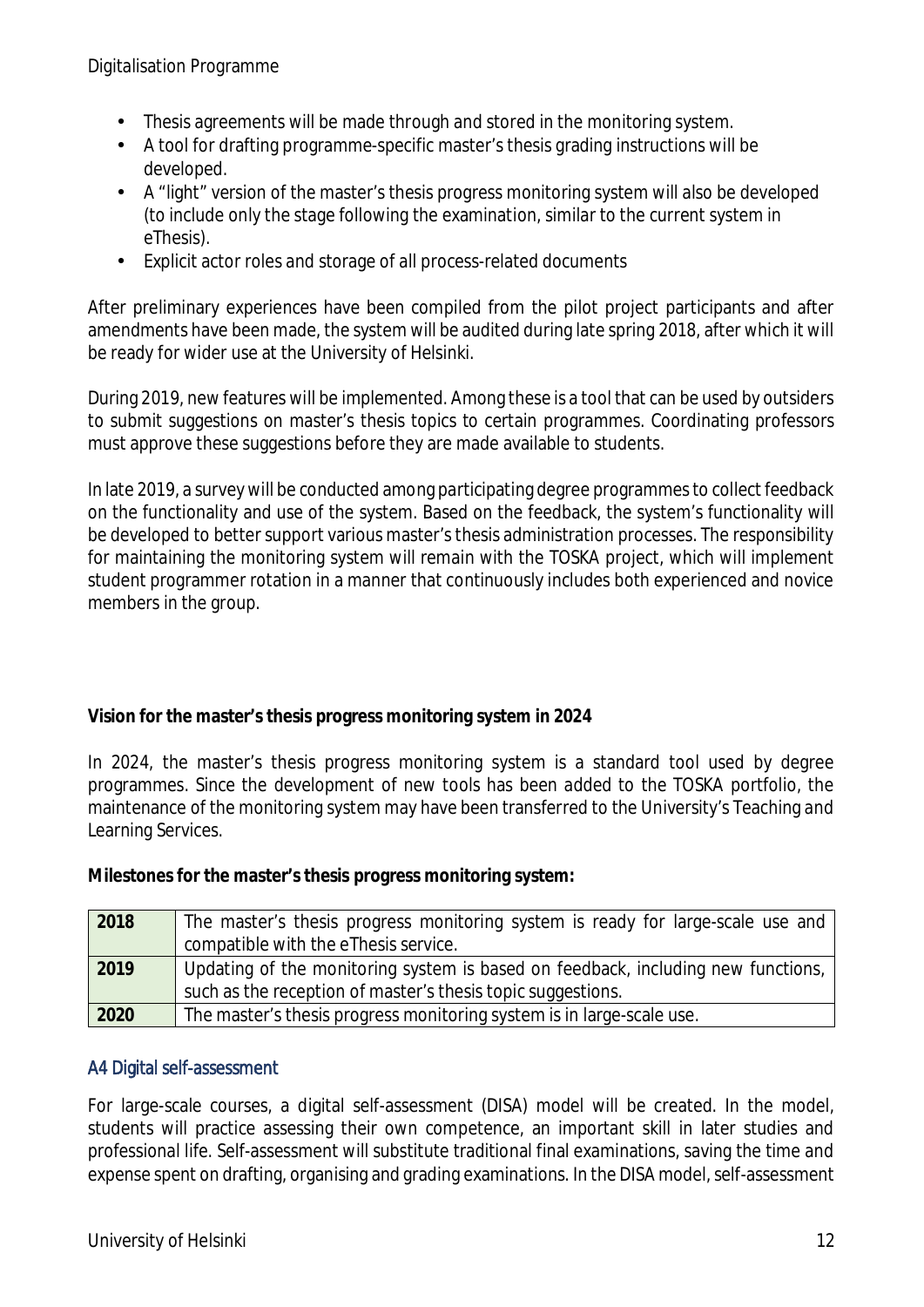and its comparison to the students' completed work will be automatically carried out with a specific tool, making the model scalable for large student groups. The model was created in cooperation by the Department of Mathematics and Statistics, the Centre for University Teaching and Learning HYPE, and the Department of Education. Its development is based on research.

According to research, the impact of assessment on students is great. Thus, a significant impact on students' skills can be gained by influencing the assessment itself. Even though the diversification of learning assessment methods is a strategic goal for the University, the assessment methods currently in use are mostly very traditional. Therefore, it is important to provide teachers with easyto-use tools for renewing the assessment culture.

In the DISA model, students themselves will grade their performance at the end of a course. Selfassessment is based on strictly defined learning outcomes. To prevent cheating, an automated, intelligent system will compare grades based on self-assessment with the work completed by the student during the course. Self-assessment will be practised throughout the course, and students will be provided feedback on their assessment skills. The pedagogical development of the DISA model has already begun, with pilot projects conducted in 2017 in three courses in mathematics and biological and environmental sciences (70–400 students). According to research conducted during the pilot courses, students participating in the DISA model are increasingly motivated to learn and are committed to studying, believe in their skills, utilise the strategies of deep learning and study for themselves, not for the examination. In autumn 2017, a comparative study was conducted where the course grade for one half of the students was based on self-assessment, the other on a traditional examination. A comprehensive research dataset was compiled, serving as the primary foundation for the further development of the model.

#### **Digital self-assessment in 2018–2020**

The research findings gained so far on the DISA model will be analysed, published and presented at international conferences. New pilot courses will be organised in several faculties, while the model will be developed with the help of research data to suit different disciplines. During 2018, the development of a digital self-assessment tool for general use will also commence in cooperation with the software development academy TOSKA at the Department of Computer Science. In 2019 and 2020, the focus will be on developing the DISA model in such a manner that teachers of various disciplines will be able to easily utilise it in teaching. The model's pedagogical principles will be shaped into a generalised form, while the development of the assessment tool will be completed. Research on the model will continue, as will communication on the project through the publication of scientific articles and presentations at conferences and other events.

The implementation and study of the DISA model will require doctoral students from several faculties to coordinate the research and to support the teachers of the pilot courses, as well as a research assistant to support them.

**Vision for digital self-assessment in 2024**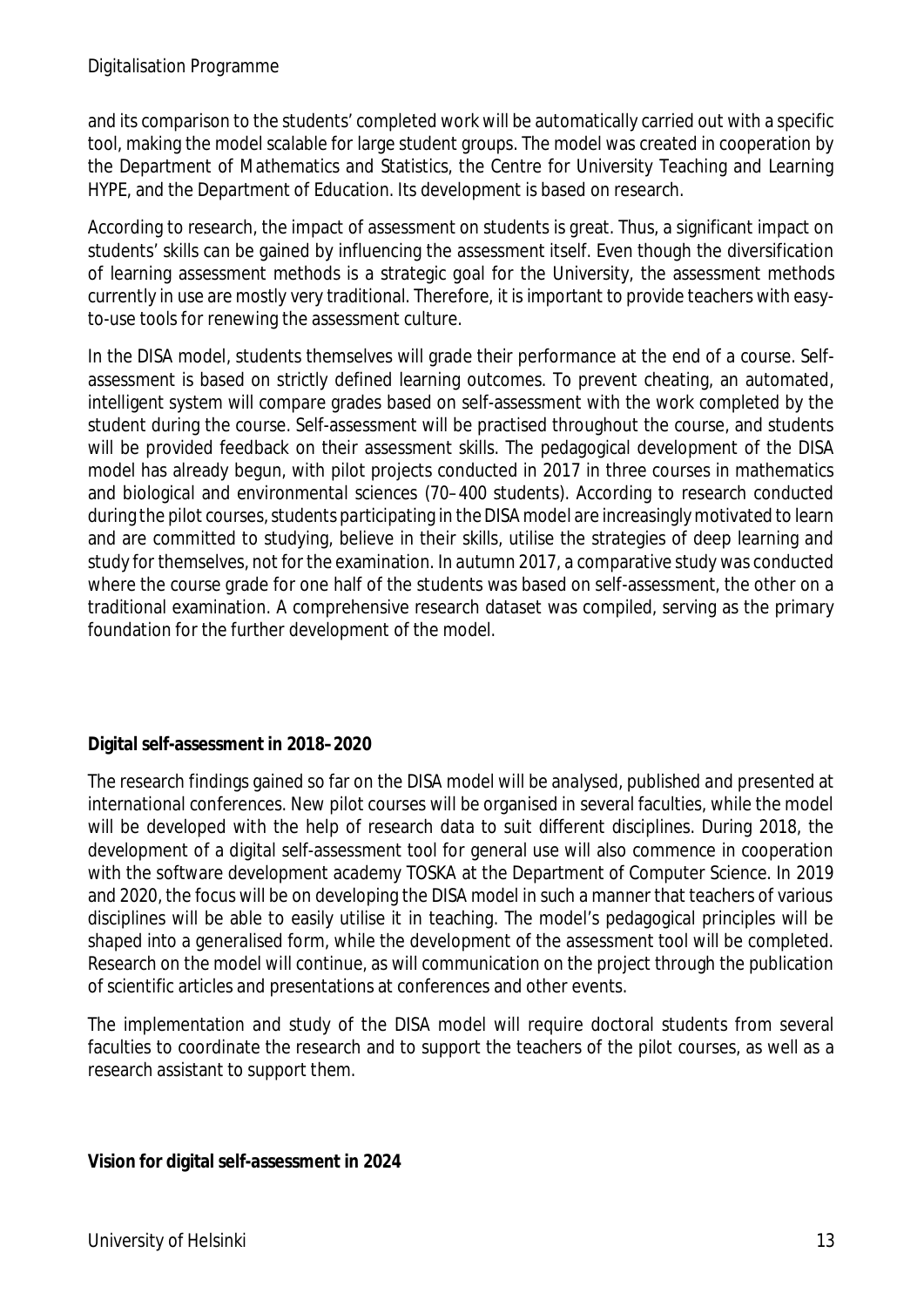In 2024, the project has resulted in a cost-effective research-based assessment tool, through which degree programmes can ensure support for students' skills and progress. With the help of the assessment model, students are increasingly aware of their own skills and able to systematically develop them. The model supports students' motivation and study strategies.

- $\mathcal{L}^{\text{max}}$ Students of the University regularly practise self-assessment, for which the DISA model provides an easy-to-use tool.
- The University of Helsinki is known for the systematic and research-based use of self- $\mathcal{L}^{\text{max}}$ assessment.
- The DISA model is used also by other Finnish and international universities.  $\mathbf{r}$
- Through teacher and continuing education, a new kind of assessment culture is gaining ground in the school world as well.

**Mileposts for digital self-assessment:**

| 2018 | A self-assessment tool has been developed for the DISA model, which has been             |
|------|------------------------------------------------------------------------------------------|
|      | piloted in several faculties.                                                            |
| 2019 | New, ground-breaking scientific knowledge has been produced on the impact of             |
|      | assessment in different disciplines, to be used in the development of the DISA model.    |
| 2020 | A new kind of assessment culture has gained footing at the University of Helsinki: self- |
|      | assessment and the DISA tool are used in several faculties of the University.            |

## **Cost estimates for projects related to studying and teaching:**

| Expenses (costs)                                           | 2018       | 2019       | 2020       |
|------------------------------------------------------------|------------|------------|------------|
| Digital leap in education                                  | €1,100,000 | €1,100,000 | €1,100,000 |
| Student progress monitoring system and<br>software academy | €90,000    | €60,000    | €60,000    |
| Master's thesis progress monitoring system                 | €65,000    | €40,000    | €40,000    |
| Digital self-assessment DISA                               | €110,000   | €105,000   | €105,000   |
| Total                                                      | €1,365,000 | €1,305,000 | €1,305,000 |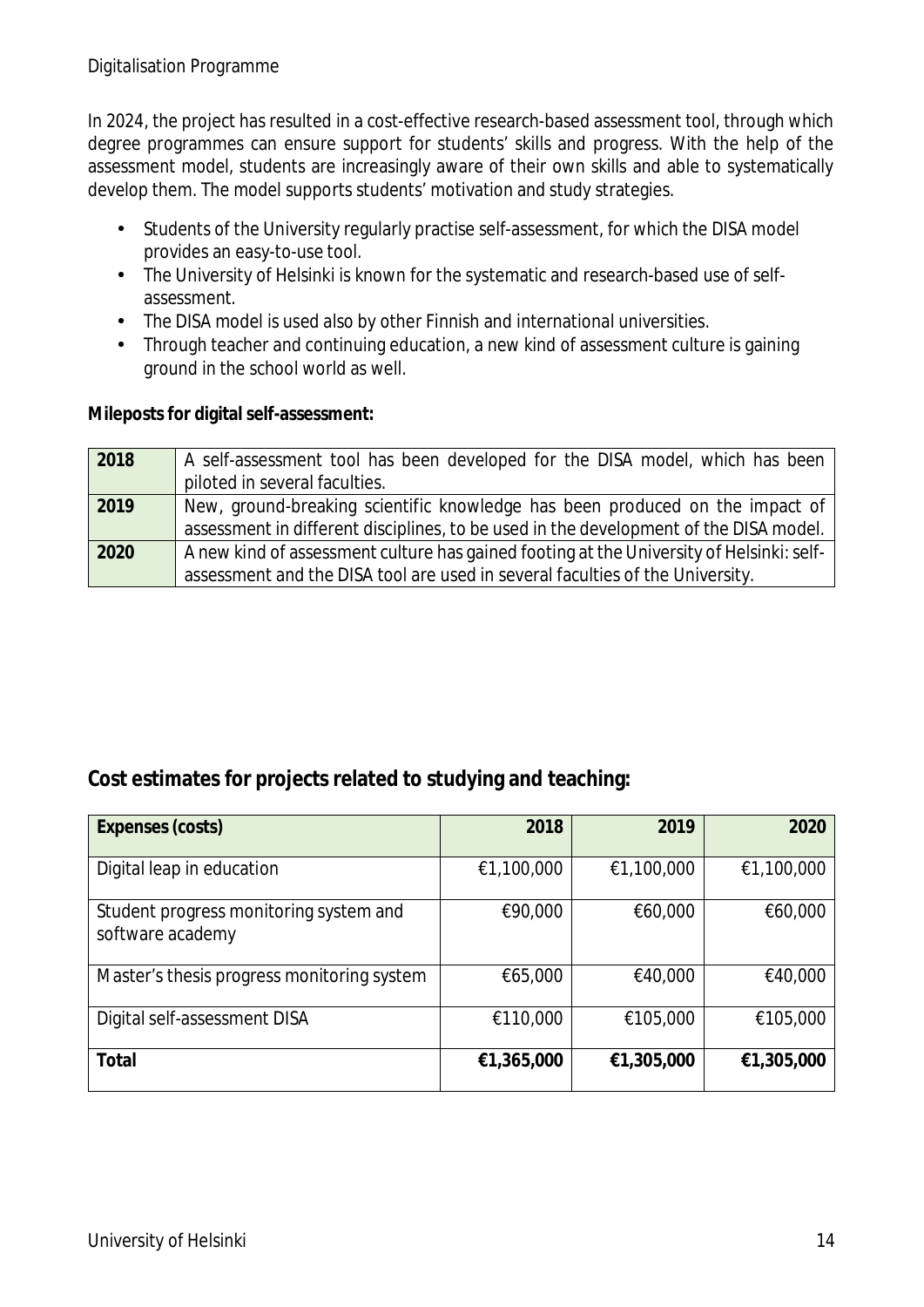## B Research

The publication of research results has been completely revolutionised by digitalisation. Even though the traditional publishing culture remains strong, an open access publishing practice is already employed by many disciplines. Research findings are published on open forums, accessible to all. As copies of books made by individual users are "freely" available online, we now have the possibility of faccessing extremely extensive literary sources through a single computer and an internet connection. Research results and textbooks can be browsed on a computer effortlessly and, increasingly, free of charge.

Another significant manner in which digitalisation has altered the conduct of research is the increasing availability of reference material in digital form. This has enabled, among other things, entirely new kinds of digital research in the humanities.

#### B1 Open access publishing

The EU, the Ministry of Education and Culture, the Academy of Finland, as well as the University of Helsinki have made a commitment to open access publishing. There are several obstacles to achieving this objective, all of which will not be solved through the University's activities. Our scientific community does, however, share a wide-ranging consensus on the great benefits of open access. Through its Digitalisation Programme, the University of Helsinki strives to establish its status as a pioneer in open access publishing. In addition to investments, this requires a change of attitude among the researchers of the University.

**Open access publishing in 2018–2020**

The number of self-archived publications will be significantly increased in relation to the total number of scientific publications by the University. The share of open access peer-reviewed articles and conference publications (in 2016, approximately 25%, or 1,704 articles) will be increased in such a manner that by 2020, no less than 70% of all peer-reviewed articles and conference publications (publication types A1–A4 of the Ministry of Education and Culture) written by members of the University community will be published openly (self-archiving included).

The self-archiving process will be clarified in such a manner that meeting the requirements of open access will be as easy as possible for researchers. All researchers will be provided with ORCID IDs. Furthermore, the use of altmetric attention services (PlumX, Altmetrics, Kudos) will be increased. Open access learning material (MOOCs, ResearchGuide) will be developed. Open access teaching and support for teaching provided to doctoral schools will be increased. A plan for marketing and communications will be drafted, to be implemented through the University's communication channels.

The total cost of scientific publishing will be controlled, while improving the awareness of the total costs related to open access publishing throughout the University (expenses will be calculated annually). The costs of open access publishing will be kept as low as possible for members of the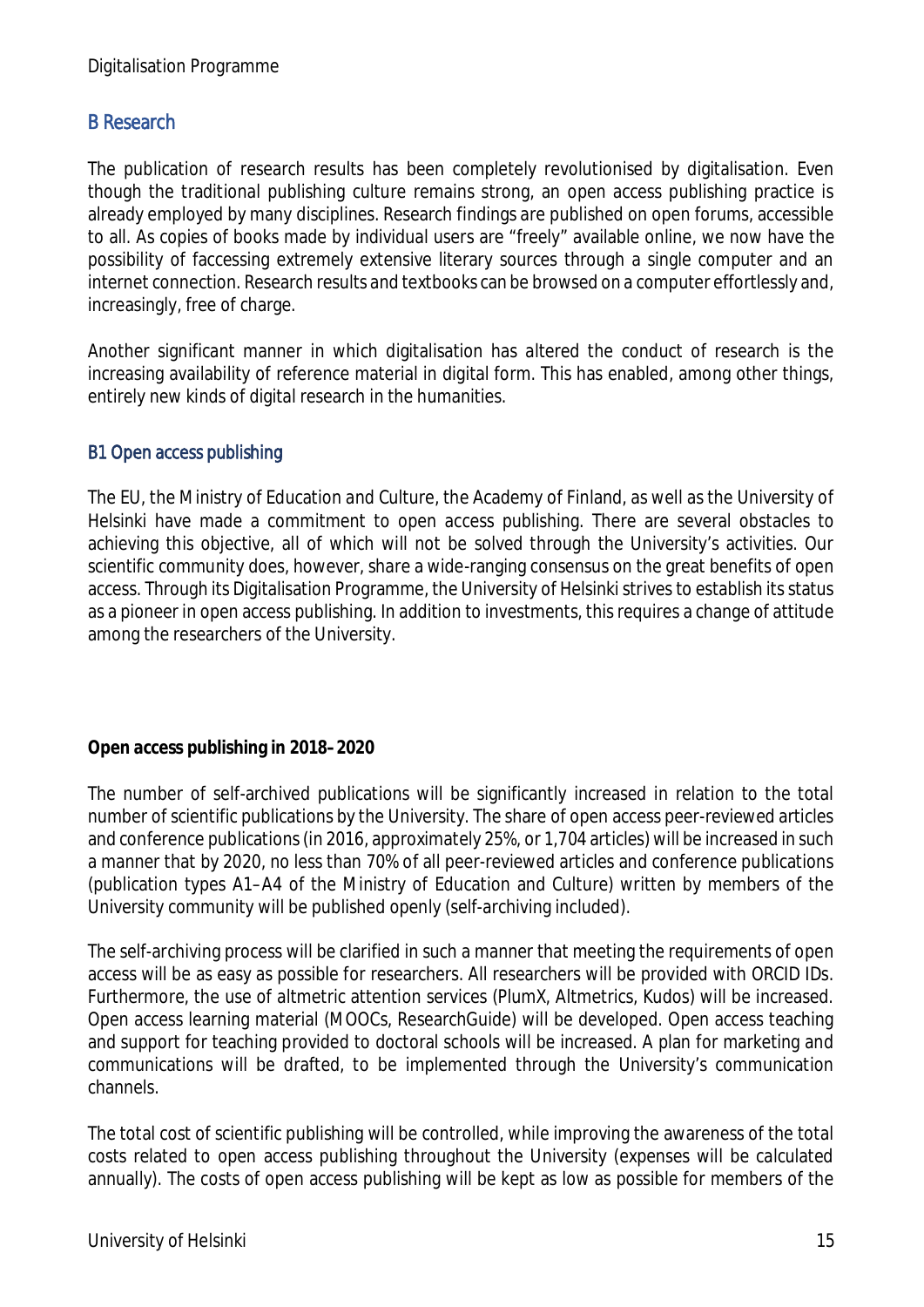University community. Aalto University is currently reimbursing article processing charges (APC), partly in a centralised manner. At the University of Helsinki, centralised funding facilitates better monitoring of total APC costs and the systematic use of APC discounts negotiated by the library, clarifying work processes and promoting the encouragement of researchers towards openness. Researchers will be instructed and advised on publication fees and direct open access publishing (including new agreements for Springer, Wiley, Elsevier and Taylor & Francis), along with licensing and copyright matters.

Up-to-date metrics and visualisation services will be implemented in the reporting system. In addition to the Helda publication archive, bibliometric indicators (Scopus, Web of Science), as well as altmetric indicators on the impact of open access publishing (PlumX, Altmetrics) will be integrated into the service.

A representative research portal service, based on data from the TUHAT database, among others, will be implemented, through which researchers/research groups/communities/units will be able to publish and share their data on various online services. The service will be integrated with the Think Open entity and altmetric services. Nationwide development work will be utilised and its results processed further.

A service platform for open access publishing (by Ubiquity Press, to be purchased during the first half of 2018) will be introduced, through which the Helsinki University Press operations will be implemented. The user interface of the publication archive Helda will be redesigned and brought up to date. The Open Journal System will be utilised in the open access publishing of journals/series.

**Vision for open access publishing in 2024**

In 2024, the University of Helsinki is an international forerunner in open access scientific publishing. The University facilitates the immediate transition to open access scientific publishing, making research data freely accessible on the internet right after publication. The University has strengthened its role as a publisher of open scientific data through its own publication channels, particularly the Helsinki University Press. Open access publishing increases innovations and financial activity, while providing the research conducted at the University with increasing attention and a citation advantage that can be bibliometrically measured. Open access publishing is also considered part of the implementation of the University's social responsibility. The overall costs for open access publishing are in control, and its progress is easy to monitor through the publication data portal. Researchers and students have excellent proficiency in open access publishing, and related support services are easily available as a comprehensive whole. The practice of open access publishing is a natural part of the processes of studying and research work. The culture of openness prevalent at the University extends to learning materials, as well as theses and dissertations. All master's theses and doctoral dissertations are openly published. Data mining is possible (without a separate fee or licenses) in all datasets legally purchased to be used at the University ("the right to read is the right to mine").

**Milestones for open access publishing:**

**2018** The Helsinki University Press launches its operations (the first entirely open books will be published, in addition to which at least two open access journals are established/opened by utilising the publishing platform service).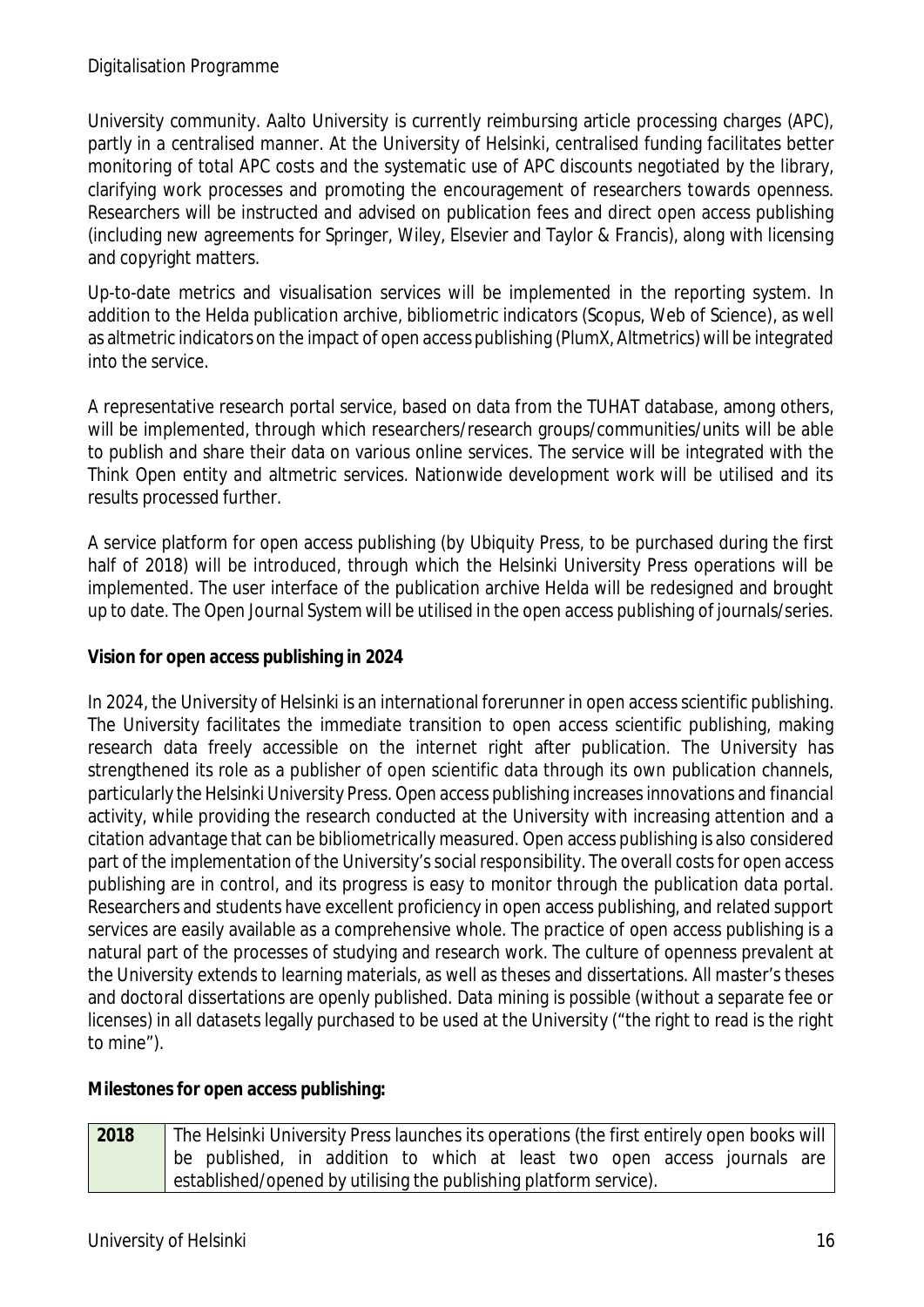|      | The concept plan for the research portal service is completed.                                |
|------|-----------------------------------------------------------------------------------------------|
|      | A communication campaign, part of the Open Scholarship project, promoting openness            |
|      | is carried out on all campuses, including OS workshops. The goal is to provide more           |
|      | than 60% of researchers working under the auspices of the University of Helsinki with         |
|      | ORCID identification that is linked with the TUHAT database.                                  |
|      | A centralised funding service for open access publishing has been established and             |
|      | introduced.                                                                                   |
| 2019 | A redesigned and updated open access guide is made available in the LibGuides                 |
|      | environment; a MOOC on open access is made available.                                         |
|      | A training package on open access and open science for doctoral schools is completed;         |
|      | training is provided at all doctoral schools.                                                 |
|      | The first version of the research portal service is completed late in the year; the           |
|      | integration of altmetric tools with the service begins.                                       |
| 2020 | Up-to-date metrics and visualisation services for publishing have been implemented in         |
|      | the reporting system.                                                                         |
|      | By 2020, 70% of articles published by members of the University community are freely          |
|      | available (Ministry of Education and Culture publication types A1-A4). Ninety per cent        |
|      | of researchers at the University of Helsinki have ORCID IDs. Altmetric services are in        |
|      | production use. The Helsinki University Press publishes ten research monographs or            |
|      | collected works and five to seven journals.                                                   |
|      | Digitisation of all University of Helsinki collections serving as the research infrastructure |
|      | is part of the routine administration of collections, while the digitisation rate of          |
|      | collections has doubled from 2018.                                                            |
|      | The impact of the centralised funding service for open access publishing has been             |
|      | analysed and its funding established.                                                         |

## B2 Open data

In line with open access publishing, open data is the objective of both decision-makers and scholars, regardless of various obstacles in the way. Open data and open access publishing together are also part of the broader concept of citizen science that is gaining traction and which is supported by the University of Helsinki. Open data is linked with legal and logistical issues, but significant steps forward can still be taken.

**Open data in 2018–2020**

A research data infrastructure will guarantee preconditions for the open conduct of research and data sharing. The infrastructure includes solutions and equipment environments for managing, archiving, storing and accessing research data and datasets, as well as related maintenance, development and guidance services. Datasets produced at the University will be available through the Think Open portal. The development project ensures that the University will maintain its international competitiveness in matters related to research data, fulfil its contractual obligations to the Ministry of Education and Culture (promotion of open science, open data) and achieve its goals in increasing international research funding. The responsibility for implementing the project is shared by Research Services, the Helsinki University Library and the IT Centre. Communications and Community Relations will participate in the development of services (Think Open). The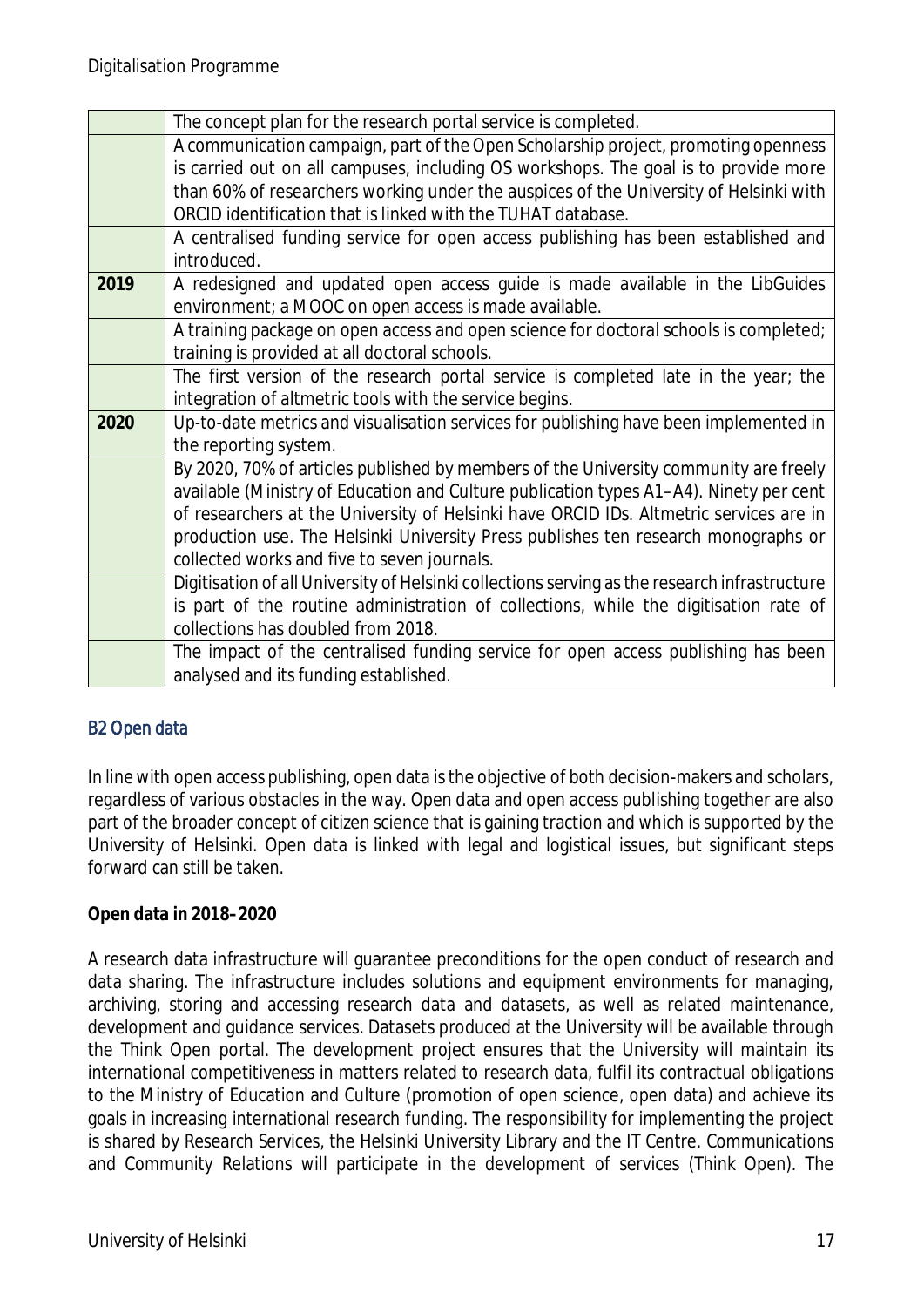infrastructure will be developed in cooperation with data sciences (HiData) and digital humanities (HELDIG). In addition to the current services, those developed by Finnish (CSC) and international parties will be utilised.

**Vision for open data in 2024**

In 2024, the University of Helsinki is an internationally recognised active party, as well as a desired partner among leading research universities as a producer and user of open research data and datasets. Datasets produced at the University are openly accessible, easily available and used globally in research, innovation and development activities.

In order to fulfil this vision

- The University has a research data infrastructure of an international standard, as well as a modern IT infrastructure, both of which provide researchers with a seamless and fully resourced equipment and service entity enabling the smooth production, utilisation, sharing and accessing of data and methods.
- The processes and datasets related to research are digitally managed with applicable data systems.

| 2018      | The organisation of the DataSupport service into three disciplinary teams has been    |
|-----------|---------------------------------------------------------------------------------------|
|           | consolidated. The teams are able to meet customer demand and independently            |
|           | develop their activities from the perspective of field-specific requirements.         |
|           | DataSupport guidance has started using a support ticket system. This requires the     |
|           | creation of a joint operational model for two units (the Helsinki University Library  |
|           | and the IT Centre) and the introduction of a service queue. Indicator: The number of  |
|           | submitted questions, response times and an even distribution between respondents      |
|           | The first services included in the updated research data infrastructure (MILDRED) are |
|           | launched.                                                                             |
| 2019      | Support services provided to open science trainers by DataSupport have been           |
|           | consolidated. Indicator: Half of the University's degree programmes include teaching  |
|           | in the basics of data management.                                                     |
|           | Data agent network activities are consolidated. Indicator: Each faculty has a         |
|           | dedicated data agent.                                                                 |
|           | The research data infrastructure has partly been integrated with the services of the  |
|           | European Open Science Cloud EOSC (through EUDAT).                                     |
| 2019      | Support services for data intensive research are in use.                              |
| continued |                                                                                       |
|           | The storage service for confidential data is in use/production and meets the          |
|           | requirements of the EU General Data Protection Regulation (GDPR).                     |
|           | Support services for data intensive research are in use.                              |
| 2020      | Solutions that support research data services are in use throughout the University    |
|           | (laboratory data systems, an agreement portal).                                       |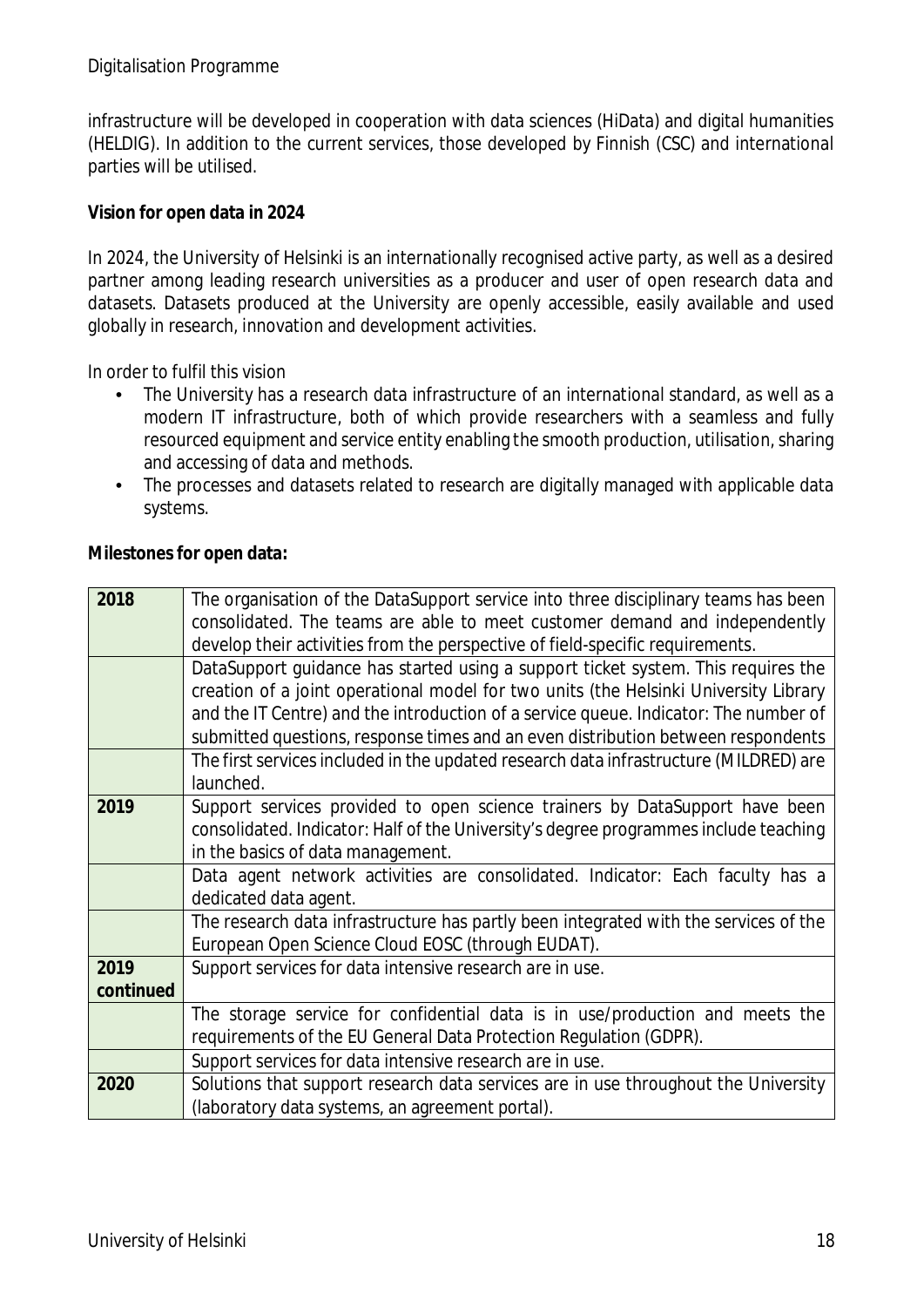#### B3 Helsinki Centre for Data Science HiData

The Helsinki Centre for Data Science HiData will provide a platform for Finnish and international collaboration, while serving as an interface between the University and business life. The goal is to enable the reception and research-related utilisation of extensive research datasets created by universities and businesses.

In recent years, data science has become a central theme in both universities and business life. Data science is built on methods originating from computer science, mathematics and statistics, developed in a cross- and multidisciplinary environment. Data science is a central area in the University's profiling initiative. The Helsinki Centre for Data Science HiData, launched in winter 2017, brings scholars and teachers of data science together. HiData will provide a platform for Finnish and international collaboration, while serving as an interface between the University and business life.

Research in data science requires computing resources and a storage capacity for research data on the petabyte level. In addition to computing and storage resources, processes are needed for the reception, protection and accessing of research data. The goal is to enable the reception and research-related utilisation of extensive research datasets created by universities and businesses in accordance with data security and protection requirements.

The computing infrastructure will be based on a modern cloud computing environment where scientific computing is carried out in a decentralised environment with virtual machines. Future data analysis methods founded on artificial intelligence require the utilisation of GPU computing. The toolbox for data science includes a wide spectrum of software, of which Apache Spark, Stan, R, Caffe2 and TensorFlow are among the most significant.

The University of Helsinki is a pioneer in data science, developing new methods in scalable data analytics. A research data infrastructure enables the introduction of new methods and supports their accessibility.

**HiData in 2018–2020**

In 2018 and 2019, a pilot project on data science will be carried out based on the research data infrastructure of the University, as well as the infrastructure and services provided by CSC. The goal is to enable the utilisation of both open and protected data in research and teaching related to data science.

In 2019, a toolbox founded on data science will be defined and introduced. Solutions in methodological development will be widely utilised in research, with the goal to pilot and introduce new methods.

#### **Vision for HiData in 2024**

In 2024, the University has the number one data science research centre in the Nordic countries (HiData), enabling extensive open data research supported by the University's research data infrastructure and the infrastructure and processes provided by CSC.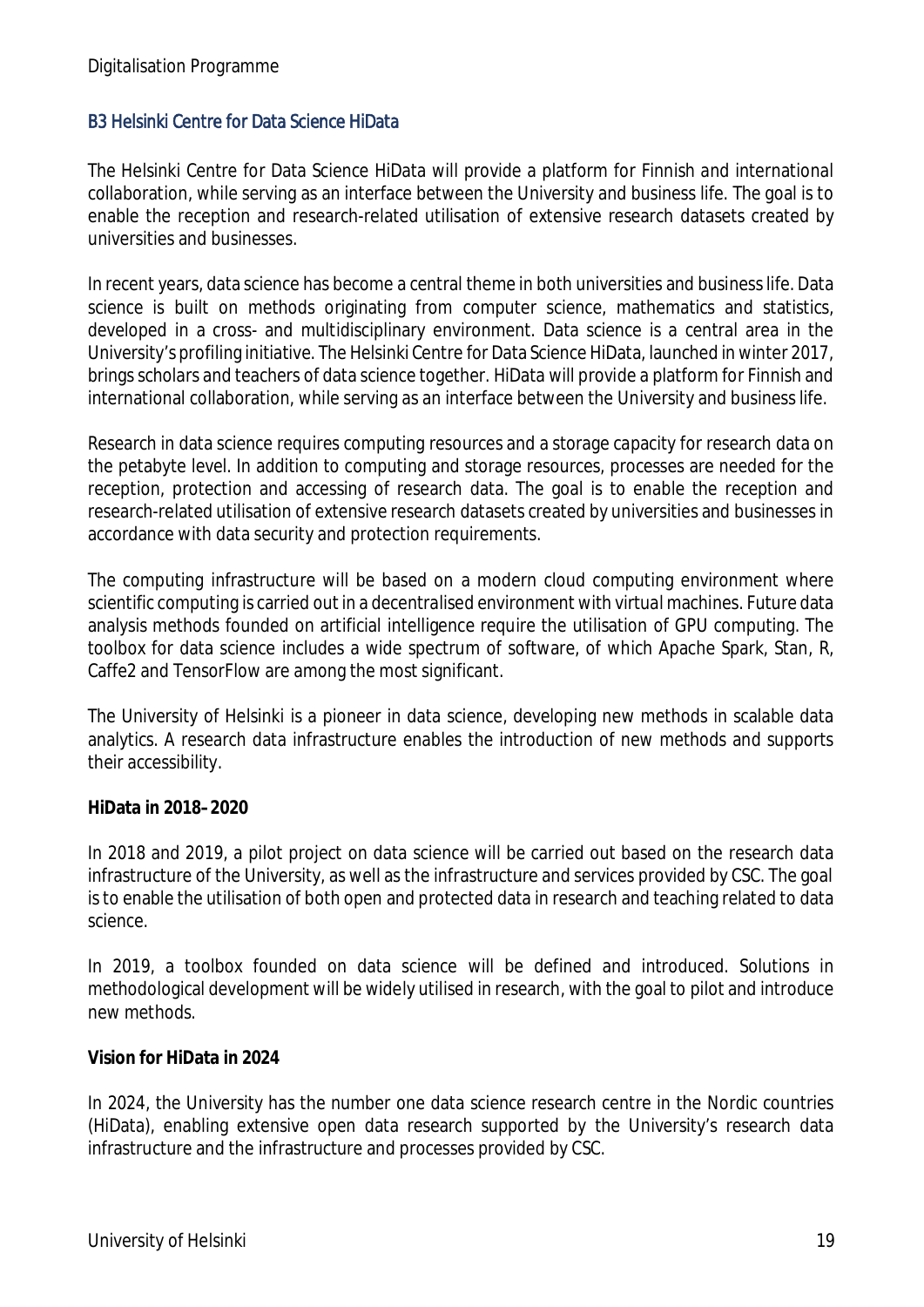The infrastructure enables the utilisation, merging and expansion of research data produced by universities and businesses in a secure manner in accordance with data protection requirements.

**Milestones for HiData:**

| 2018 | A data science pilot project enables the utilisation of both open and protected data,<br>founded on the existing research data infrastructure that is currently being further<br>developed. |
|------|---------------------------------------------------------------------------------------------------------------------------------------------------------------------------------------------|
| 2019 | A data science toolbox is defined and introduced; a trial environment for new<br>methods.                                                                                                   |
| 2020 | The data science platform and toolbox are in large-scale use, applying both known<br>and new methods.                                                                                       |

## B4 Digital humanities HELDIG

A central goal for the Helsinki Centre for Digital Humanities HELDIG is to support the University's digital leap through new infrastructures. This work is conducted both in Finland and as part of an international network. The goal is to become a leader in digital humanities with the help of, among others, the CLARIN and DARIAH infrastructures. The intention is to also include the Digital Research Infrastructure for Arts and Humanities (DARIAH) in the next roadmap for the Academy of Finland.

**Digital humanities: HELDIG in 2018–2020**

To consolidate the field, the Department of Digital Humanities was established at the Faculty of Arts, launching its operations on 1 January 2018. In the future, the entire Department staff (approximately 60 individuals), the HELDIG professors at seven faculties and other staff hired through the programme will have a double affiliation with HELDIG and another unit.

Through its network model, HELDIG operations will transcend both faculty and university boundaries: research collaboration with Aalto University is active, while joint teaching with the University of the Arts is being introduced. Many parties outside the university world, including libraries, museums, archives and media businesses, participate in and guide HELDIG's operations. They have an essential role as owners of research data and problems, as well as experts in their field.

The goal is to make HELDIG a leading international party in the field by the end of its PROFI2 funding period, in 2020, with an active master's programme and significantly widespread utilisation of digital methods among researchers and students. Simultaneously, cooperation with universities, museums, libraries, archives and active parties in the media in the Helsinki Metropolitan Area has become an important factor. HELDIG serves as a force unifying activities in digital humanities in the entire Helsinki Metropolitan Area, representing them in international research communities.

A central concrete goal for HELDIG is to support the University's digital leap through new infrastructures. This work is conducted both in Finland and as part of an international network, particularly within the EU. The University of Helsinki is already a strong player in the field of language technology, and the Faculty of Arts is currently managing Finnish activities in CLARIN, the European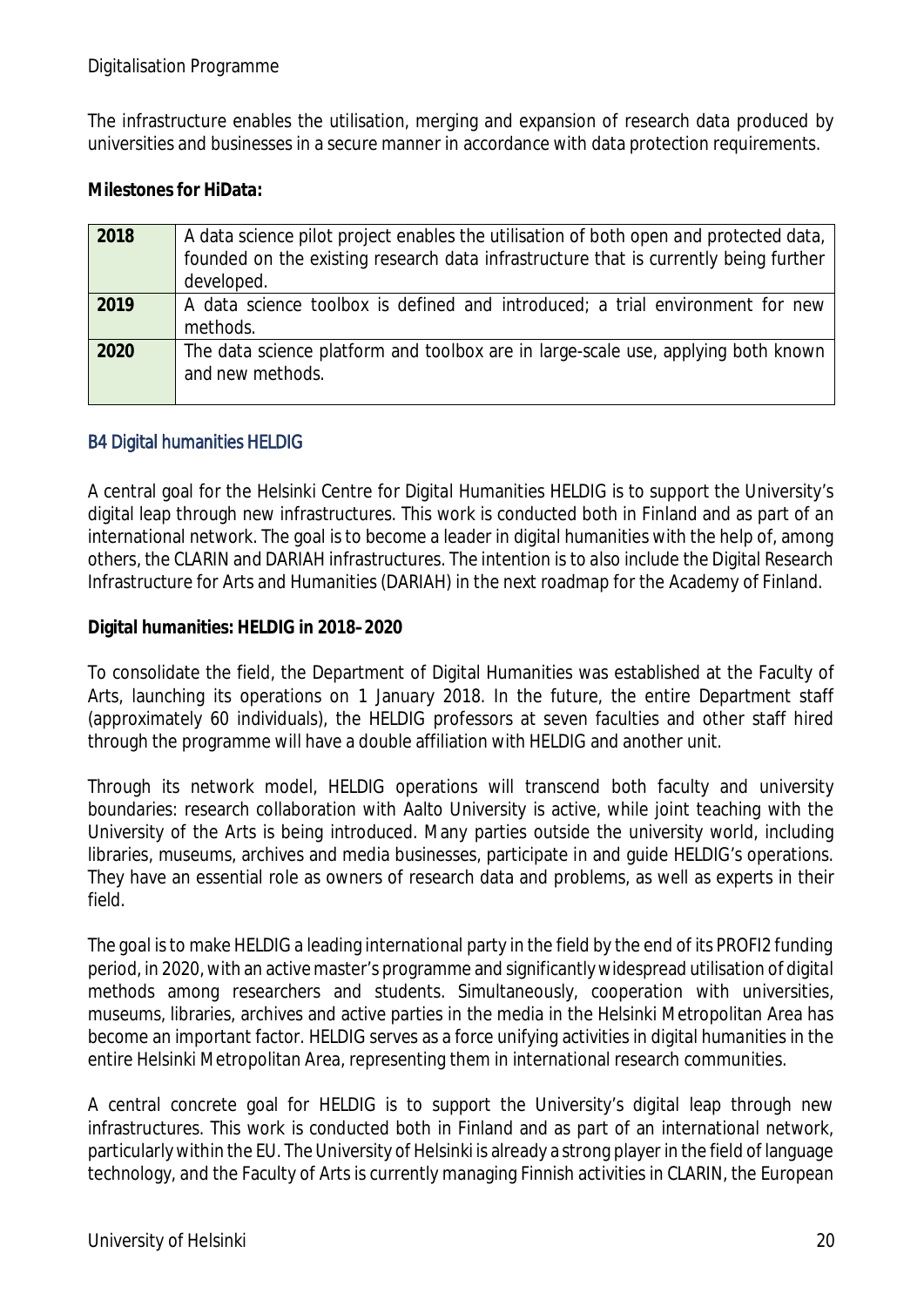Research Infrastructure for Language Resources and Technology under the EU. The goal is to gain a corresponding leadership position in digital humanities in the EU's DARIAH (Digital Research Infrastructure for Arts and Humanities) project. A new focus area is the technologies of linked open data, ontology services and the Semantic Web, in whose development and nationwide adoption Finland has been a global forerunner based on long-standing cooperation between the University of Helsinki and Aalto University. The intention is to include the new infrastructure in the next roadmap for the Academy of Finland, while HELDIG will become Finland's representative in the EU's DARIAH project.

**Digital humanities: Vision for HELDIG in 2024**

In 2024, the utilisation of new digital methods and the study of digitalisation are an established part of research activities at the University of Helsinki and an important component of faculty teaching programmes. In addition to pursuing minor subject studies in the field, specialisation is possible also through an international master's programme. Doctoral dissertations in the field are being completed in increasing numbers.

The quick rise in the significance of digital humanities in the information society is evident in increased and new types of research funding in the budgets of HELDIG-affiliated faculties.

Digital methods and related expertise, however, require constant reform and contributions to the field, since their pace of change is unprecedented. The World Wide Web, for example, was invented only a little over 20 years ago. Has any other human innovation changed the world as quickly, as much and as profoundly? Therefore, an agile institution expanding the boundaries of the university organisation and traditional practices such as HELDIG are required also in future.

| 2018      | All new HELDIG professors have been appointed, and the centre's activities are        |
|-----------|---------------------------------------------------------------------------------------|
|           |                                                                                       |
|           | launched in full.                                                                     |
|           | Activities in the DARIAH infrastructure begin in at least two working groups with the |
|           | status of a cooperating partner.                                                      |
|           | A plan for the future role of the University of Helsinki and Finland is completed as  |
|           | part of the EU's DESIR project.                                                       |
|           | The transfer and development begin for the DH infrastructure, as well as its          |
|           | maintenance on the Data Finland platform and the CSC cloud service.                   |
|           | The development of interactive MOOC-type teaching material related to the             |
|           | infrastructure begins in cooperation with Aalto University.                           |
| 2019      | HELDIG's DH infrastructure is included in the Academy of Finland roadmap.             |
|           | Piloting the infrastructure in large-scale projects of cultural linked data begins.   |
|           | HELDIG's activities are consolidated and highly international.                        |
| 2019      | HELDIG's infrastructure and teaching materials are also used by international         |
| continued | partners.                                                                             |
| 2020      | The operations of the DH infrastructure and the use of related teaching materials are |
|           | consolidated.                                                                         |

**Milestones for HELDIG:**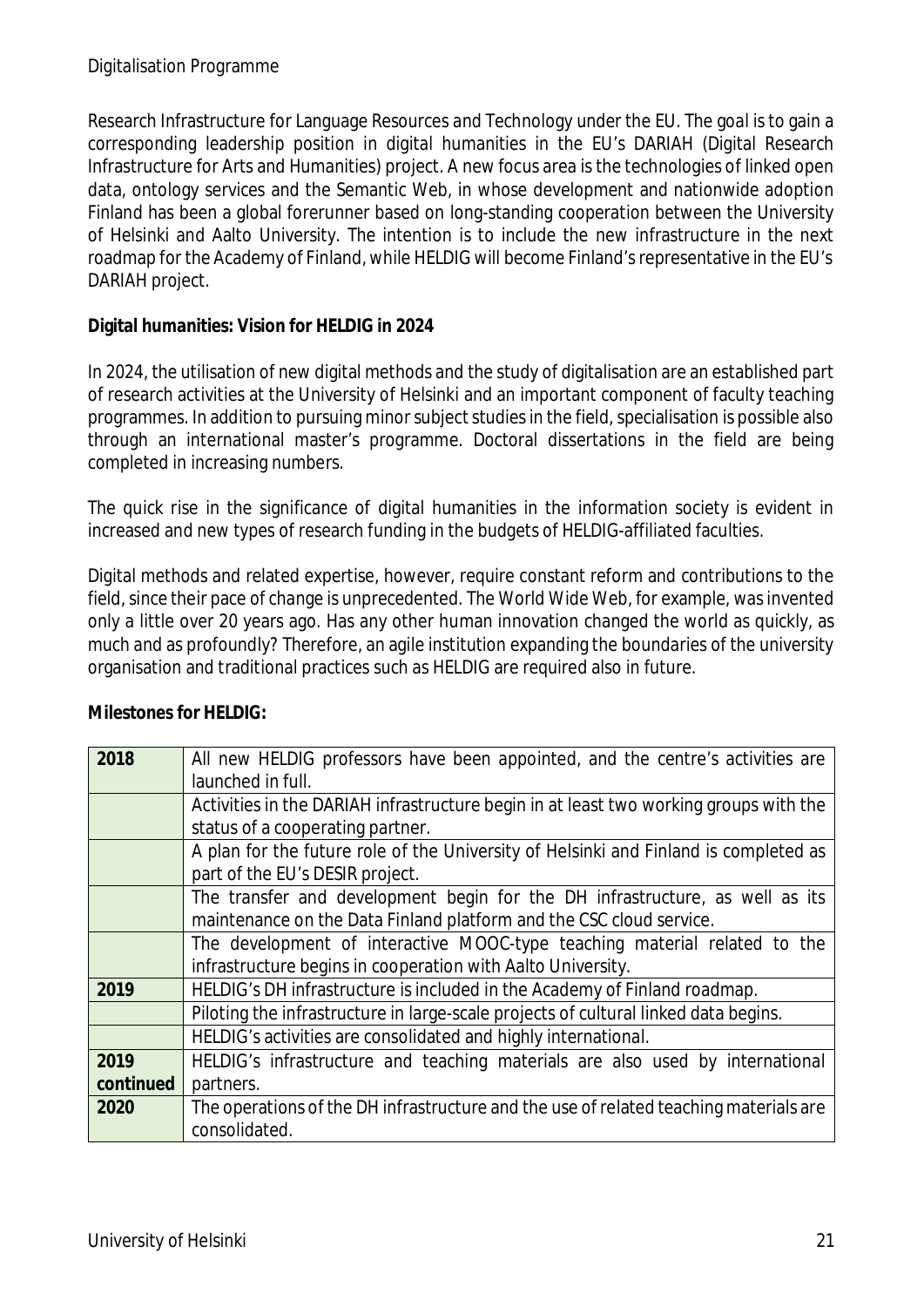| HELDIG starts to coordinate Finland's role in the DARIAH ERIC project, while long-    |
|---------------------------------------------------------------------------------------|
| term external funding for the work is secured after the pilot funding provided by the |
| University of Helsinki.                                                               |

### B5 Virtual desktop infrastructure (VDI)

In addition to indirect cost benefits, virtual desktops provide students, staff and visitors with an opportunity to use their personal devices in a significantly broader manner for utilising services in the University's workstation environment. These devices can include University workstations, as well as the personal computers, tables and smart phones of staff, students and visitors.

Through the virtual desktop infrastructure, direct savings can be gained in the maintenance of the University's workstation environment. Indirectly, using this technology will lay the ground for savings throughout the University in, for example, energy consumption, service availability and the enhanced use of facilities through improvements in working habits and the preconditions for telecommuting. Furthermore, making the technology widely available enables increasingly diverse and effective use of IT classrooms, while special workstation needs at the University can be fulfilled in a cost-effective manner. The direct savings gained by the introduction of VDI technology will be balanced by increased technology-related licensing and maintenance costs. In recent years, these costs have decreased, but current costs are at a level where they will cancel out the potential savings enabled by technology. Today, the overall cost benefits created by technology are gained through the capitalisation of indirect cost effects.

VDI technology is a technical solution where the processing power used by users, the entire operating system and software environment, as well as all the personal files and desktops of users are accessed through a cloud and/or the IT Centre server room, from a server to a window that can be opened on any device (desktop computers, tablets or even smart phones) anywhere via a network connection. The technology known as VDI has many advantages. Users have a familiar environment with them at all times, while storage space and processing power can be offered and also quickly increased at any time. The system also suits data content requiring strict protections, since the system can restrict users' access to data stored on the virtual desktop. Furthermore, virtual desktops can be isolated within the same network in such a manner that they will be entirely invisible to each other.

Practical examples on the utilisation of a VDI environment include

- Student workstations: The actual device may be an inexpensive or a very old device whose performance capacity and files are located in a server. All students' virtual desktops can be clones of a single installation, reducing maintenance demands to a fraction compared to traditional classrooms.
- High-performance workstations for scientific computing: At times, research groups wish to purchase an extremely powerful computing server for the purposes of certain tasks that require heavy computing. Instead of purchasing a device for their specific use, they can be provided predetermined computing and storage capacity in the VDI environment. This will become available more quickly than a dedicated server, and there will be no separate maintenance requirements. In the event the original requirement estimate turns out to be too low or if the changing needs of the research in question so demand, capacity can be easily increased "with the push of a button".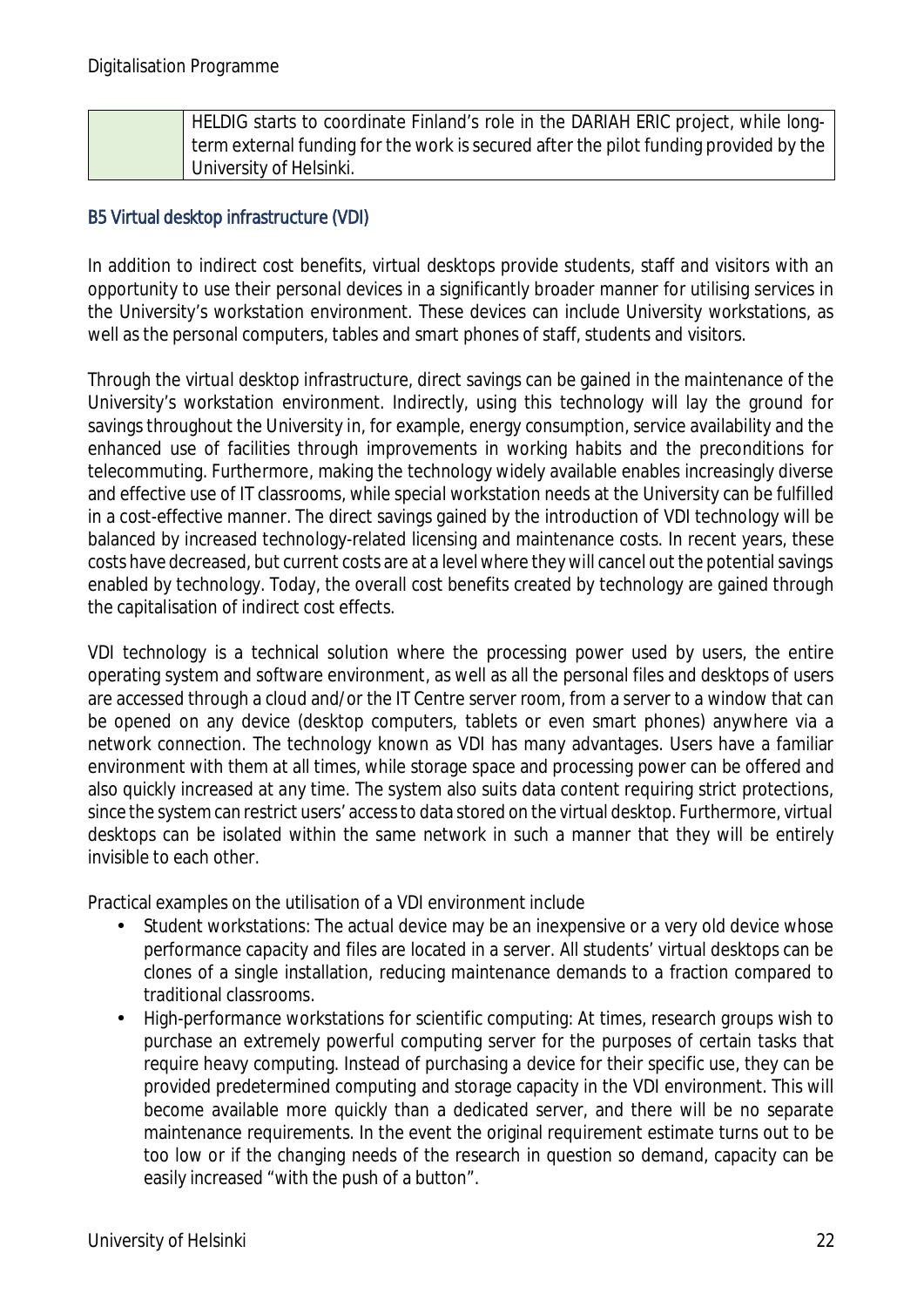- Limiting access to confidential data: Statistics Finland, for example, manages datasets containing extremely sensitive personal data to which certain researchers need access regardless of their physical location. For this purpose, a separate virtual secure desktop, including an entire operating environment, has been implemented to access such confidential data. In this type of environment, the transferability of data outside the environment can also be controlled. Researchers, however, will be able to independently use the environment regardless of their physical location.
- Quick installation in a classroom: At times and for the purposes of certain courses, a certain l. application or operating environment needs to be installed in a whole classroom-full of devices. Such an installation on a device-by-device basis is very slow, but through a VDI solution, an identical, specific environment can be provided for dozens of devices simultaneously.

**Virtual desktop environment in 2018–2020**

The virtual desktop environment has been tested and implemented at the IT Centre for a couple of years now with mostly positive experiences. For now, however, there have been only a handful of users. On the negative side, some software providers (e.g., Adobe, certain scientific software) either prohibit the provision of their software in VDI environments or demand untenable licensing fees for such use. Another target for criticism has been the "lightweight" nature of the test devices provided by the IT Centre, as well as their insufficient memory and/or hard drive capacity. Primarily, these are nothing more than questions of requirements and costs.

For students, there are currently both Windows 7 and Cubbli Linux 16 workstations available at the University's computer laboratories. The University's current agreement with Microsoft does not cover students' virtual desktop use outside the University at, for example, home or a café. To enable student use also outside University facilities or with students' personal devices, an annual contribution of approximately €190,000 for license purchases is required. For Linux use, there are no corresponding restrictions.

During 2017, the University's VDI infrastructure was expanded, and the number of available licenses was doubled (currently 500). In addition, CUDA computing capacity, which is in demand in particular in artificial intelligence research and data analysis, was acquired, with licenses and support fees included. This helps in the quick provision of the computing capacity required in research and teaching. In order to increase the University's overall computing capacity, the incorporation of the existing computing cluster capacity into the joint batch processing system, thus increasing the efficiency of the current capacity, is under consideration.

For 2018–2020, the following environment expansion measures have been planned:

- A hundred new licences for virtual desktop use will be purchased.
- Virtual desktop use will be extended to all student-related use at the University (400 new VDI licenses).
- $\mathbf{r}$ Students will be provided with an opportunity to access Windows virtual desktops also outside the University on their personal devices. (The Linux VDI is already free of charge and available to anyone. In the University's internal network, a Windows desktop can already be shared without a fee, but not on devices for personal or home use.)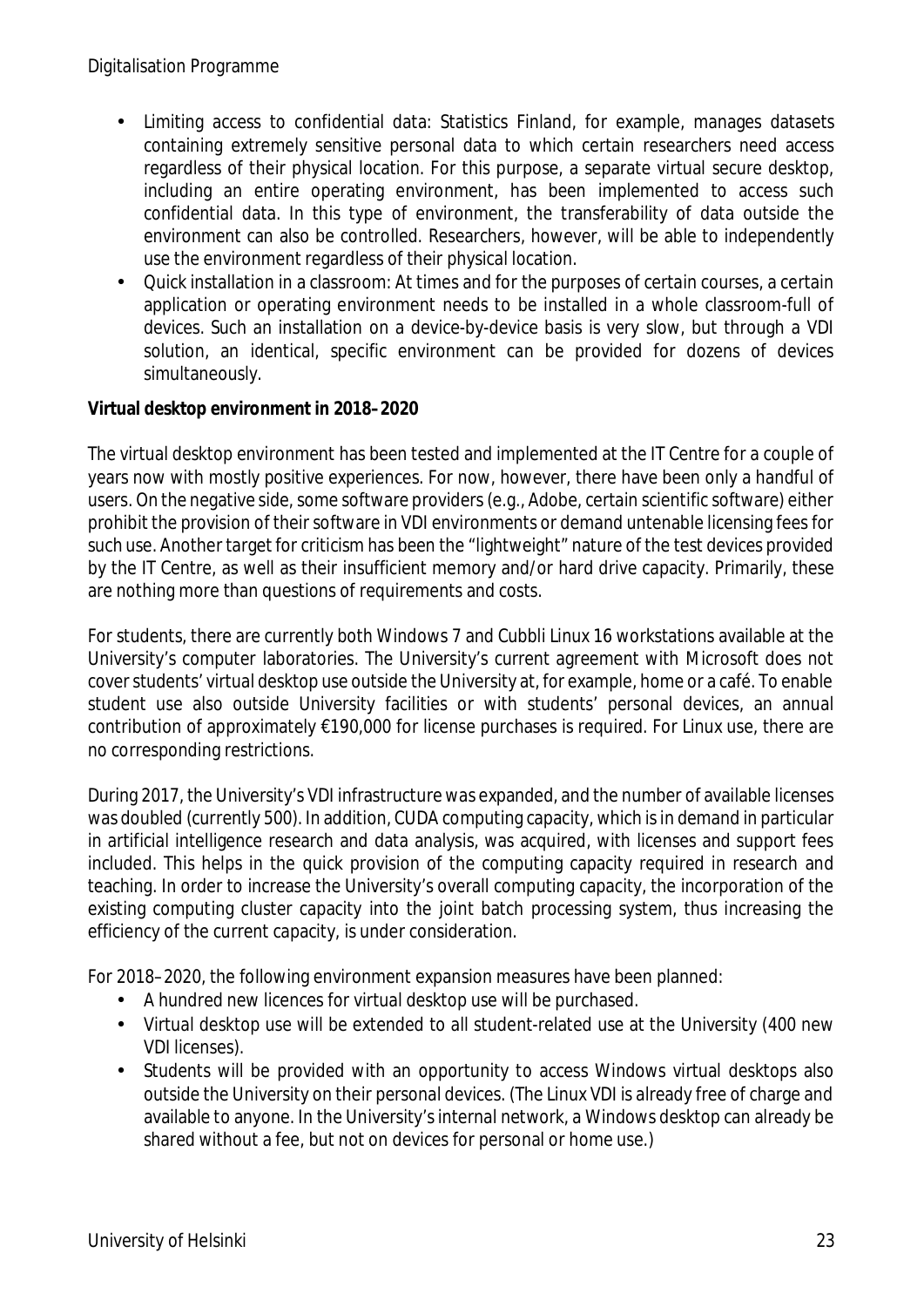- Instead of new PCs, obsolete computers at computer laboratories will be replaced with inexpensive VDI terminals that will display the VDI desktop without the ability for heavy data processing. (Replacing conventional computers with VDI terminals will significantly reduce energy consumption [by approximately 80–90%].)
- An online service will be developed through which research groups will be able to specify  $\mathbf{r}$ and order immediately available virtual desktop solutions for their heavy computing or sensitive data requirements.
- Other virtual desktop configurations, such as an administrative workstation and the  $\mathbf{r}$ Windows 10 virtual desktop, will be implemented.
- A terminal management system will be acquired or implemented through independent  $\mathcal{L}^{\text{max}}$ programming work or in cooperation with other Finnish universities and institutions of higher education.
- The potential benefits of virtualised applications will be investigated. A virtual desktop may be too heavy a solution for certain needs. In these cases, the virtualisation of individual applications could be more appropriate.

#### **Vision for virtual desktop services in 2024**

In 2024, VDI use is routine among both students and staff. The majority of software licensed by the University is available only through VDI desktops. Users have access to "almost unlimited" storage space for their files, while working is entirely independent of physical location or the device used.

University VDI desktops can be provided to research collaboration partners and other external parties in a flexible and quick manner, enabling access through appropriate usernames and passwords to precisely the software and files they need. File sharing among members of the University community is transparent and automatic. Licensing problems have been solved. The concept of "bring your own device" has become reality.

**Milestones for VDI:**

| 2018 | Based on the successful pilot stage last year, use is expanded. All or at least 80% of |
|------|----------------------------------------------------------------------------------------|
|      | students' computer laboratories and shared workstations will be modified to use VDI    |
|      | technology, considerably reducing the need for maintenance and installation work.      |
|      | A ready-to-use tool for researchers is available that can be used to order an          |
|      | appropriate virtual desktop for a computing environment or data storage.               |
| 2019 | All University users have access to all personal and familiar software on any device,  |
|      | home computers included.                                                               |
| 2020 | The large-scale replacement of laptops used by University administration with virtual  |
|      | desktops begins.                                                                       |

## **Cost estimates for projects related to research:**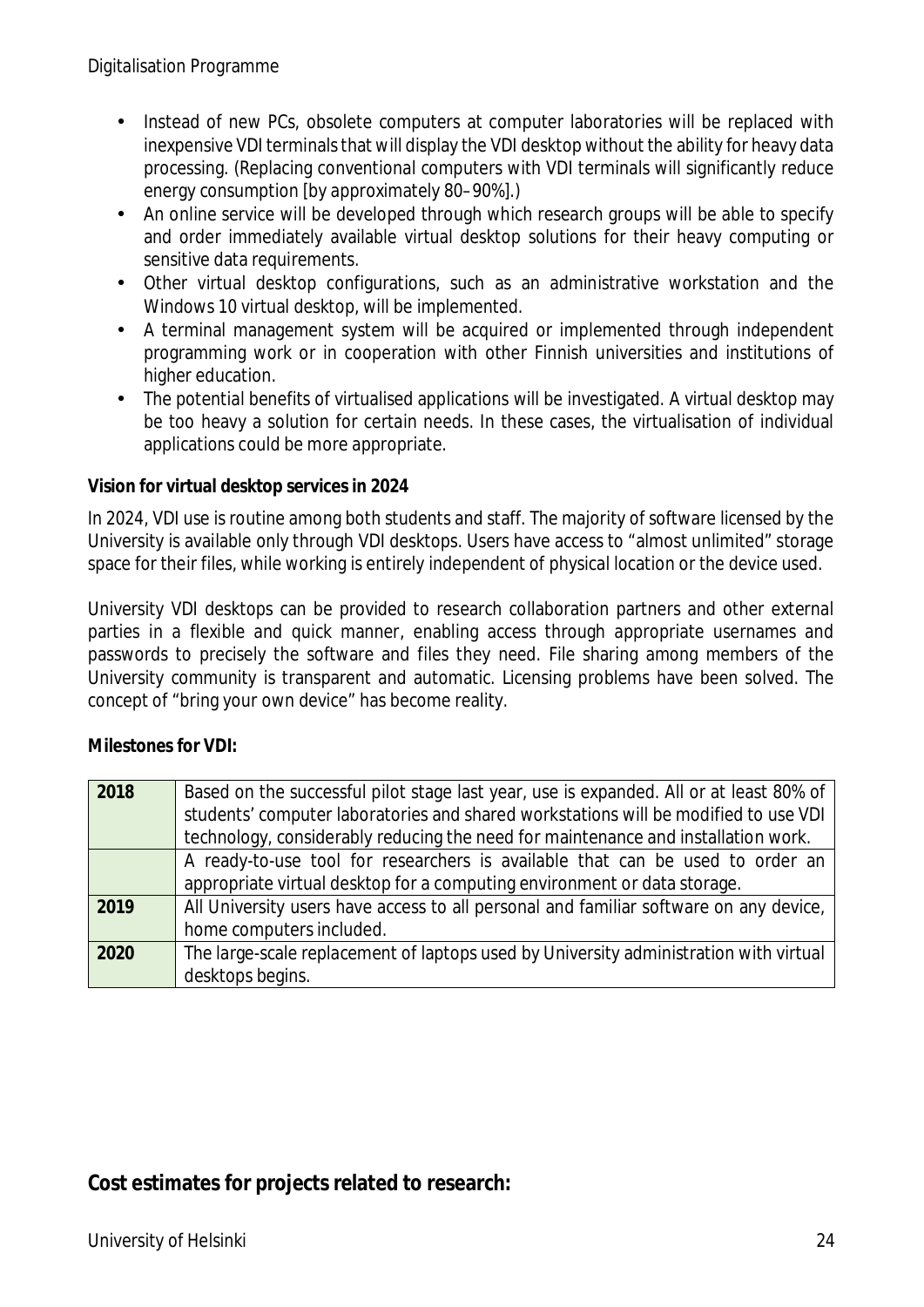| Expenses (costs)                                 | 2018       | 2019       | 2020       |
|--------------------------------------------------|------------|------------|------------|
| Storage and saving solutions                     | €156,000   | €171,250   | €173,750   |
| Data access solutions                            | €140,000   | €140,000   | €140,000   |
| Advisory services for researchers                | €292,500   | €465,000   | €465,000   |
| Development projects supporting<br>data services | €222,000   | €428,000   | €500,500   |
| Open access publishing                           | €930,000   | €925,000   | €1,165,000 |
| HiData                                           | €60,000    | €60,000    | €60,000    |
| <b>HELDIG</b>                                    | €180,000   | €180,000   | €180,000   |
| Virtual desktop (VDI)                            | €437,000   | €394,000   | €394,000   |
| Total                                            | €2,417,500 | €2,763,250 | €3,078,250 |

## C Comprehensive projects

Two projects concerned with the entire University community will be included in the Digitalisation Programme: the University website and digital communications, and the smart campus.

### C1 Website and digital communications

The website of the University of Helsinki is a broad entity comprised of various contents and services that are supplemented by social media, as well as other digital channels and services. The website will continue to serve as a content hub that provides international visibility to research, teaching and social interaction. The international reputation and digital impact of the University will be enhanced, as the website content will be available on multiple channels, optimised for search engines. To the University community, Helsinki.fi must provide an easy-to-use platform for science, research, teaching and interaction content, as well as partnerships.

As regards services on social media, the University of Helsinki strives to be the Finnish university with the largest international impact. This will be achieved through the utilisation of the University's own media, scientific and recruitment content, as well as the development of the customer service conducted in social media. This requires University-level investments in social media services and digital marketing. The impact of the social method will be measured with analytics and competitor comparisons.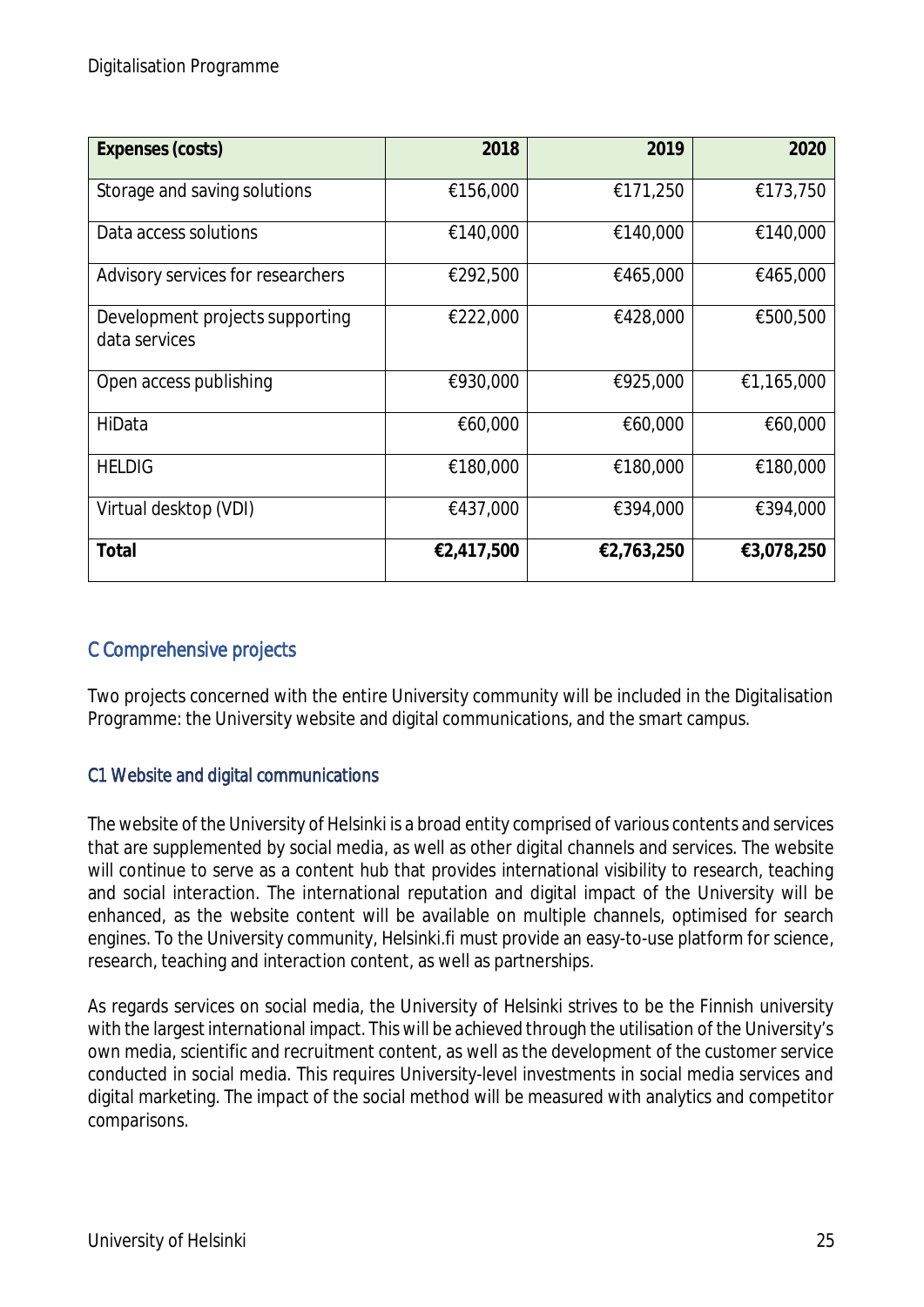#### Digitalisation Programme

**Website and digital communications in 2018–2020**

The Helsinki.fi website will combine the University's content into entities serving various interest groups across organisational boundaries (such as the degree finder, research and a media channel). Strategic and innovative content concepts are being created, such as Think Open, a service promoting the University's open data and code, and Think Education (under development), a corresponding service for teaching.

International student and researcher recruitment will be supported by methods of digital marketing and content development. The University's expertise and experts will be easier to find than today (the expert search project).

Digital media is attracting new audiences into the University's sphere of influence. Visibility in search engines is supported through search engine optimisation and marketing. Opportunities for automated marketing and personification will be utilised in the targeting and distribution of content and services.

Development work and planning will be guided by user experiences and analytics. DigiHub will serve as the collaboration platform for the University's product development teams and external partners.

The technical architecture of the website will be redesigned as microservice architecture, a Drupal 8 production environment and a cloud service platform defined in cooperation with the IT Centre.

The search feature will be improved. Technologically, the feature will be supplemented by thirdparty applications in areas such as personification, analytics and quality control.

**Vision for the website and digital communications in 2024**

The vision for the University's website and digital communications in 2024 is "*Knowledge as common capital and a driving force for the future*".

The digitalisation of communications and marketing helps turn the University's knowledge into global capital. Helsinki.fi provides an authentic student experience, while serving as a service pathway from applicants to students and a destination for lifelong development. Platforms for open access publishing, scientific knowledge and communication tools comprise a compatible whole.

The content and services on the Helsinki.fi website are provided to interest groups and customers through their preferred digital channels and services in situations and on the platforms and devices suitable to them.

New digital opportunities – such as artificial intelligence and automation, augmented and virtual reality, and third-party applications – are utilised in an increasingly agile manner by reforming practices. Artificial intelligence and automation are used in targeting communications, service bots and website production.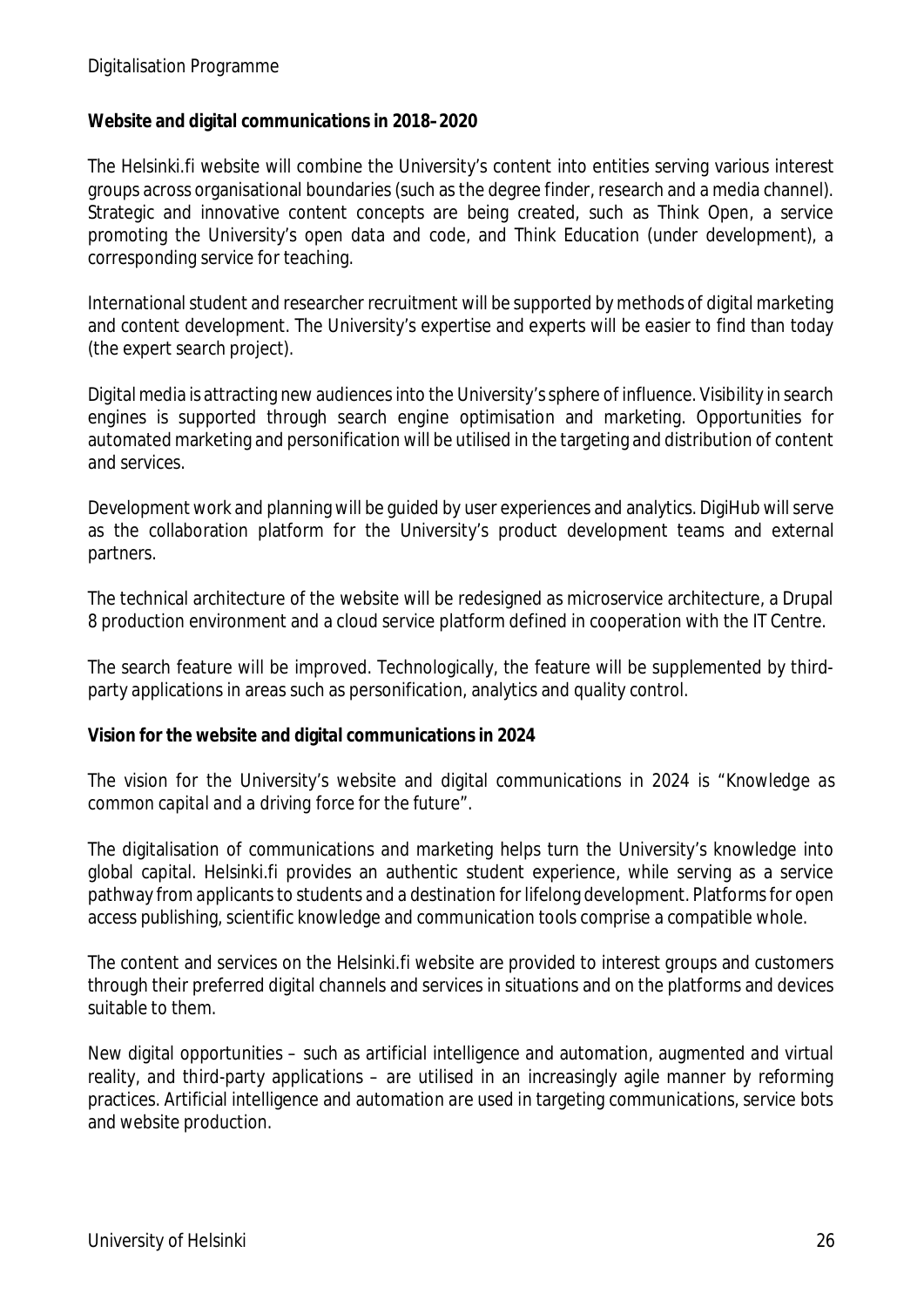**Milestones for the website and digital communications:**

| 2018 | The share of international visitors has increased to 30% from the previous year.           |  |  |  |  |  |  |
|------|--------------------------------------------------------------------------------------------|--|--|--|--|--|--|
|      | In Finland, the number of new visitors has increased 20% from the previous year.           |  |  |  |  |  |  |
|      | The number of Drupal websites used by research groups has increased to 200 (by             |  |  |  |  |  |  |
|      | 50%).                                                                                      |  |  |  |  |  |  |
|      | The University's website has been assessed and user-tested by target groups, in            |  |  |  |  |  |  |
|      | addition to which required improvements have been carried out.                             |  |  |  |  |  |  |
| 2019 | Of all traffic on the website, international visitors constitute a share of 25%, while the |  |  |  |  |  |  |
|      | share of new Finnish visitors is 50% of the total number of visitors.                      |  |  |  |  |  |  |
|      | Users assess the user experience on Helsinki. fi as good (the base level is based on the   |  |  |  |  |  |  |
|      | user testing conducted in 2018).                                                           |  |  |  |  |  |  |
|      | The number of international visitors has increased 20% from the previous year.             |  |  |  |  |  |  |
|      | In Finland, the number of new visitors has increased 20% from the previous year.           |  |  |  |  |  |  |
| 2020 | Of all traffic on the website, international visitors constitute a share of 35%.           |  |  |  |  |  |  |
|      | The website has been transferred to the Drupal 8 environment.                              |  |  |  |  |  |  |
|      | The international reputation indicator, set in 2019, indicates a strengthening             |  |  |  |  |  |  |
|      | reputation.                                                                                |  |  |  |  |  |  |
|      | The number of international visitors has increased 20% from the previous year.             |  |  |  |  |  |  |
|      | In Finland, the number of new visitors has increased 20% from the previous year.           |  |  |  |  |  |  |

**Cost estimates for the website and digital communications:**

| Expenses (costs)                                                                                                                                                                              | 2018     | 2019     | 2020     |
|-----------------------------------------------------------------------------------------------------------------------------------------------------------------------------------------------|----------|----------|----------|
| Projects: Expert directory and event calendar                                                                                                                                                 | €180,000 | €130,000 |          |
| Concept development: Think Open 2.0, further<br>development of educational offerings,<br>international recruitment, statistics on display and<br>responsive statistics                        | €180,000 | €150,000 | €130,000 |
| Content development and the website:<br>Disciplines, ranking site, teaching and science<br>content, recruitment content, new website                                                          | €150,000 | €150,000 | €150,000 |
| Quality control and social media: Accessibility<br>directive, search engine marketing and<br>discoverability, targeting services, quality control<br>and social media management applications | €140,000 | €140,000 | €140,000 |
| Technology and architecture: Drupal 8<br>implementation (+1 person-year/IT Centre), cloud<br>service implementation and infra maintenance,                                                    | €310,000 | €310,000 | €310,000 |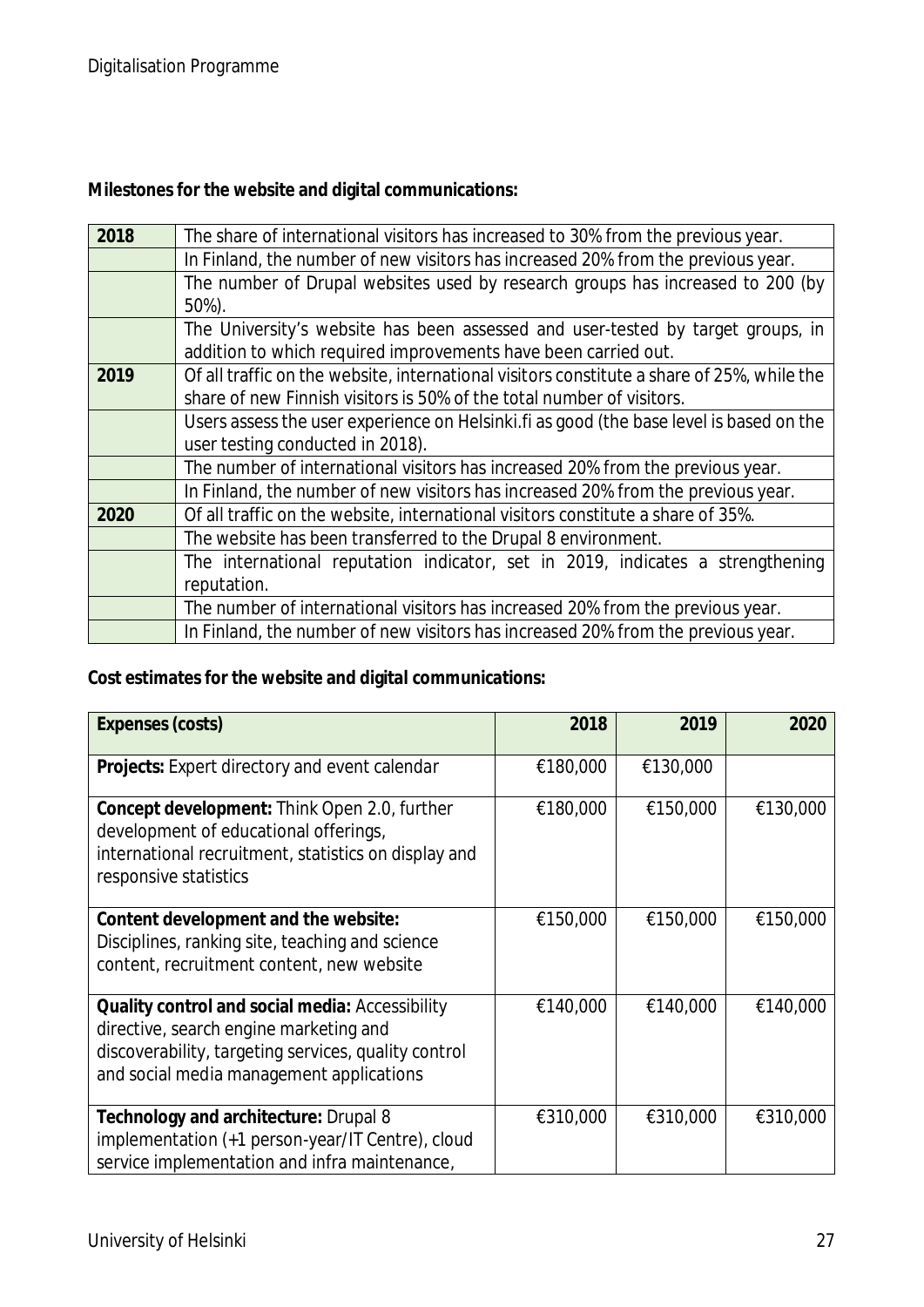| search feature, personification, analytics and<br>quality control, GDPR/data security, microservice<br>architecture implementation |          |          |          |
|------------------------------------------------------------------------------------------------------------------------------------|----------|----------|----------|
| Total for the website and digital communications                                                                                   | €960,000 | €880,000 | €730,000 |

#### C2 Smart campus

A smart campus (or ubicampus) is an extensive entity comprised of new, developing digital services that support teaching, research and everyday life on campus. Key factors include wireless technologies and the internet of things, new modes of interaction, such as mobile smart devices and large displays shared by several users, artificial intelligence that supports learning, as well as indoor positioning services. The smart campus is in continuous development, with both students and teachers taking advantage of its digital and open interfaces in the development of new applications and services. Perspectives related to privacy, as well as data protection, will be taken into consideration in the implementation of the smart campus.

**The smart campus in 2018–2020**

In 2018, a smart campus pilot project will be carried out at the Kumpula Campus. Facilities will be redesigned as a modern work environment where lighting, large displays, the monitoring of available workstations and other functions will be taken into consideration during the planning stage. Based on experiences gained from the pilot, the next stage of the smart campus project will be planned, where the pilot will be extended to other buildings and campuses.

At the first stage, the focus will be on supplementing and planning the smart campus concept. The architecture must enable data collection and sharing (positioning, sensors, displays, etc.). This also includes interfaces and their use. This engine will provide a foundation for living lab activities where the campus comprises a laboratory for the introduction and evaluation of new services.

Preliminary features at the first stage:

- Interactive smart displays and applications: the wireless transfer of presentations and documents to smart displays
- Positioning of available workstations  $\mathcal{L}^{\text{max}}$
- Indoor/outdoor air quality
- Smart lighting/facility customisation with mobile devices

In 2019, the smart campus pilot will be expanded by opening developer interfaces to assignments and hackathon events. Making central interfaces available to application developers is among the project's goals. This way, students and researchers will be able to innovate and develop new applications. Based on the experiences gained during the first stage of the pilot, the next stages of the smart campus project will be planned to expand the pilot elsewhere on the Kumpula Campus and to utilise technology also on other campuses.

Preliminary features at the second stage:

Indoor positioning (Bluetooth beacon) and mobile positioning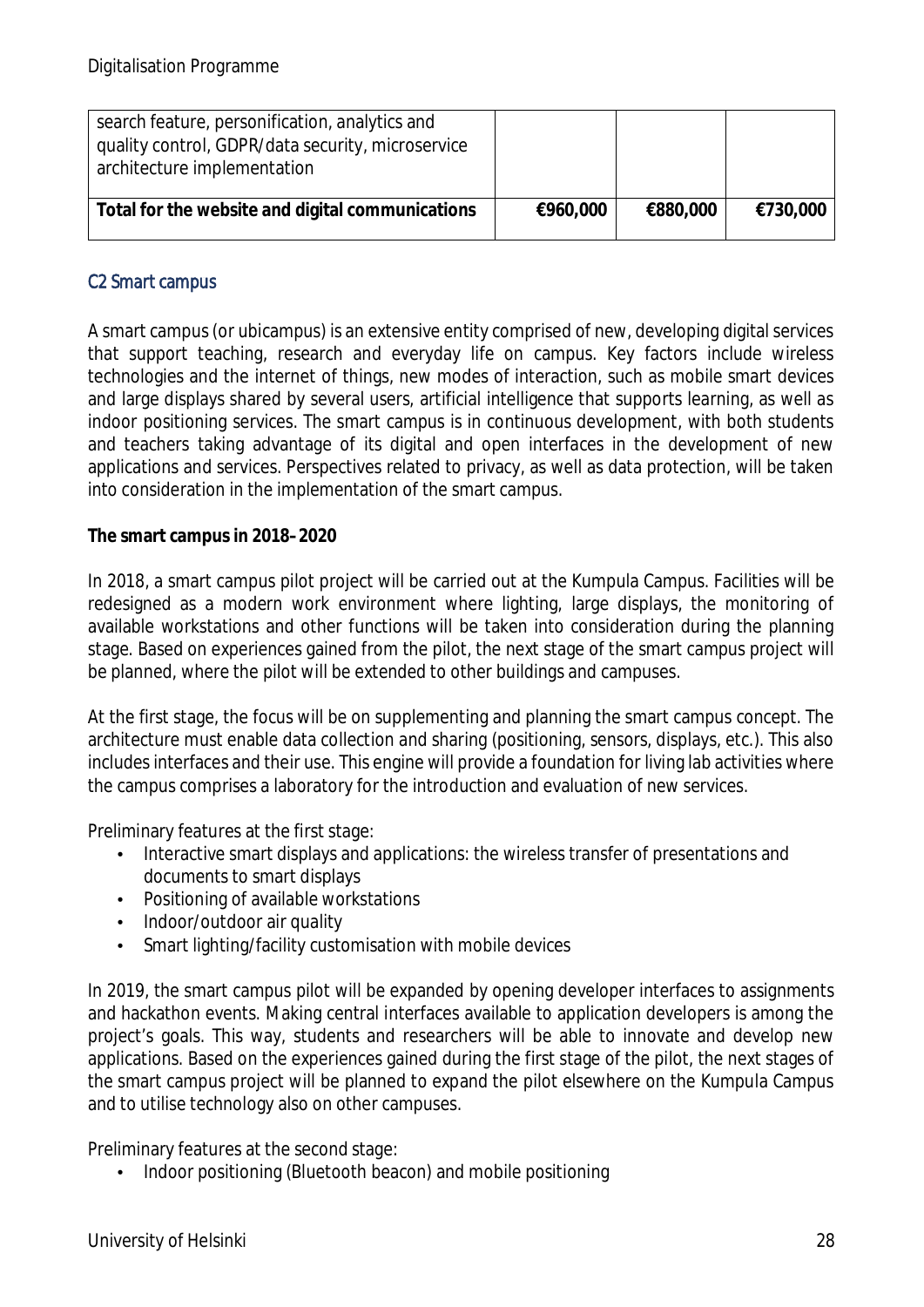Digitalisation Programme

- Mobile map service
- Opportunity to locate staff (on campus/in the office)
- Radar view: tailoring academic content, notifications
- Augmented reality applications through the radar view: academic content on a L. map/through augmented reality visualisation
- Smart campus hackathon/MOOC course  $\mathcal{L}^{\mathcal{L}}$

**Vision for the smart campus in 2024**

In 2024, the University of Helsinki is a pioneer in the utilisation of technology in the campus environment, employing the smart campus concept on all four campuses. Work facilities supported by new technology enable flexible activities where the facilities adapt to the wishes and settings of users. Finding and reserving available work and meeting spaces are easy. Documents and presentations can be easily transferred to smart displays, providing interaction opportunities for larger groups as well. The smart campus has facilitated the creation of new applications and services, supporting the emergence of a new kind of digital learning environment. The augmented reality radar view for academic content is one example of the innovations brought about by the smart campus. This application makes it possible to look for and examine academic content in the campus environment through augmented reality.

**Milestones for the smart campus:**

| 2018 | The smart campus pilot project is ongoing at Kumpula Campus, including feedback<br>collection.          |
|------|---------------------------------------------------------------------------------------------------------|
| 2019 | The pilot is expanded and interfaces are made available at hackathons. Augmented<br>reality application |
| 2020 | The smart campus concept is in large-scale use on campuses.                                             |

**Cost estimates for the smart campus project:**

| Expenses (costs) | 2018    | 2019    | 2020    |
|------------------|---------|---------|---------|
| Smart campus     | €90,000 | €60,000 | €60,000 |

## 4 Proposal for the organisation and project management of digitalisation development

Digitalisation applies to all operations of the University. It will change the nature of operations in a way that will enable new kinds of content. The coordination of an activity with such a broad scope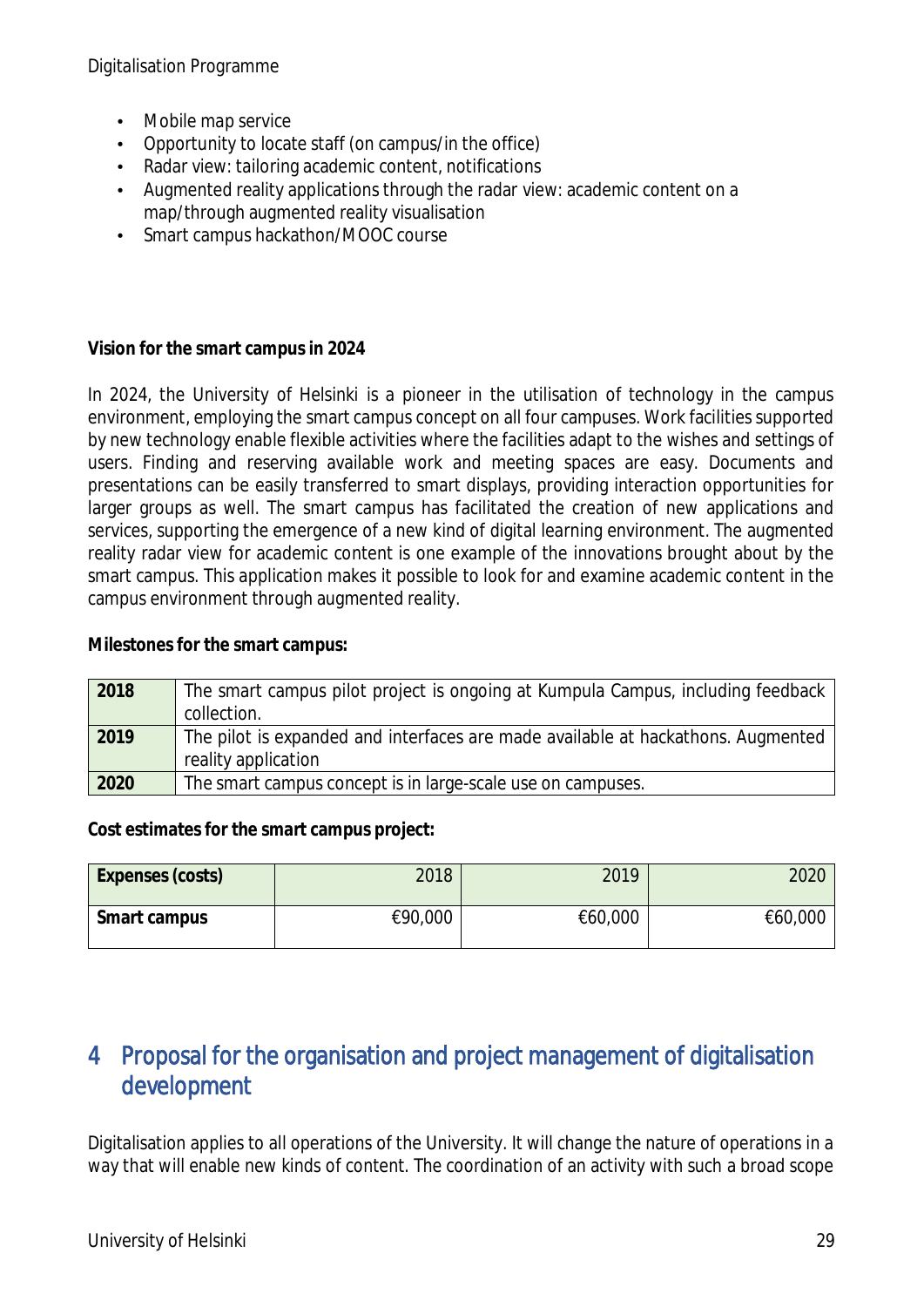and impact is challenging. There is a danger that the progress of digitalisation will vary too much between different operational fields, which will lead to ineffectiveness and poor service experiences, further leading to only a partial fulfilment of the potential of digitalisation.

The IT Centre has a key role in IT collaboration between European universities. BencHEIT (http://www.eunis.org/task-forces/benchmarking/), a working group under the EUNIS (European University Information Systems) organisation, annually collects key data from the IT sector of more than 60 European universities in order to help university IT management to analyse and develop the activities of their organisation. This forum can also serve as a discussion channel for matters concerned with the organisational management of digitalisation programmes.

#### **Proposal:**

- 1. Digitalisation has a University-level steering group coordinating and prioritising digitalisation projects at the University of Helsinki. The mission, division of duties and compositions of the Centre for Information Technology Board, the Enterprise Architecture Board and the potential digitalisation steering group must be thoroughly considered, planned and prepared as a consistent entity.
- 2. A digital leap project for monitoring and assessing studies (OPSA) will be established, through which A2, A3 and A4 will be implemented. Separately agreed funding will be appointed for project implementation.
- 3. A digital leap project for research and publishing (TUJU) will be established, through which B1, B2, B3 and B4 will be implemented. The duration of the project is from 2018 to 2020. Separately agreed funding will be appointed for project implementation.
- 4. A digital leap project for infrastructure (INDI) will be established, through which B5 and various infrastructure development projects that are ongoing or under development will be implemented (see Appendix D2). The duration of the project is from 2018 to 2020. Separately agreed funding will be appointed for project implementation.
- 5. A smart campus project (UBI) will be established, through which C2 will be implemented. The duration of the project is from 2018 to 2020. Separately agreed funding will be appointed for project implementation.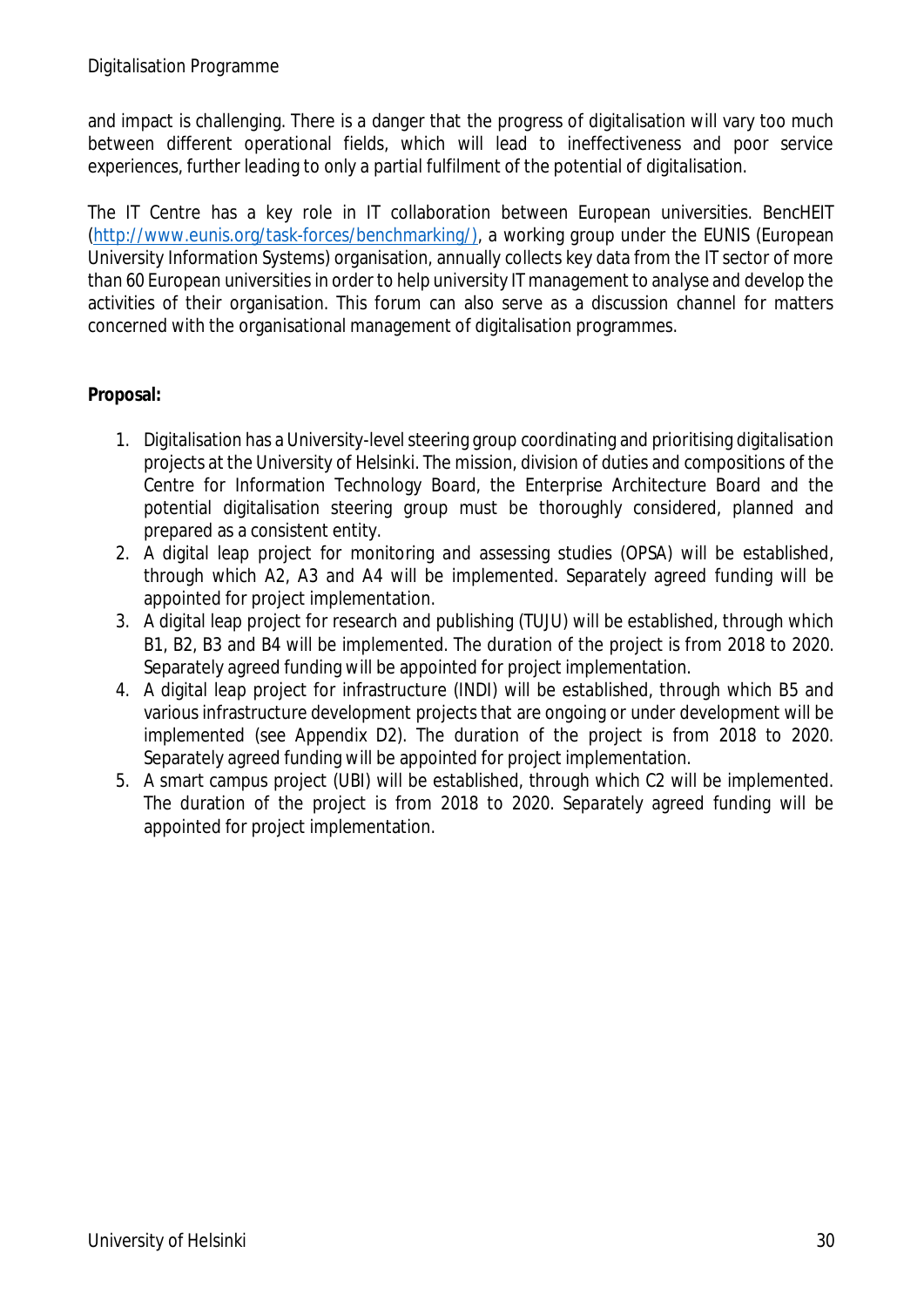## APPENDICES:

## APPENDIX D1: Digitalisation in the strategy of the University of Helsinki

The University of Helsinki's vision for 2025 has been encapsulated in the expression *a global force – together.* The University is building a better world based on sustainable development by assuming an increasingly prominent role in solving global problems. Multidisciplinary research, teaching and learning of a high standard produce new knowledge and knowhow for the benefit of all of humanity. A pioneering approach, an attentive and proactive attitude, fresh thinking and creative interaction will strengthen the status of the University of Helsinki among the best universities in the world.

This vision will be realised through increasingly close collaboration with both established and new Finnish and international partners and stakeholders. By doing things together, our impact is greater than by going at it alone.

To fulfil its vision, the University of Helsinki has chosen three strategic objectives for the 2017– 2020 period:

*1) A creative and international environment for learning and top-level research*

- *2) Focus on the student*
- *3) Resources for reform*

These strategic objectives and specific development targets have been compiled in the strategy map below.

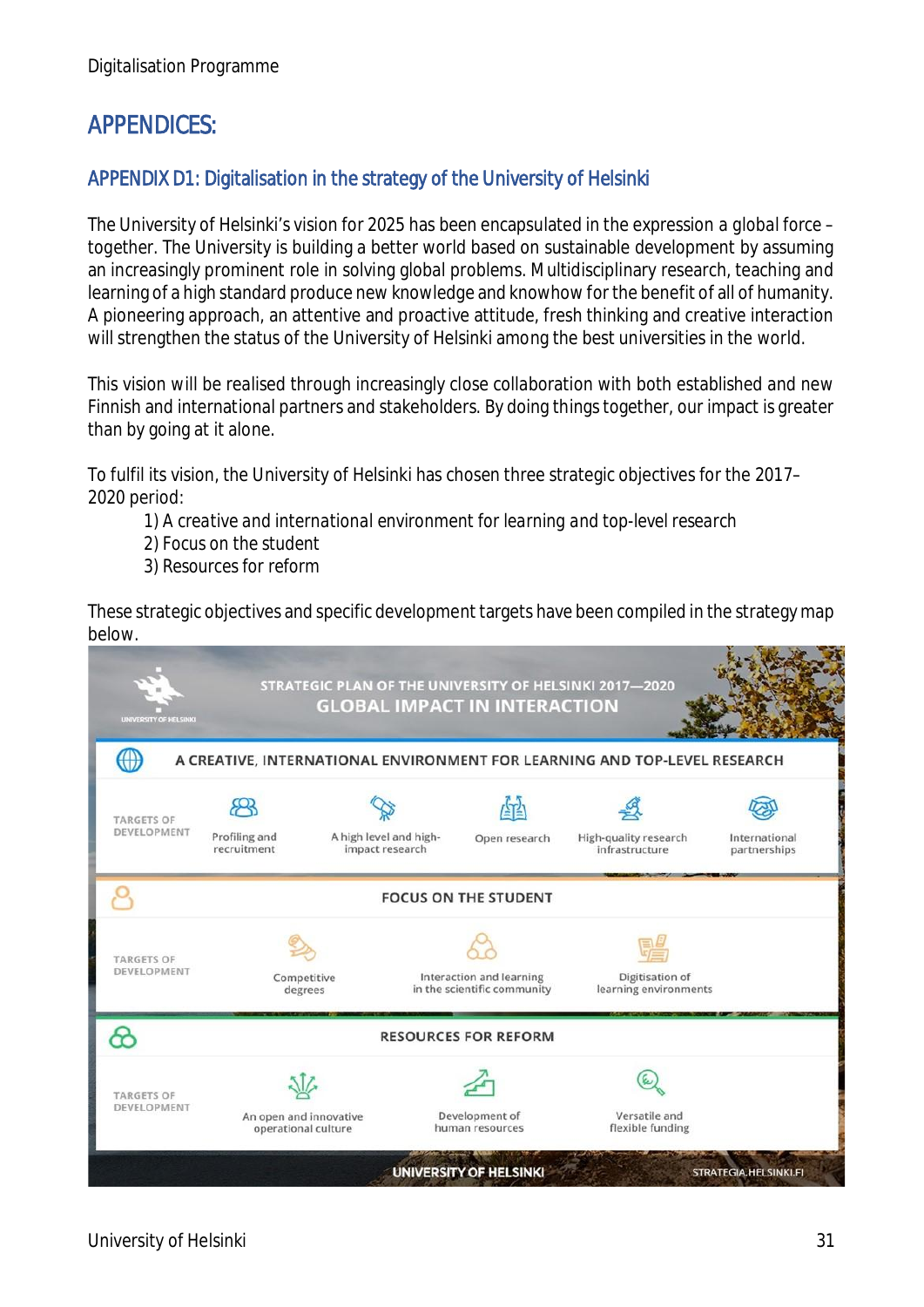Under the development target "Focus on the student", the digitalisation of learning environments is one of three measures. However, since digitalisation is a central part of almost all measures related to strategy, it is relevant to nearly all of the strategic themes. Recruitment, for example, requires competitive digital communications, while basic research requires digital source material. Open digital publishing and data are the founding pillars of open science. Particularly in the humanities, the creation of digital research infrastructures is becoming increasingly common. Furthermore, degrees can only be competitive if the University is a forerunner in the creation of digital learning environments. Interaction and learning in a scientific community are increasingly based on the contemporary utilisation of digital tools. Digital communications is also part of an open operational culture. Lastly, the quick development of information technology, including the introduction of artificial intelligence, requires the development of staff skills in order to make the most of new opportunities.

The Board of the University has already approved the following digitalisation measures for 2018, echoing the proposals of this working group:

A digitalisation roadmap supporting digital development will be drafted for 2018–2020, as well as a vision for 2024.

The Digital Leap in Education project and the introduction of the SISU data system of the academic affairs administration will continue. The SISU system will be integrated with other teaching and study services, as well as the teaching planning and facility reservation system in such a manner that all services will be available through a single source. The system for monitoring student progress will be modernised. A tool for managing master's thesis processes will be developed. An assessment model for courses based on digital self-assessment will be developed on the basis of research.

The smart campus is an entity comprised of developing digital services that support teaching, research and everyday life on campus. On the smart campus, students and teachers utilise digital and open interfaces in the development of new applications and services.

The University promotes open access scientific publishing to make research freely available immediately after publication. The self-archiving process will be clarified in such a manner that meeting the requirements of open access will be as easy as possible for researchers. Open access learning material (MOOCs, ResearchGuide) will be developed. Open access teaching and teaching support provided to doctoral schools will be increased. Datasets produced at the University will be made available through the open Think Open science portal.

As a result of the MILDRED project and its sub-projects, the University will provide university research groups with storage space and guidance as an infrastructure service for storing, managing, sharing and publishing potentially extensive open datasets.

The Helsinki Centre for Data Science HiData will provide a platform for Finnish and international collaboration, while serving as an interface between the University and business life. The goal is to enable the reception and research-related utilisation of extensive research datasets created by universities and businesses.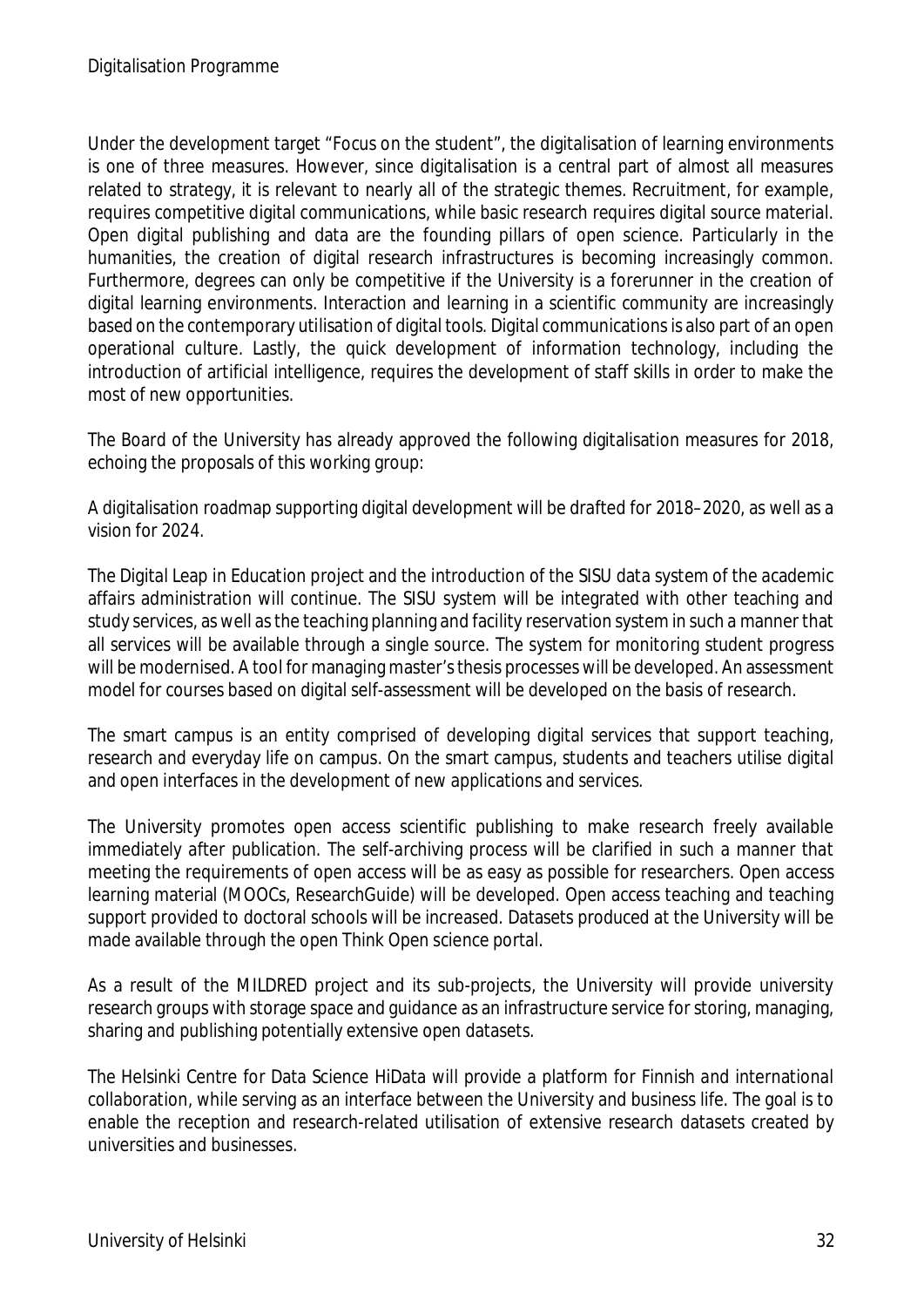A central goal for the Helsinki Centre for Digital Humanities HELDIG is to support the University's digital leap through new infrastructures. This work is conducted both in Finland and as part of an international network. The goal is to become a leader in digital humanities with the help of, among others, the CLARIN and DARIAH infrastructures. The intention is to also include the Digital Research Infrastructure for Arts and Humanities (DARIAH) in the next roadmap for the Academy of Finland.

The redesign of the University's Flamma intranet will commence, and its search features will be improved. The redesign of the University's public website will continue in order to convey a highquality image of the University and to provide easy access to its data. Opportunities in digital marketing and search engine optimisation will be utilised.

The use of virtual desktop technology (VDI) will be expanded. Thus, the files, software and desktops used by members of the University community will be available through a cloud service regardless of location or the device used.

### APPENDIX D2: Report on the current state of digital development

During spring and early autumn 2017, a small working group compiled a report to gain a better overall view of the completed, ongoing and planned digitalisation projects at the University. The group was comprised of Ilkka Siissalo and Merja Eklin from IT Management and Antti Savolainen from Administrative Services. The work was implemented as interviews and by subsequently requesting written feedback from interviewees. Altogether 20 individuals nominated by sector directors were interviewed by the group.

As seen below, digitalisation is spreading throughout the University of Helsinki at great speed.

### **General observations**

A remarkable number of projects related to digitalisation are ongoing at the University, even though they have not necessarily been perceived as falling under the term digitalisation. In many cases, the individuals in charge of these projects are profound experts of their own, often very narrow specialist fields. Their interest is focused on only one or a handful of projects. Before this report, very few had an overall view of all of the activities related to digitalisation, let alone had the opportunity to carry out project prioritisation, scheduling and management by taking this view into consideration. Even the completed report only provides a snapshot of a quickly changing situation. In several conversations, the need for University-level management of the Digitalisation Programme, some centralised resourcing and a project office was brought up – one or two persons who would constantly monitor the status of various projects.

In development work, the first cautious steps are only now being taken towards joint development transcending unit boundaries. One gratifying example of this is the DigiHub activities begun at the City Centre Campus where software developers, project managers and researchers working under different projects and units conduct their work in the same facilities with the same tools while teaching each other. However, there are still too many isolated pockets of software and service development at the University.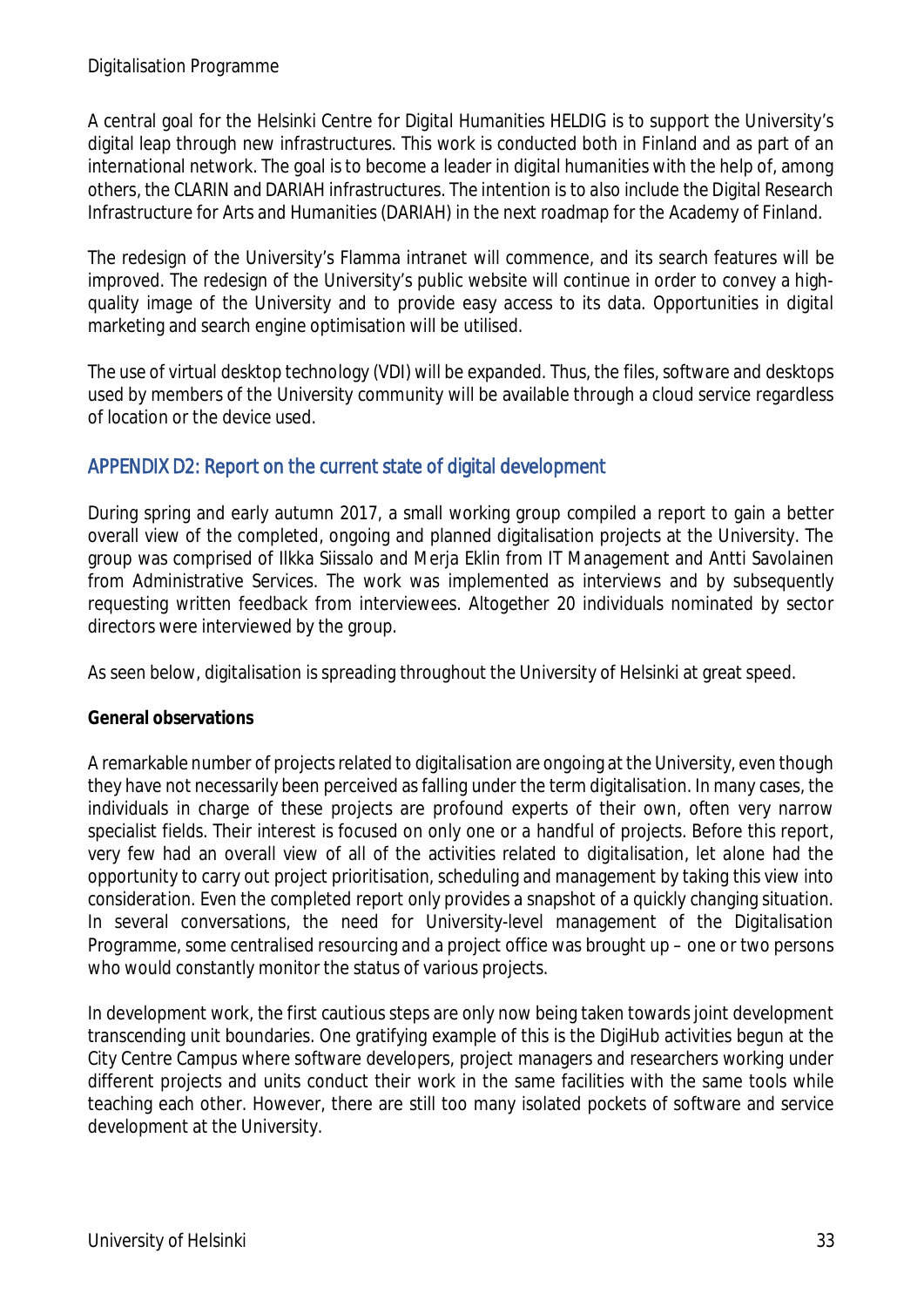The development of digitalisation does not, however, begin and end with software development. Many universities are far ahead of the University of Helsinki in areas such as mobile services, distance examinations and studies, the provision of online-based study modules, as well as the redesign of physical work facilities to better support contemporary digital studying and teaching. In traditional auditoriums, there are not enough electric plugs for dozens or hundreds of laptops. Correspondingly, researchers nowadays often use free online services targeted at consumers when, for example, writing co-authored publications, even though the features and safety of these tools are often questionable. At the moment, services such as Google are often the best option.

One of the biggest challenges in the near future will be the improvement of the digital skills level of the University community. This applies particularly to senior staff with long careers at the University. Depending on the field, many young students have acquired these skills already in childhood, but in the current situation where digital services are quickly gaining ground, many scholars from earlier generations find themselves in trouble – without necessarily recognising their need for help. Courses and more comprehensive instructions, as well as labour-intensive hands-on guidance are needed. This requirement is bolstered by new legislation, among others the new EU General Data Protection Regulation. All staff members should be made aware of its basic requirements.

University operations are changing at rather a fast pace. Among the reforms are degree programmes subject to tuition fees for international students, which requires contributions to digital communications and marketing, as well as many types of online-based student guidance, often across distances. The University's reputation will be increasingly determined also on the basis of the University's visibility on search engines, social media and other online services. As a generalisation, it can be said that research results that are not easy to find online in an understandable form will not be overly helpful in improving the University's reputation. The management of the University is also changing. In many international universities, the utilisation of various data analytics and prognoses, and the digital formulation of "what if" scenarios have been taken much further than in any institutions of higher education in Finland.

**Digitalisation trends at other universities**

Savings have often been the starting point for digitalisation. This perspective has given rise, among other things, to the MOOC boom, particularly in the United States. Studying is also becoming fragmented: no longer will all students complete entire degrees, but some will complete a single course or a study module, after which they will be awarded a certificate which demonstrates their qualifications. This will lead to a significant increase in studying independent of place and time, which decreases the need for traditional mass lectures. Facility costs will be reduced, but the need for designing online courses will increase tremendously. In many universities, it is already part of the routine to record all lectures or equivalent teaching events and offer them online as videos or corresponding material. For the time being, our capacity for this is very limited.

Self-service based on digital tools is quickly increasing in society overall. For universities, this means that both science and teaching should be visibly displayed online in an accessible form. Administrative services, in particular, will be based on self-service. Telecommuting, distance learning, distance examinations and distance research are all becoming increasingly common, introducing an enormous need for growth in digital communications, not only regarding email, but also various groupwork and video conference solutions. Today, members of the University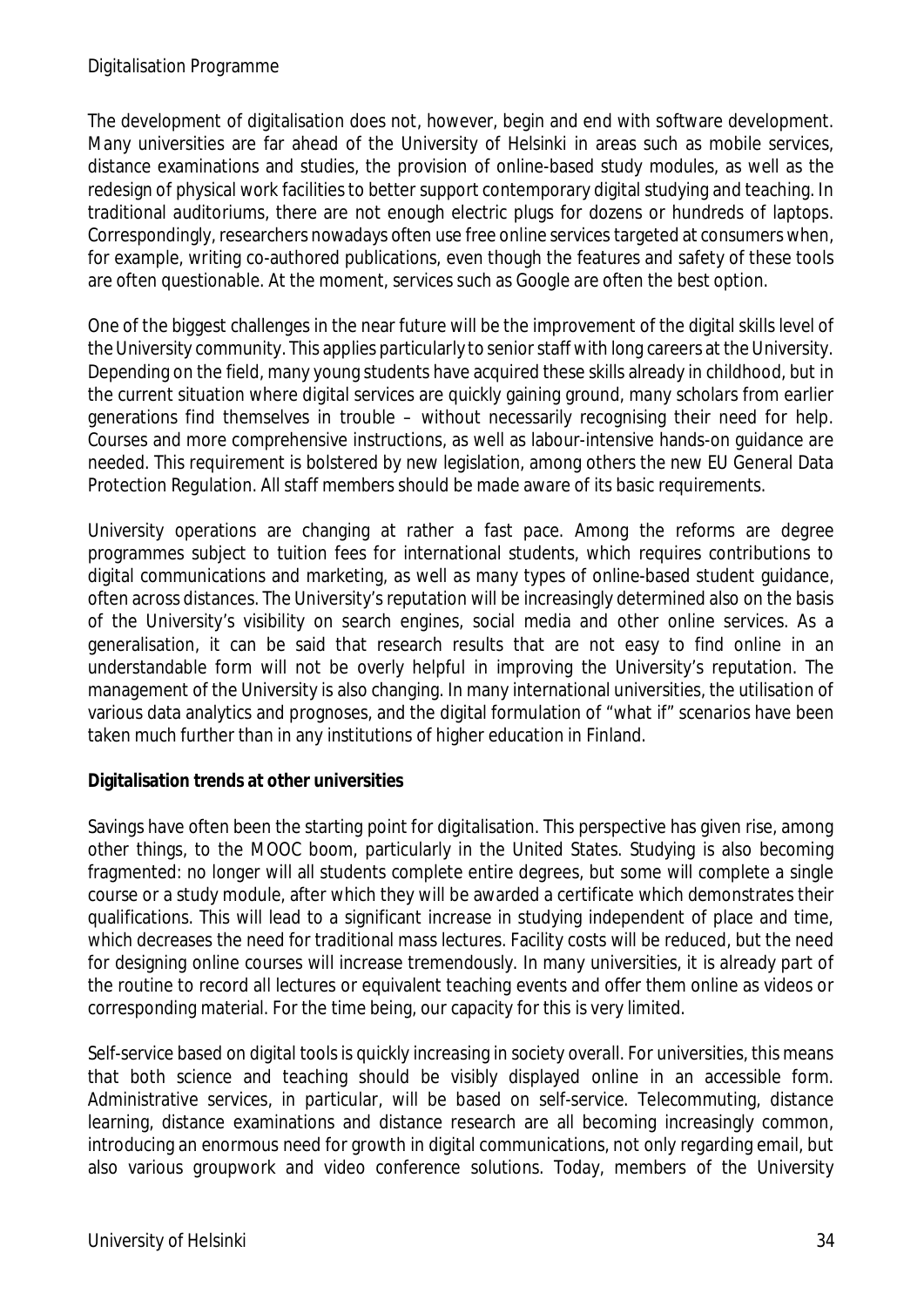community – be they administration officials, researchers or students – most often store the data they use on a personal computer, but in the coming years all data will be stored in cloud services, making all datasets, software and services available around the clock regardless of devices, location and time.

**Ongoing digitalisation projects at the University of Helsinki**

The focus of ongoing projects is clearly on the development of services related to teaching and the administration of academic affairs. Research infrastructure projects are typically more fragmented in nature. Open science and related publishing, be it the publication of raw data or academic articles, has started off well. In this area, the University of Helsinki is clearly the leading active party in Finland. Another area receiving considerable attention at the University of Helsinki is the digitalisation of administration.

**1. Research services**

Current development in the research sector can be categorised as follows:

**Digital services for research conduct**

- Digital publishing services, service centre for open access publishing
- $\mathbf{r}$ Development of the research data infrastructure (the MILDRED project): Management, storage, saving and access solutions for research data and datasets, including equipment environments and maintenance, development and guidance services
- $\mathcal{L}^{\text{max}}$ Computing services for research, development projects for virtual research environments (VDI environments)

**Development of expertise in open science and data management**

- Students' digital skills online course (ongoing)
- Open science in bachelor's and master's programmes (a pilot will start in spring 2018)  $\mathbf{r}$
- Researcher training begun as part of the MILDRED project entity

Furthermore, areas to be developed next in the research sector have been identified:

**Digitalisation of research support and administrative processes**

- New agreement portal (preliminary report completed in 2017)  $\mathbf{r}$
- Development of reporting and analytics (partly in production)  $\mathbf{r}$
- Electronic laboratory data systems, laboratory journals, etc.

**Specification of new/upcoming service requirements**

- Research Data Management agents
- Data anonymisation and pseudonymisation services, required by the new EU General  $\mathbf{r}$ Data Protection Regulation
- Machine learning, data mining and artificial intelligence; support for data-intensive research

Fourteen ongoing projects of significance were identified in the research sector.

**2. Teaching and student services**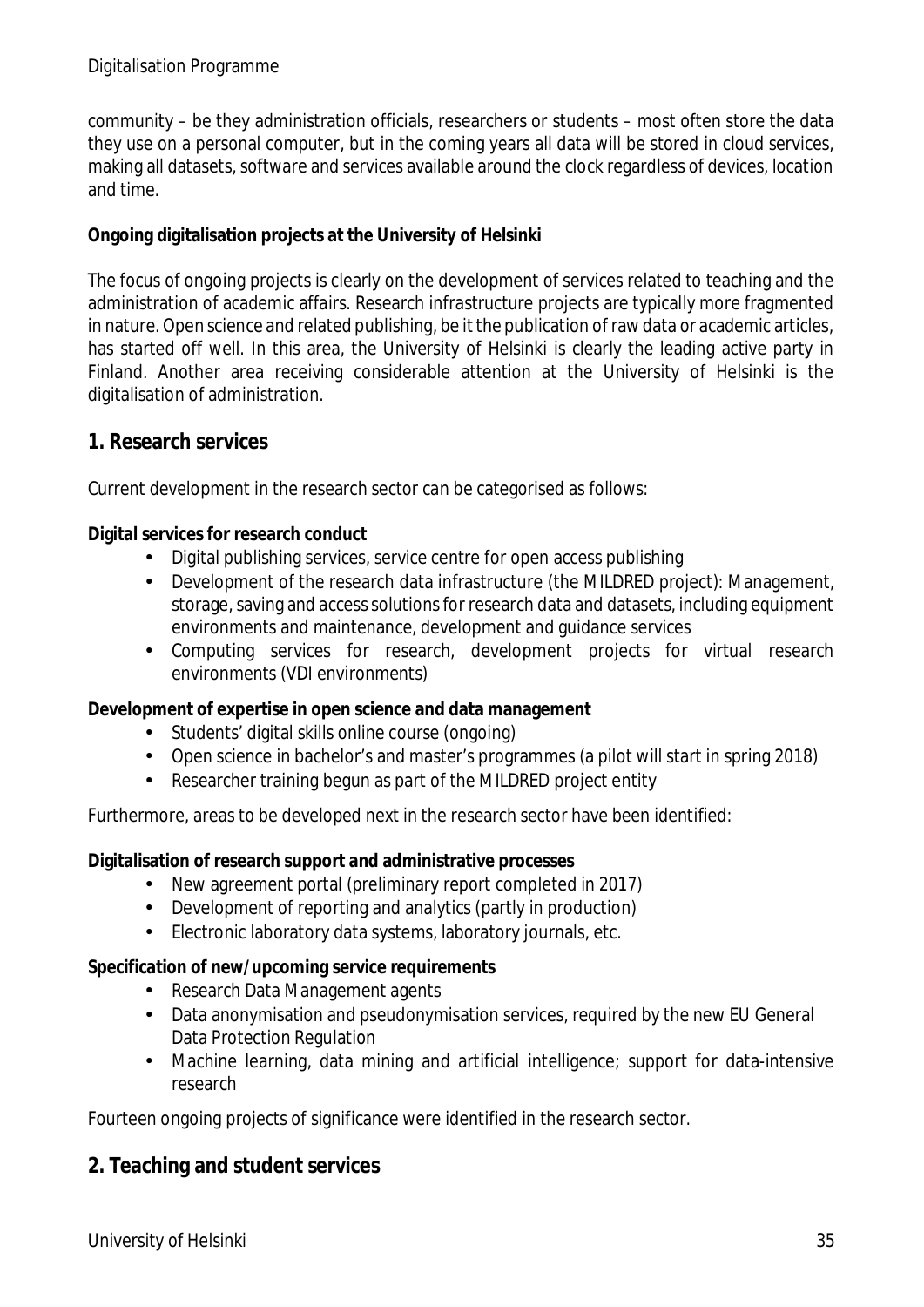The digital leap in education is currently the most significant contribution to the digitalisation of the academic affairs sector. Eventually, all degree programmes will participate in the digital leap through the transmission of practices and benefits related to digital development between programmes. The digital leap includes the development of pedagogy, examination practices and the skills of both staff and students. A small share of the leap is concerned with facility-related development.

Current development categories in the digitalisation of the education sector:

**Pedagogical development**

- Diversification of assessment practices through digital measures, for example, a peer- $\mathbf{r}$ assessment tool on Moodle
- A "flipped classroom" supported by video recordings and digital learning material
- MOOCs and other open teaching, open learning material: Mooc.fi, MOOC as a pathway to the University (computer science), business collaboration concerning MOOCs The digital leap in education  $\mathbf{r}$

UniHow is the University's proprietary feedback and reflection application whose logic and content is based on Finnish and international research in university pedagogy. The Centre for University Teaching and Learning HYPE is in charge of the development and operations of UniHow at the University. Through UniHow, data concerned with students' experiences of studying and the learning environment can be used in various ways: as a support for studies and the teaching provided by teachers (digital tutor), in developing the quality of teaching in degree programmes (reporting tool) and as research data (a research instrument). UniHow includes several products based on the same logic, usable by different target groups in different contexts. UniHow has also been linked with the systems of academic affairs administration.

**Development of academic affairs administration**

- Digitalisation of the examination process; the digital Examinarium system where students can complete examinations at any time in an examination space and Moodle examinations
- Improvement of student instructions and communications  $\mathbf{r}^{\mathrm{max}}$
- Development of student admissions, for example, MOOC as a pathway to the University

**Mobile services for students and teachers (continuation of the introduction of the teaching systems project DOO)**

- Personified services for daily use  $\mathcal{L}^{\text{max}}$
- Notifications and reminders from background systems to mobile devices
- Times, locations, registration, reminders and notifications for teaching from other  $\mathbf{r}$ systems
- The services will be based on data from the basic register (SISU) developed for the academic affairs administration, enabling new services to be built upon it.

**Facilities for digital teaching and learning**

- Virtual environments, shared, open, easy-to-use basic practices, such as sharing material
- Physical facility solutions that support interaction and enable the utilisation of teaching technology in teaching and learning situations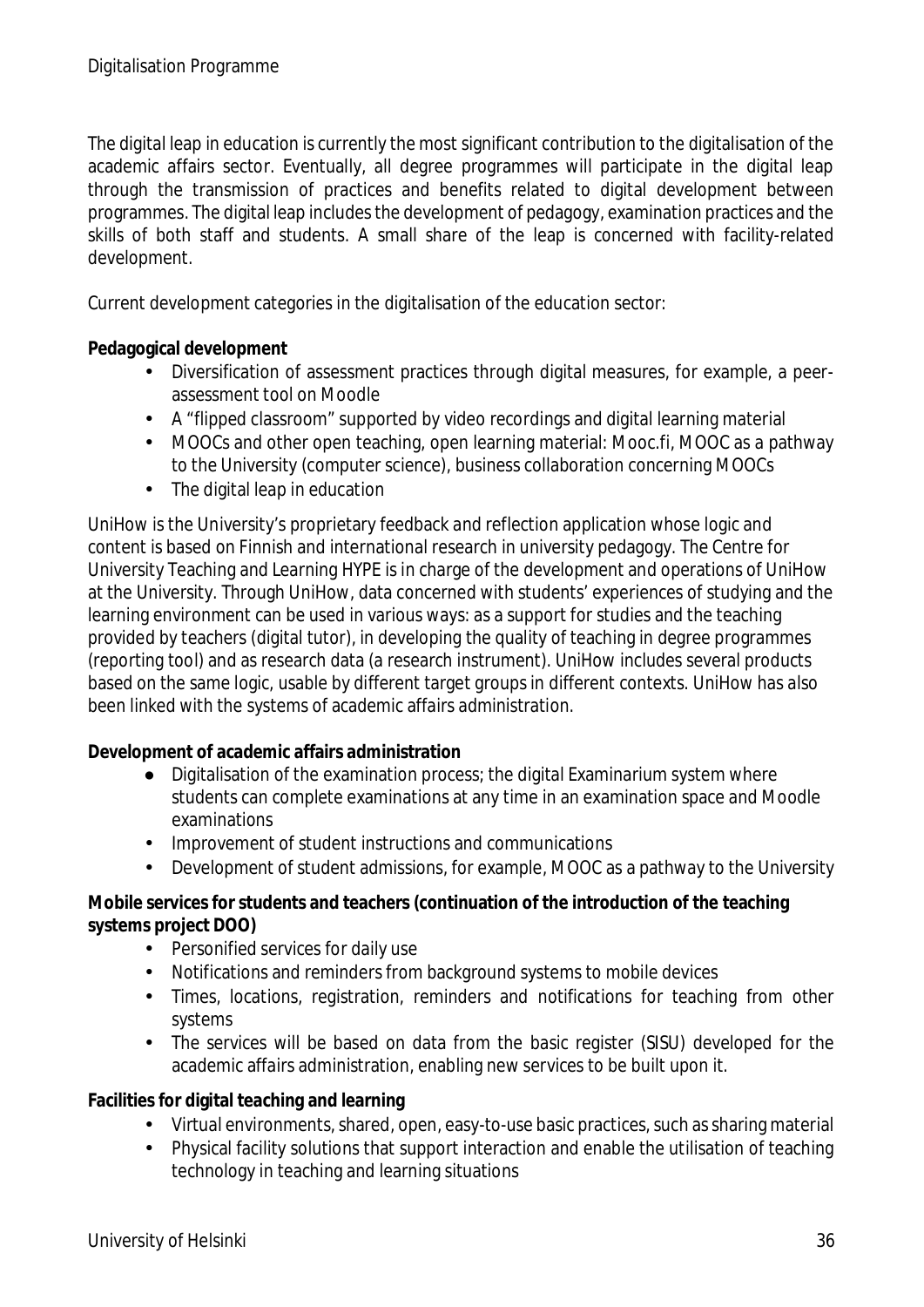**Skills development**

- ICT driving license for students (new) that will ensure sufficient orientation for first-year students
- Shared, easy-to-use tools, training for pedagogical use
- Training and support for all providers of teaching; everyone is expected to utilise the tools.
- Research on data produced by digital platforms and research to support teaching and learning, such as the analysis of study data (the first pilot of the system for monitoring student progress ZZ-2017) and the analysis of MOOC data

Seventeen ongoing projects were identified in the education sector, the largest of which have annual budgets of over €1 million. Further details are available in the working group's PowerPoint presentation.

## **3. Communications and community relations**

Communications and community relations categorises its ongoing digitalisation projects as follows:

**Content first and strong reputation**

- User experience and its monitoring to guide product and content development
- Helsinki.fi for combining content across organisational boundaries  $\mathbf{r}$
- Strategic and innovative content concepts (Think Open, Think Education)  $\mathcal{L}^{\text{max}}$
- Digital media to attract new audiences into the University's sphere of influence
- Support for international student and researcher recruitment through digital marketing
- Easy access to the University's expertise and experts  $\mathbf{r}$

**Engaged partners, customer-oriented services**

- Internationalisation of alumni activities and fundraising through digitalisation
- Service channels, support for self-service and automation  $\mathbb{R}^{n-1}$
- Introduction of automation and personification to the targeting and distribution of  $\mathbf{r}$ content and services
- Introduction of the CRM system  $\mathbf{r}$

**Full potential of digitalisation**

- Participation in the service design of DigiHub and the implementation of the digital  $\mathbf{r}^{\mathrm{max}}$ roadmap
- $\mathbf{r}^{(1)}$ Changes in communications because of digital technology and artificial intelligence -> piloting, reform of operational procedures
- Emphasis on key themes, increasing researchers' reach through search engines  $\mathbf{r}$
- Visibility of the University's visual brand; all other websites to be redesigned to match the University's image

**Constructive community**

- Flamma project -> new communications practices, promoting the digitalisation of work  $\mathbf{r}$
- $\mathbf{r}^{\left(1\right)}$ Strategic reform projects as a communications focus -> support for change management
- Senior management, researchers and experts to have an impact through social media ä,

Eight ongoing projects were identified in the communications and social interaction sector.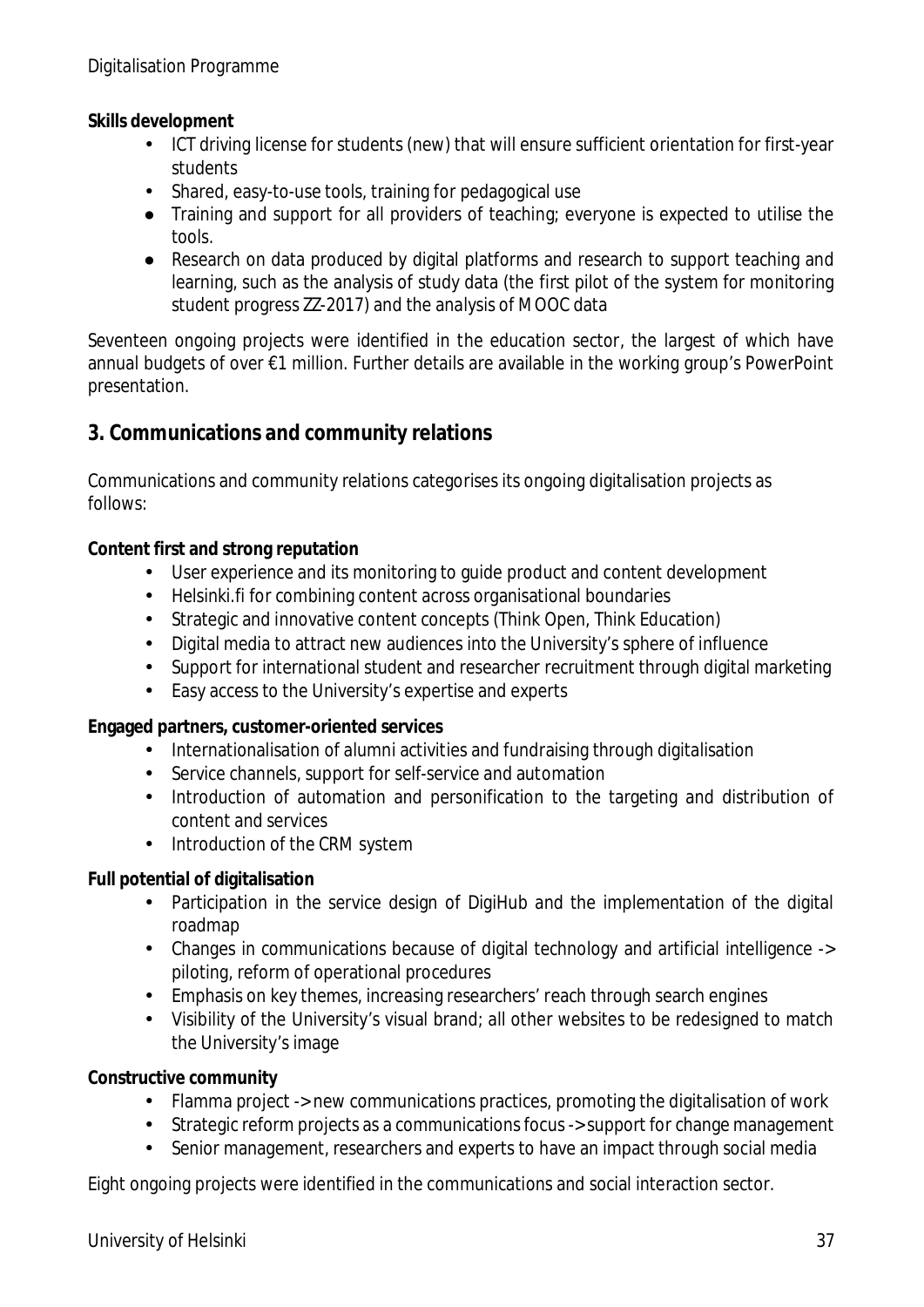## **4. Management and operational planning**

The digitalisation projects ongoing in the field of management and operational planning have been categorised as follows:

**Agile operational planning**

- Genuine introduction of rolling planning; in practice, this means the large-scale introduction of the new operations management system. This work is already ongoing.
- Systematic monitoring of units' status -> specified objectives; the goal is to compile the status of various units in relation to their objectives with the help of the new operations management system in an increasingly easy manner. Part of an ongoing project

**The right information at the right time and in the right place**

Up-to-date information for unit directors and the University's senior management. In practice, this means portals personified for individual users and improved analysis reports. The procurement and introduction of a new analysis tool is ongoing.

**Strengthening openness and transparency, as well as communality**

- Various online discussion communities; new tools for communal communications, such as the My Teaching portal, will be provided for ongoing projects. The pilot stage is ongoing.
- Focus on the availability and protection of data; currently ongoing is a stage where data protection and the observance of the EU's new General Data Protection Regulation in administrative systems are being verified one system at a time. The first improvement projects have already commenced.

**Management of core information**

At the moment, terminology is still partly inconsistent, and the same content is being entered multiple times through different channels. The planning of information architecture, part of the enterprise architecture project, is ongoing. The goal is to standardise information, define the sources of core information and divide the responsibilities related to the accuracy of core information among the relevant individuals.

Five significant ongoing projects were identified in the field of management and operational planning.

#### **5. Organisational support services and infrastructure**

In the field of support services and infrastructure improvements, the ongoing work has been categorised as follows:

**Digital environment**

Adaptable University facility solutions support the progress of digitalisation; facilities corresponding with the notion of "a Minervatori for the future" are being planned in a joint project by the IT Centre, the Library, and Facility and Property Services. The pilot stage is ongoing.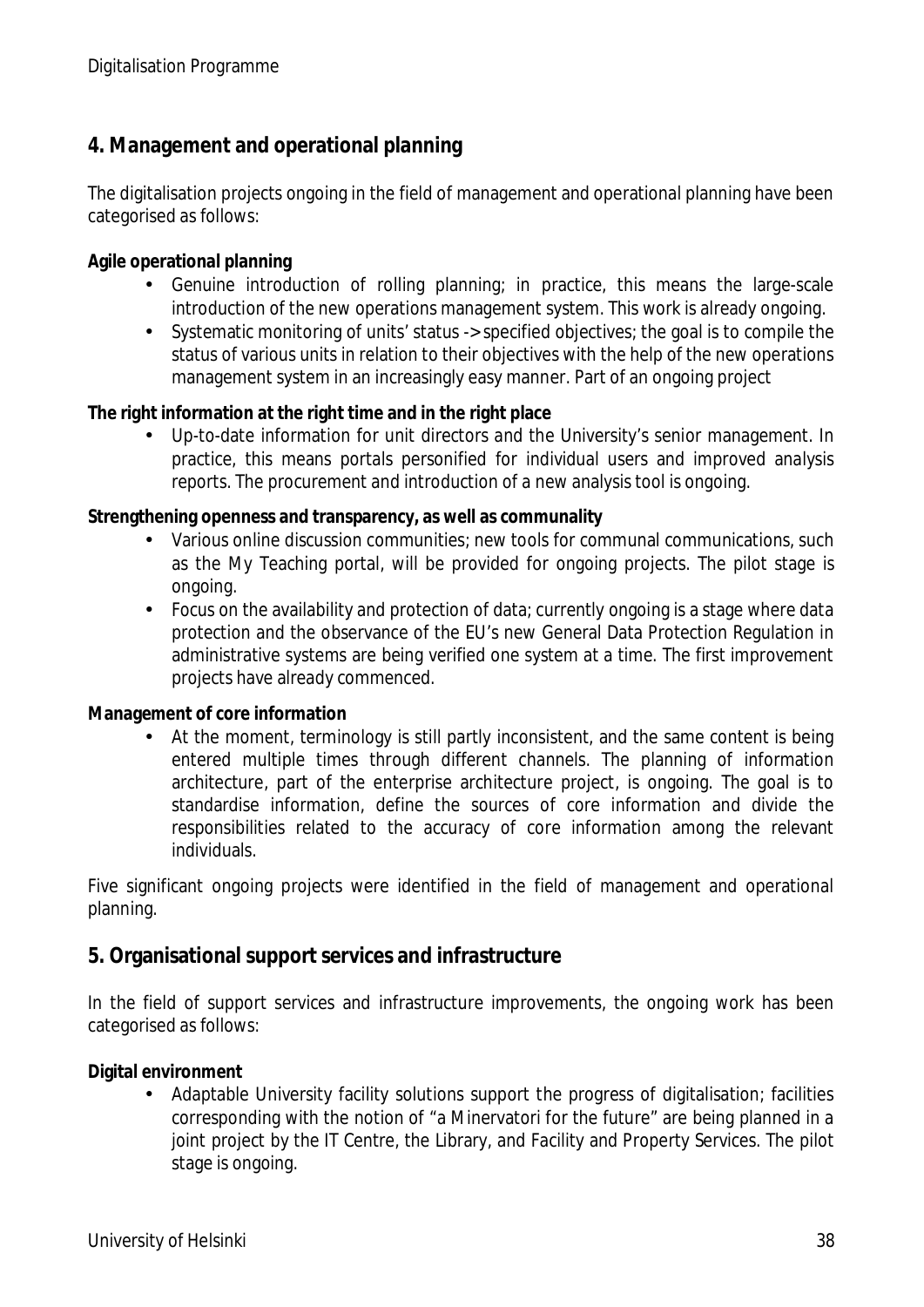- Innovation platforms that support development, such as the smart campus, DigiHub and Meilahti. Some of these projects are only at the idea level; others are operational.
- An effective IT network and a comprehensive wireless network; the renewal of the  $\mathbf{r}$  . University's grid is close to completion, and approximately 200 base stations for the wireless network are being installed annually.
- $\mathbf{r}$ Easy-to-use and safe storage space for research data; currently, guidance is already available, while storage space providers chosen through competitive bidding are available for those requiring space. The aim is to make storage space acquisition proactive.
- Extending the use of virtual desktops (VDI). A small-scale pilot has been completed  $\mathcal{L}^{\pm}$ where the idea was proven to be functional. Extending its use throughout the University requires additional funding.
- Workstation 2020 project: the environment, safety solutions, software for general use, pre-installation, acquisition, and the installation and uninstallation of devices will be defined for the standard workstation used in 2020. The project is close to completion.

### **Digital competence**

Development of and support for digital skills, ICT courses supporting basic skills in digitalisation for the entire University; the redesign of the online course for students is ongoing. For staff, the only relevant course available is concerned with data protection, while a more extensive "driver's license" is for the moment only at a preparatory stage.

**Practices and procedures**

- Agile methods for implementing development projects; the pilot has been completed, and the methods are in use in certain development projects.
- Enterprise architecture and process work are ongoing. In the teaching sector, the work  $\mathbf{r}$ is well underway, but in the area of information architecture, it is only at the first stages.
- Comprehensive framework agreements to facilitate development activities have been  $\mathbf{r}^{(1)}$ completed.
- The utilisation of cloud services and other services by service providers (e.g., CSC); a  $\mathcal{L}^{\pm}$ handful of pilots are ongoing. Oodi's successor SISU will be developed by Funidata Oy; the project is ongoing.
- Development across organisational boundaries, utilisation of external expertise,  $\mathcal{L}^{\text{max}}$ openness; these will be tested in the ongoing DigiHub project.
- System procurement expertise will be centralised. The recruitment of a new legal  $\mathbf{r}^{(1)}$ counsel for procurements is ongoing.

**Tools**

- Digital administrative services (SAP Fiori, digital records management); projects are  $\mathcal{L}^{\text{max}}$ ongoing.
- The usability and compatibility of tools, as well as related user support are ongoing, as  $\mathbf{r}$ part of the ongoing projects stated above.

Twelve ongoing projects were identified in the area of support services and infrastructure; one of them was over €1 million, and four were €500,000 to 1 million in scope.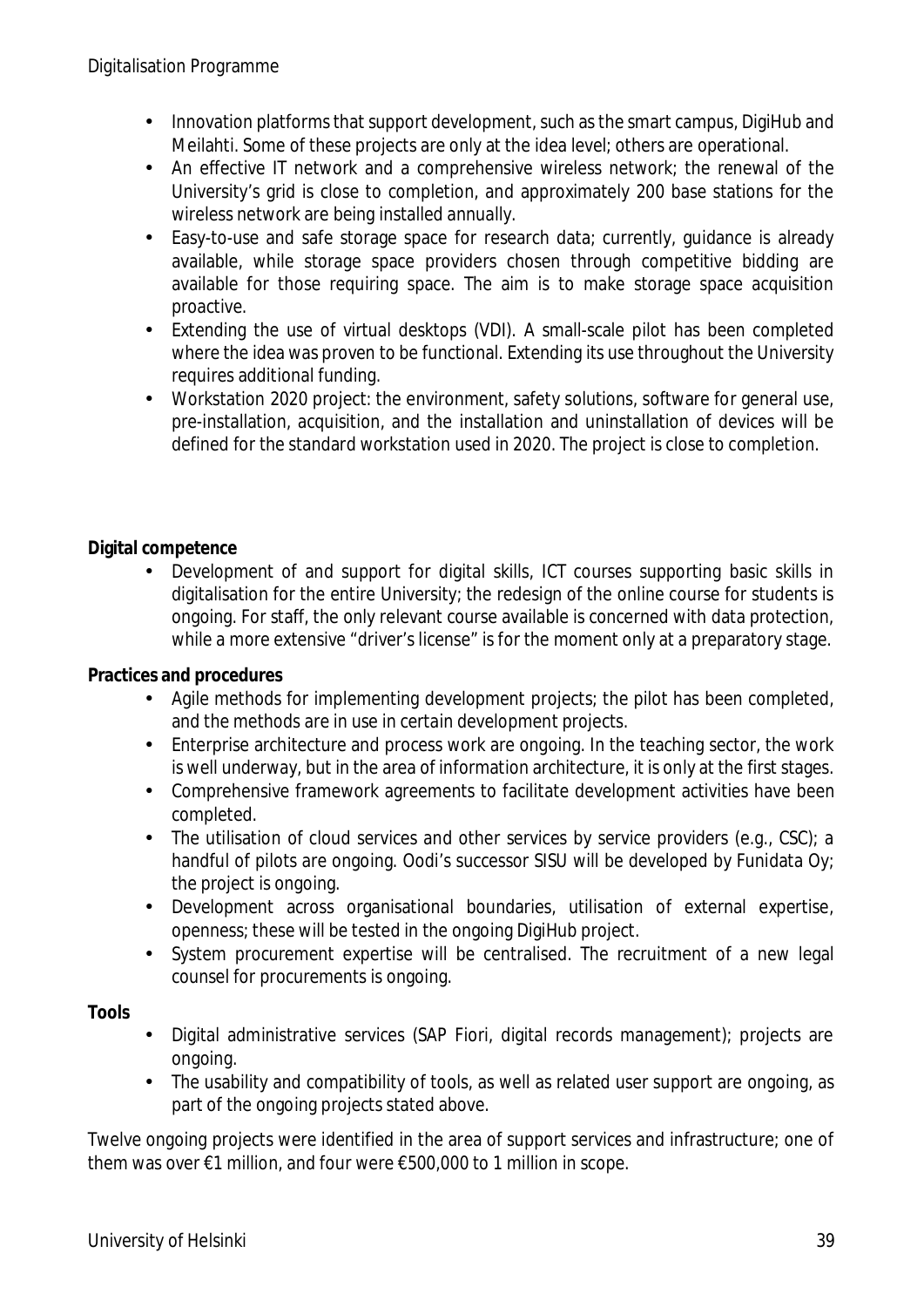## APPENDIX D3: Previous digitalisation working groups

The current working group has predecessors whose work laid a good foundation to build on.

**Working group for the digital work environment**

On 13 March 2015, the rector appointed a group to define and develop practices related to the digital work environment. The group's composition: Anna Mauranen (chair), Merja Eklin, Jaana Ihalainen, Päivi Karimäki-Suvanto, Sari Koski-Kotiranta, Jaakko Kurhila, Eeva Nyrövaara, Anne Rautanen, Susanna Rautio, Opri Salminen, Sari Timonen and Kimmo Vehkalahti, as well as Minna Frimodig and Jere Majava serving as secretaries. The group submitted its final report on 19 August 2016.<sup>2</sup>

Below is a summary of the recommendations and policy definitions by the group chaired by Anna Mauranen.

Digital vision: *Communality – openness – culture of experimentation.* Digital learning culture as the focus of changing and communal teaching. Digitalisation facilitates communal learning, the openness and transparency of teaching and learning materials, interaction, continuous development and redesign, while being an inspiration to try new things.

Skills development: Students' skills and tools for using digital teaching and studying environments will be ensured to be sufficient, as will the skills and tools of the University staff for using digital teaching, studying and working environments.

Development of services: Accessible centralised services will be developed, while a culture of experimentation for pioneers will be fostered. New basic systems and service concepts for the planning of teaching and academic affairs administration will be introduced in all degree programmes. The diverse utilisation of digital tools and their development in teaching will be supported. New digital assessment practices, such as applied distance and home examinations, will be promoted. Open online courses will be utilised in student recruitment. Open forums and material will be utilised and produced in teaching, learning and research.

Development of the physical and digital environment: The development will be implemented by engaging students and by improving facilities to support digital and communal work. Various seminar and classroom facilities will be made openly available as learning spaces outside examination periods and teaching.

In accordance with the group's recommendations, the Digital Leap in Education project for 2017– 2020 was established on 23 November 2016 with the following objectives: The implementation of the digital leap at the University will be carried out as projects similar to those of the Big Wheel degree programme reform. The project will support the pedagogically sensible utilisation of digitalisation in the teaching and learning of new degree programmes. Contributions to the digital

<sup>2</sup> https://flamma.helsinki.fi/content/res/pri/HY356243 (in Finnish only)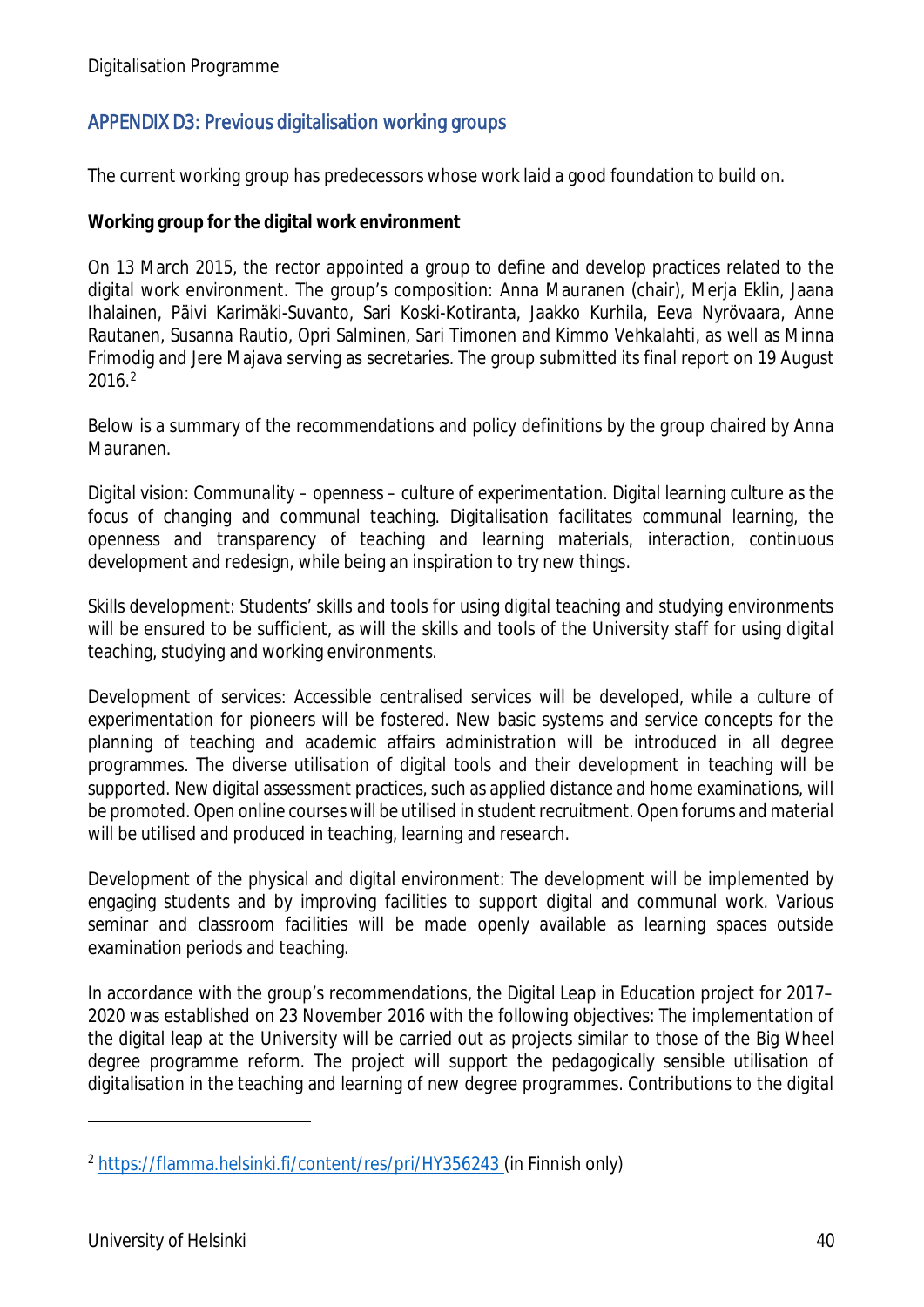#### Digitalisation Programme

leap in education (including the courses serving as student recruitment channels) will also contribute to international visibility and the recruitment of the best students.

Timetable: The project will be carried out from 2017 to 2020, starting in the beginning of 2017. Degree programmes will be engaged gradually so that by the end of 2020 all programmes will have at some point received support and funding for implementing the digital leap. In 2017, ten bachelor's programmes will be chosen for the project, and in 2018, another ten along with ten master's programmes. In addition to supporting the degree programmes, the project will focus on the systematic development of the University's teaching and learning facilities.

Implementation: The project will be divided into sub-projects, of which the most central are (1) the development of and support for the degree programmes' open and flexible curricula and teaching arrangements; (2) the modernisation of learning facilities; (3) the further development of data systems for teaching and studying.

Organisation: The Digital Leap in Education project is managed by the University's Academic Affairs Council and Vice-Rector Keijo Hämäläinen.<sup>3</sup> A project group will be established for the purposes of the planning, implementation and coordination of the project. All essential participants (including University Services, the IT Centre, Facility and Property Services, the Centre for University Teaching and Learning HYPE) will commit to collaborating on and achieving the joint objectives while complying with and prioritising related guidelines. The fulfilment of these guidelines will be monitored by the project group, while assessment goals and indicators will be set for the realisation of the digital leap. Students will also be engaged in the planning, implementation and assessment of the project. The central responsibility for implementation lies with the degree programmes and faculties.

Costs, 2017: (1) €20,000 of digitalisation funding for each degree programme for, among other things, increasing the number of available online courses and video production; (2) content development support for online courses, three content developers (each approximately €60,000); (3) targeting degree programme teaching resources to the project (compensation for teaching, 10 x €60,000); (4) facility development and equipment, including (video) technology.

Cost estimate for 2018–2020: 2018: 10 bachelor's programmes + 10 master's programmes + facility development and equipment, €1.1 million. 2019: 12 bachelor's programmes + 20 master's programmes + facility development and equipment, €1.1 million. 2020: 30 master's programmes, €1.1 million

**Working group for the principles of digital publishing**

Appointed by the rector (Rector's Decision 129/2016) and chaired by Vice-Rector Anna Mauranen, a group focused on the principles of digital publishing conducted its work during spring 2017, drafting a proposal on the principles and guidelines of digital publishing at the University. The report is divided into policy proposals and measure recommendations. The policy section of the report has been confirmed as a Rector's Decision (509/2017) and has been reiterated in the principles of open publishing: https://www.helsinki.fi/en/research/principles-of-open-publishing.

<sup>3</sup> Later Vice-Rector Sari Lindblom.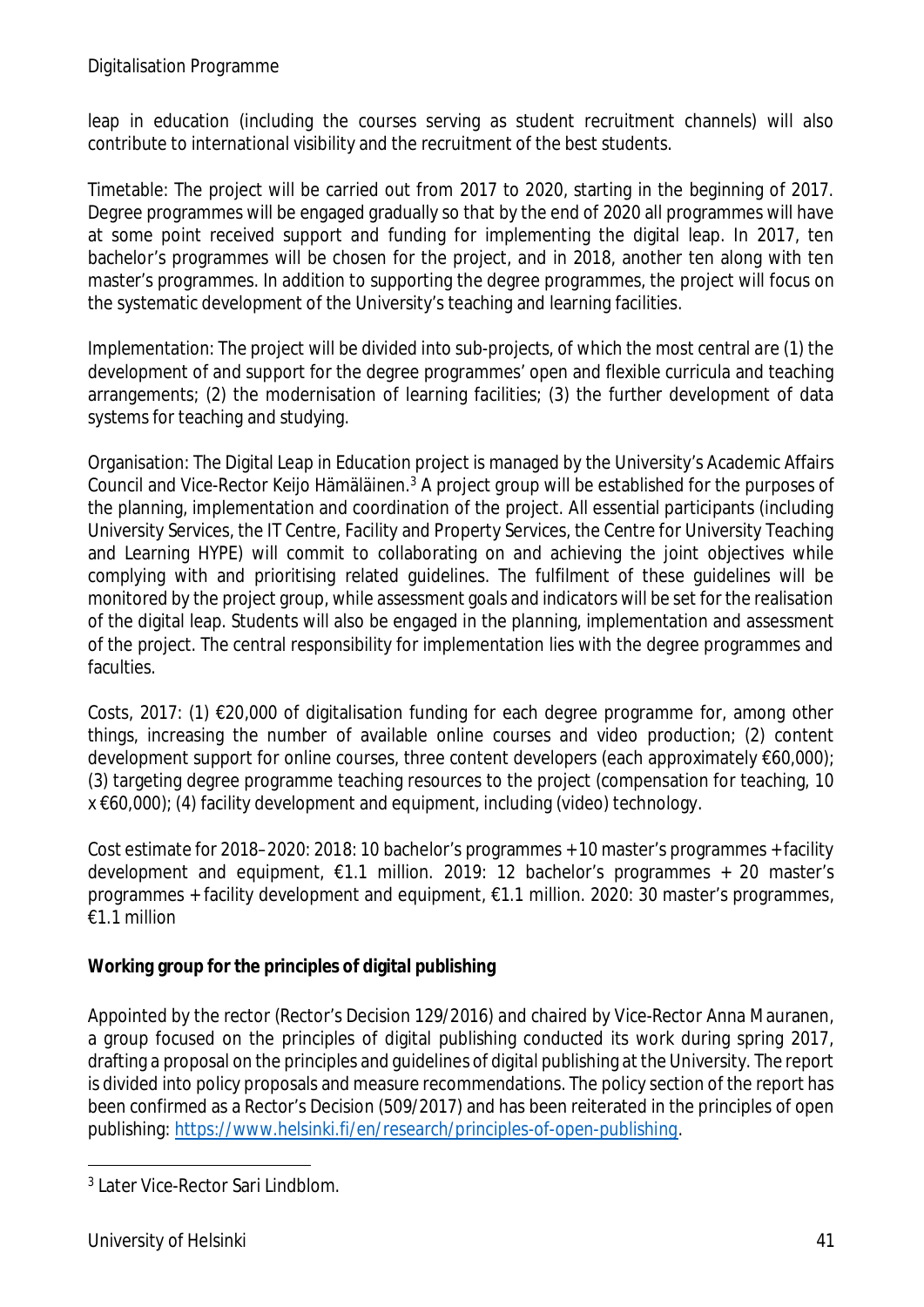The starting point for the principles of open publishing at the University is that all publications produced at the University are openly available and self-archived in the University's publication archive HELDA. Comprehensive self-archiving of publications in HELDA ensures that the University's research activities are documented, as well as preserved and available for further use in the long term. The University does not recommend what is known as hybrid publishing, but there may be grounds for its use for the time being if it facilitates the move towards entirely open publishing. Master's theses, licentiate theses and doctoral dissertations completed at the University of Helsinki will be comprehensively published in the University's open digital archive HELDA (eThesis). The University requires that researchers start using ORCID IDs, include the identifier in their Tuhat profile and use it in scientific publications and other datasets produced by them. Further use of scientific publications must not be needlessly restricted, while the terms of use will be clearly displayed.

The University recommends using a current version of a standard form machine-readable CC BY license from the Creative Commons license family. This recommendation applies also to theses and dissertations.

In the measures section of the report, the group proposes the establishment of a body similar to the digitalisation steering group. Its objective would be, among other things, to steer the progress and completion of goals and projects that facilitate digitalisation at the University.

### APPENDIX D4: Estimates on costs and phases

**This is the group's outlook in the event all projects are carried out. The University of Helsinki will prioritise projects belonging to the digital roadmap during spring 2018.**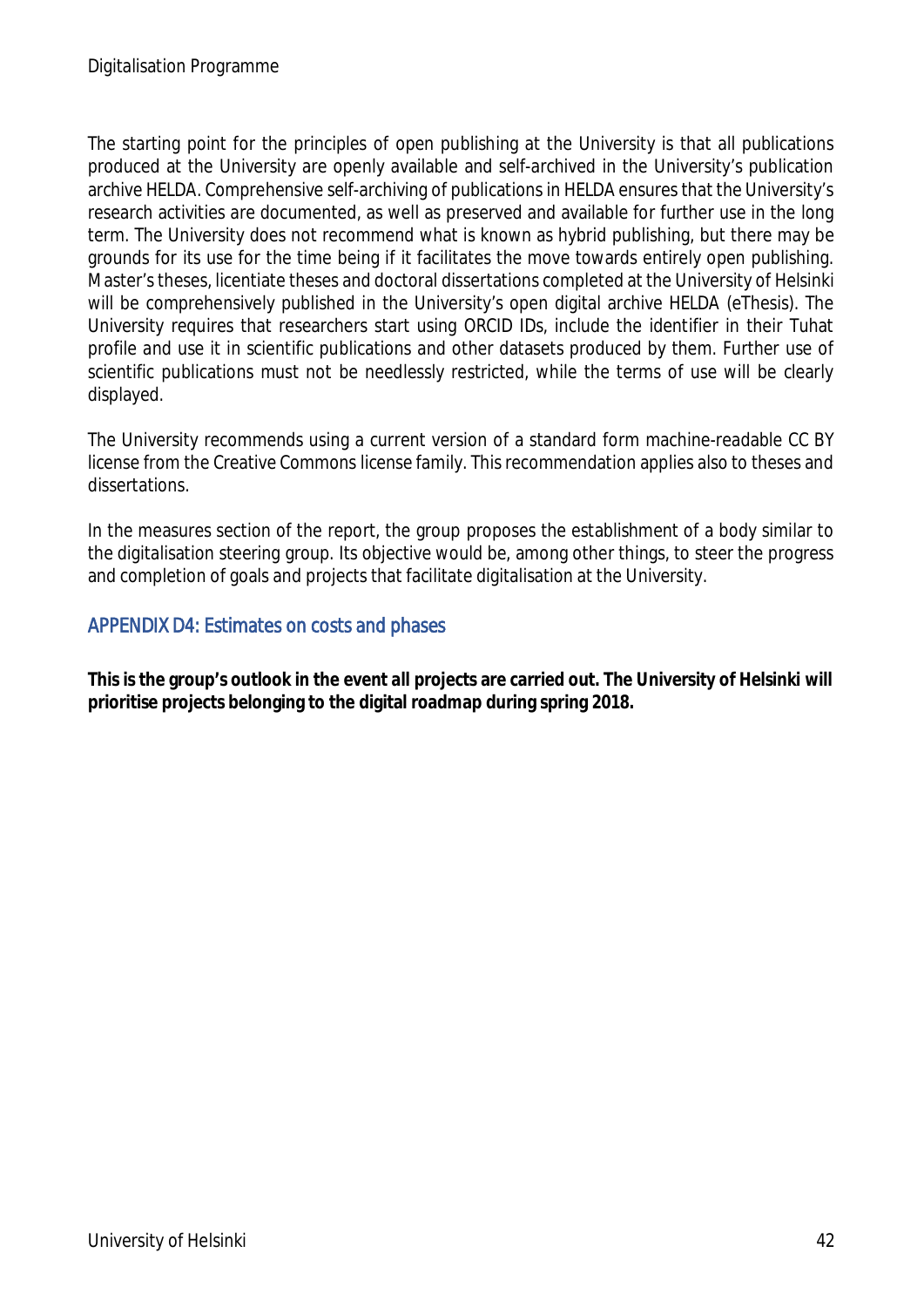#### Expenses

|                  | This is the group's outlook in the event all projects will be carried out. Projects falling under the scope of the digitalisation roadmap will be prioritised by |                     |                     |                      |                       |              |
|------------------|------------------------------------------------------------------------------------------------------------------------------------------------------------------|---------------------|---------------------|----------------------|-----------------------|--------------|
|                  | Development targets, expenses (costs)                                                                                                                            | 2018                | 2019                | 2020                 |                       | <b>Total</b> |
|                  |                                                                                                                                                                  |                     |                     |                      |                       |              |
|                  | <b>Measures</b>                                                                                                                                                  | €4,832,500          | €5,008,250          | €5,173,250           |                       | €15,014,000  |
|                  |                                                                                                                                                                  | €1,365,000          | €1,305,000          | €1,305,000           |                       | €3,975,000   |
|                  | Digitalisation of studying and teaching<br>Digital leap in education                                                                                             | €1,100,000          | €1,100,000          |                      | €1,100,000 €3,300,000 |              |
|                  | System for monitoring study progress (Oodi machine)                                                                                                              | €90.000             | €60.000             | €60,000              | €210,000              |              |
|                  | new technology                                                                                                                                                   | €80.000             | €60,000             | €60,000              |                       |              |
|                  | auditing                                                                                                                                                         | €10,000             |                     |                      |                       |              |
|                  | System for monitoring master's thesis progress (Grappa)                                                                                                          | €65,000             | €40,000             | €40,000              | €145,000              |              |
|                  | implementation of new features                                                                                                                                   | €60,000             | €40,000             | €40,000              |                       |              |
|                  | auditing                                                                                                                                                         | €5,000              |                     |                      |                       |              |
|                  | Digital self-assessment (DISA)                                                                                                                                   | €110,000            | €105,000            | €105,000             | €320,000              |              |
|                  | implementation of the technical tool                                                                                                                             | €20,000             | €15,000             | €15,000              |                       |              |
|                  | two doctoral students and one research assistant                                                                                                                 | €90,000             | €90.000             | €90,000              |                       |              |
|                  | <b>Digitalisation of research</b>                                                                                                                                | €2,417,500          | €2,763,250          | €3,078,250           |                       | €8,259,000   |
|                  | Open access publishing                                                                                                                                           | €930,000            | €925.000            | €1,165,000           |                       | €3,020,000   |
|                  | <b>Open Scholarship</b>                                                                                                                                          | €230,000            |                     |                      | €230,000              |              |
|                  | annual expenses                                                                                                                                                  | €50,000             |                     |                      |                       |              |
|                  | three full-time equivalents                                                                                                                                      | €180,000            | €500,000            | $-800,000$           | €1,600,000            |              |
|                  | Open access publishing carried out by large publishers<br>Analytics, metrics and visualisation services for publications                                         | €300,000            | €25,000             | €25,000              | €50,000               |              |
|                  | <b>Research portal service</b>                                                                                                                                   | €50,000             | €50,000             | €50,000              | €150,000              |              |
|                  | planning                                                                                                                                                         | €50,000             |                     |                      |                       |              |
|                  | implementation and depreciations                                                                                                                                 |                     | €50,000             | €50,000              |                       |              |
|                  | Development of publishing, publishing platforms and archive                                                                                                      | €350,000            | €350,000            | €290,000             | €990,000              |              |
|                  | Gaudeamus                                                                                                                                                        | €250,000            | €250,000            | €190,000             |                       |              |
|                  | platform                                                                                                                                                         | €40.000             | €40,000             | €40,000              |                       |              |
|                  | one full-time equivalent                                                                                                                                         | €60.000             | €60,000             | €60,000              |                       |              |
|                  | Storage and saving solutions                                                                                                                                     | €156,000            | €171,250            | €173,750             |                       | €501,000     |
|                  | Service for confidential data                                                                                                                                    | €91,000             | €106,250            | €108,750             | €306,000              |              |
|                  | annual expenses                                                                                                                                                  | €25,000             | €25,000             | €25,000              |                       |              |
|                  | investment depreciations                                                                                                                                         | €7,500              | €16,250             | €18,750              |                       |              |
|                  | one IT full-time equivalent = $65,000$                                                                                                                           | €58,500             | €65,000             | €65,000              |                       |              |
|                  | <b>Productisation of MILDRED services</b>                                                                                                                        | €65,000             | €65,000             | €65,000              | €195,000              |              |
|                  | one IT full-time equivalent = €65,000                                                                                                                            | €65.000             | €65,000             | €65,000              |                       |              |
|                  | <b>Data access solutions</b>                                                                                                                                     | €140,000            | €140,000            | €140,000             |                       | €420,000     |
|                  | Development of the Think Open website                                                                                                                            | €72,000<br>€60,000  | €72,000<br>€60,000  | €72,000<br>€60,000   | €216,000              |              |
|                  | development costs, calculated as annual expenses<br>one full-time equivalent at another sector (TUTTO or Library) = €60,000                                      | €12,000             | €12,000             | €12,000              |                       |              |
|                  | Development of the data sharing service                                                                                                                          | €68,000             | €68,000             | €68,000              | €204,000              |              |
|                  | EUDAT fees, estimate (annual fee)                                                                                                                                | €55,000             | €55,000             | €55,000              |                       |              |
|                  | one IT full-time equivalent = €65,000                                                                                                                            | €13,000             | €13,000             | €13,000              |                       |              |
|                  | <b>Guidance services for researchers</b>                                                                                                                         | €292,500            | €465,000            | €465,000             |                       | €1,222,500   |
|                  | Data support service                                                                                                                                             | €180,000            | €255,000            | €255,000             | €690,000              |              |
|                  | investment depreciations, activation at the beginning of 2019                                                                                                    |                     | €15,000             | €15,000              |                       |              |
|                  | one full-time equivalent at another sector (Library) : €60,000                                                                                                   | €180,000            | €240,000            | €240,000             |                       |              |
|                  | <b>Digitalisation of IT services</b>                                                                                                                             | €112,500            | €145,000            | €145,000             | €402,500              |              |
|                  | annual expenses                                                                                                                                                  | €15,000             | €15,000             | €15,000              |                       |              |
|                  | investment depreciations, activation at the beginning of 2020                                                                                                    |                     |                     |                      |                       |              |
|                  | one IT full-time equivalent = €65,000                                                                                                                            | €97,500             | €130,000            | €130,000             |                       |              |
|                  | Support for data intensive research<br>investment depreciations, activation at the end of 2020                                                                   |                     | €65,000             | €65,000              | €130,000              |              |
|                  | one IT full-time equivalent = €65,000                                                                                                                            |                     | €65,000             | €65,000              |                       |              |
|                  | Development projects supporting data services                                                                                                                    | €222,000            | €428,000            | €500,500             |                       | €1,150,500   |
|                  | <b>Digitalisation of IT infrastructure</b>                                                                                                                       | €180,000            | €160,000            | €232,500             | €572,500              |              |
|                  | annual expenses                                                                                                                                                  | €50,000             | €30,000             | €30,000              |                       |              |
|                  | investment depreciations, activation at the end of 2019                                                                                                          |                     |                     | €72,500              |                       |              |
|                  | one IT full-time equivalent = €65,000                                                                                                                            | €130,000            | €130,000            | €130,000             |                       |              |
|                  | Digital laboratory data systems                                                                                                                                  | €30.000             | €200.000            | €200.000             | €430.000              |              |
|                  | annual expenses (€400/user, 500 users)                                                                                                                           |                     | €200,000            | €200,000             |                       |              |
|                  | competetive bidding and procurement project                                                                                                                      | €30,000             |                     |                      |                       |              |
|                  | <b>Agreement portal</b><br>annual expenses (support fees, etc.)                                                                                                  | €12,000             | €68,000             | €68,000              | €148,000              |              |
|                  | investment depreciations, activation at the beginning of 2019                                                                                                    |                     | €16,000<br>€40,000  | €16,000<br>€40,000   |                       |              |
|                  | one full-time equivalent at another sector (TUTTO) = €60,000                                                                                                     | €12,000             | €12,000             | €12,000              |                       |              |
| <b>HiData</b>    |                                                                                                                                                                  | €60,000             | €60,000             | €60,000              |                       | €180,000     |
|                  | Data science platform, one full-time equivalent for a coordinator                                                                                                | €60,000             | €60,000             | €60,000              |                       |              |
|                  | Data science platform toolbox, included in the previous column                                                                                                   |                     |                     |                      |                       |              |
| <b>HELDIG</b>    |                                                                                                                                                                  | €180,000            | €180,000            | €180,000             |                       | €540.000     |
|                  | Infrastructure for linked open semantic data and ontologies: artificial intelligeno                                                                              | €120,000            | €120,000            | €120,000             |                       |              |
|                  | Toolbox and teaching material (MOOC), for linked open data: full-time equival                                                                                    | €60,000             | €60,000             | €60,000              |                       |              |
|                  | <b>Virtual desktop (VDI)</b>                                                                                                                                     | €437,000            | €394,000            | €394,000             |                       | €1,225,000   |
|                  | annual expenses, including MS licenses                                                                                                                           | €405,000<br>€32.000 | €362,000            | €362,000             |                       |              |
|                  | investment depreciations                                                                                                                                         | €1,050,000          | €32,000<br>€940,000 | €32,000              |                       | €2,780,000   |
|                  | <b>Comprehensive projects</b><br><b>Website and digital communications</b>                                                                                       | €960,000            | €880,000            | €790,000<br>€730,000 | €2,570,000            |              |
|                  | Projects: expert directory and event calendar                                                                                                                    | €180,000            | €130,000            |                      |                       |              |
|                  | Concept development: Think Open 2.0, further development of educational                                                                                          | €180,000            | €150,000            | €130,000             |                       |              |
|                  | offerings, international recruitment, statistics on display and responsive                                                                                       |                     |                     |                      |                       |              |
|                  | statistics                                                                                                                                                       |                     |                     |                      |                       |              |
|                  | Content development and the website: disciplines, ranking sites, teaching                                                                                        | €150,000            | €150,000            | €150,000             |                       |              |
|                  | and science content, recruitment content, the new website                                                                                                        |                     |                     |                      |                       |              |
|                  | Quality control and social media: accessibility directive, search engine                                                                                         | €140,000            | €140,000            | €140,000             |                       |              |
|                  | marketing and discoverability, targeting services, quality control and social                                                                                    |                     |                     |                      |                       |              |
|                  | media management applications                                                                                                                                    |                     |                     |                      |                       |              |
|                  | Technology and architecture: Drupal 8 implementation (one full-time                                                                                              | €310,000            | €310,000            | €310,000             |                       |              |
|                  | equivalent at IT Centre), cloud service implementation and infra<br>maintenance, search service, GDPR/data protection, microservice                              |                     |                     |                      |                       |              |
|                  | architecture implementation                                                                                                                                      |                     |                     |                      |                       |              |
| <b>Ubicampus</b> |                                                                                                                                                                  | €90,000             | €60,000             | $\overline{60,000}$  | €210,000              |              |
|                  | equipment                                                                                                                                                        | €30,000             |                     |                      |                       |              |
|                  | <b>HCI course (Professor Giulio Jacucci)</b>                                                                                                                     |                     |                     |                      |                       |              |
|                  | pilot at the Kumpula Campus                                                                                                                                      |                     |                     |                      |                       |              |
|                  | one full-time equivalent for a coordinator                                                                                                                       | €60,000             | €60,000             | €60,000              |                       |              |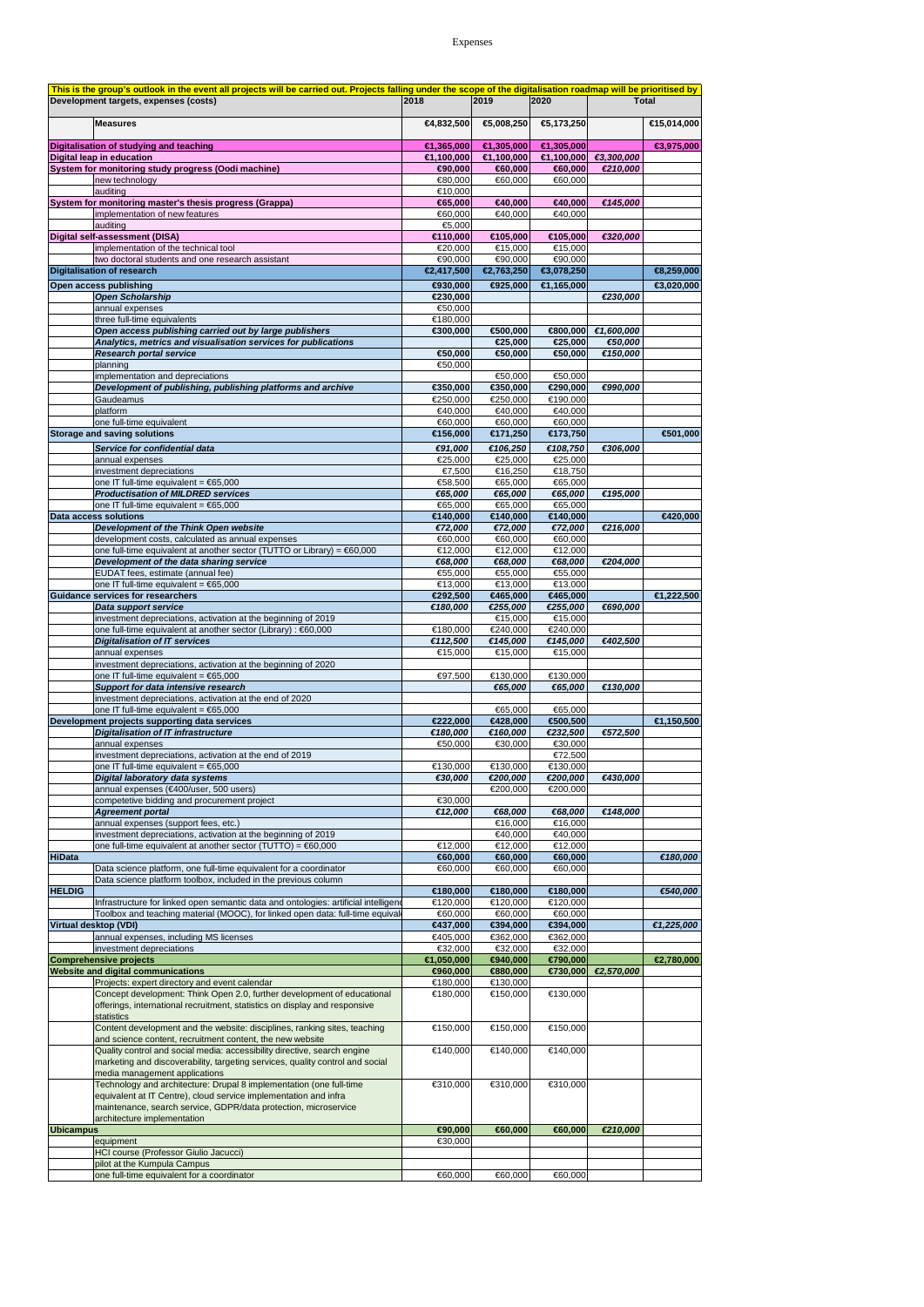|                  |                                                                                                                                        | 2018       | 2019       | 2020       |
|------------------|----------------------------------------------------------------------------------------------------------------------------------------|------------|------------|------------|
|                  | <b>Measures</b>                                                                                                                        | 21,0       | 20,6       | 20,6       |
|                  |                                                                                                                                        |            |            |            |
|                  | Digitalisation of studying and teaching                                                                                                | 2,0        | 2,0        | 2,0        |
|                  | Digital leap in education<br>System for monitoring study progress (Oodi machine)                                                       |            |            |            |
|                  | new technology                                                                                                                         |            |            |            |
|                  | auditing                                                                                                                               |            |            |            |
|                  | System for monitoring master's thesis progress (Grappa)<br>implementation of new features                                              |            |            |            |
|                  | auditing                                                                                                                               |            |            |            |
|                  | Digital self-assessment (DISA)                                                                                                         | 2,0        | 2,0        | 2,0        |
|                  | implementation of the technical tool<br>two doctoral students and one research assistant                                               | 2,0        | 2,0        | 2,0        |
|                  | <b>Digitalisation or research</b>                                                                                                      | 17,0       | 16,6       | 16,6       |
|                  | Open access publishing                                                                                                                 | 4,0        | 1,0        | 1,0        |
|                  | <b>Open Scholarship</b>                                                                                                                | 3,0        |            |            |
|                  | annual expenses                                                                                                                        |            |            |            |
|                  | three full-time equivalents<br>Open access publishing carried out by large publishers                                                  | 3,0        |            |            |
|                  | Analytics, metrics and visualisation services for publications                                                                         |            |            |            |
|                  | Research portal service                                                                                                                | 0,0        |            | 0,0        |
|                  | planning<br>implementation and depreciations                                                                                           |            |            |            |
|                  | Development of publishing, publishing platforms and archive                                                                            | 1,0        | 1,0        | 1,0        |
|                  | Gaudeamus                                                                                                                              |            |            |            |
|                  | platform<br>one full-time equivalent                                                                                                   | 1,0        | 1,0        | 1,0        |
|                  | <b>Storage and saving solutions</b>                                                                                                    | 1,9        | 2,0        | 2,0        |
|                  | Service for confidential data                                                                                                          | 0,9        | 1,0        | 1,0        |
|                  | annual expenses                                                                                                                        |            |            |            |
|                  | investment depreciations<br>one full-time equivalent at IT Services = €65,000                                                          | 0,9        | 1,0        | 1,0        |
|                  | <b>Productisation of MILDRED services</b>                                                                                              | 1,0        | 1.0        | 1,0        |
|                  | one full-time equivalent at IT Services = €65,000                                                                                      | 1,0        | 1,0        | 1,0        |
|                  | Data access solutions                                                                                                                  | 0,4        | 0,4        | 0,4        |
|                  | Development of the Think Open website<br>development costs, calculated as annual expenses                                              | 0,2        | 0,2        | 0,2        |
|                  | one full-time equivalent at another unit (TUTTO or Library) = €60,000                                                                  | 0,2        | 0,2        | 0,2        |
|                  | Development of the data sharing service<br>EUDAT fees, estimate (annual fee)                                                           | 0,2        | 0,2        | 0,2        |
|                  | one full-time equivalent at IT Services = €65,000                                                                                      | 0,2        | 0,2        | 0,2        |
|                  | <b>Guidance services for researchers</b>                                                                                               | 4,5        | 7,0        | 7,0        |
|                  | Data support service                                                                                                                   | 3,0        | 4,0        | 4,0        |
|                  | investment depreciations, activation at the beginning of 2019<br>one full-time equivalent at another unit (Library) : €60,000          | 3,0        | 4,0        | 4,0        |
|                  | <b>Digitalisation of IT services</b>                                                                                                   | 1,5        | 2,0        | 2,0        |
|                  | annual expenses                                                                                                                        |            |            |            |
|                  | investment depreciations, activation at the beginning of 2020<br>one full-time equivalent at IT Services = €65,000                     | 1,5        | 2,0        | 2,0        |
|                  | Support for data intensive research                                                                                                    |            | 1,0        | 1,0        |
|                  | investment depreciations, activation at the end of 2020                                                                                |            | 1,0        | 1,0        |
|                  | one full-time equivalent at IT Services = €65,000<br>Development projects supporting data services                                     | 2,2        | 2,2        | 2,2        |
|                  | <b>Digitalisation of IT infrastructure</b>                                                                                             | 2,0        | 2,0        | 2,0        |
|                  | annual expenses                                                                                                                        |            |            |            |
|                  | investment depreciations, activation at the end of 2019<br>one full-time equivalent at IT Services = €65,000                           | 2,0        | 2,0        | 2,0        |
|                  | Digital laboratory data systems                                                                                                        |            |            |            |
|                  | annual expenses (€400/user, 500 users)                                                                                                 |            |            |            |
|                  | competetive bidding and procurement project<br><b>Agreement portal</b>                                                                 | 0,2        | 0,2        | 0,2        |
|                  | annual expenses (support fees, etc.)                                                                                                   |            |            |            |
|                  | investment depreciations, activation at the beginning of 2019                                                                          |            |            |            |
| <b>HiData</b>    | one full-time equivalent at another unit (TUTTO) = €60,000                                                                             | 0,2<br>1,0 | 0,2<br>1,0 | 0,2<br>1,0 |
|                  | Data science platform, one full-time equivalent for a coordinator                                                                      | 1,0        | 1,0        | 1,0        |
|                  | Data science platform toolbox, included in the previous colum                                                                          |            |            |            |
| <b>HELDIG</b>    | Infrastructure for linked open semantic data and ontologies: artificial intelliger                                                     | 3,0<br>2,0 | 3,0<br>2,0 | 3,0<br>2,0 |
|                  | Toolbox and teaching material (MOOC), for linked open data: full-time equiva                                                           | 1,0        | 1,0        | 1,0        |
|                  | Virtual desktop (VDI)                                                                                                                  |            |            |            |
|                  | annual expenses, including MS licenses<br>investment depreciations                                                                     |            |            |            |
|                  | <b>Comprehensive projects</b>                                                                                                          | 2,0        | 2,0        | 2,0        |
| Website          |                                                                                                                                        | 1,0        | 1,0        | 1,0        |
|                  | Projects: expert directory and event calendar<br>Concept development: Think Open 2.0, further development of educational               |            |            |            |
|                  | offerings, international recruitment, statistics on display and responsive                                                             |            |            |            |
|                  | statistics                                                                                                                             |            |            |            |
|                  | Content development and the website: disciplines, ranking sites, teaching<br>and science content, recruitment content, the new website |            |            |            |
|                  | Quality control and social media: accessibility directive, search engine                                                               |            |            |            |
|                  | marketing and discoverability, targeting services, quality control and social                                                          |            |            |            |
|                  | media management applications<br>Technology and architecture: Drupal 8 implementation (one full-time                                   | 1,0        | 1,0        | 1,0        |
|                  | equivalent at IT Centre), cloud service implementation and infra                                                                       |            |            |            |
|                  | maintenance, search service, GDPR/data protection, microservice                                                                        |            |            |            |
| <b>Ubicampus</b> | architecture implementation                                                                                                            | 1,0        | 1,0        | 1,0        |
|                  | equipment                                                                                                                              |            |            |            |
|                  | HCI course (Professor Giulio Jacucci)<br>pilot at the Kumpula Campus                                                                   |            |            |            |
|                  | one full-time equivalent for a coordinator                                                                                             | 1,0        | 1,0        | 1,0        |